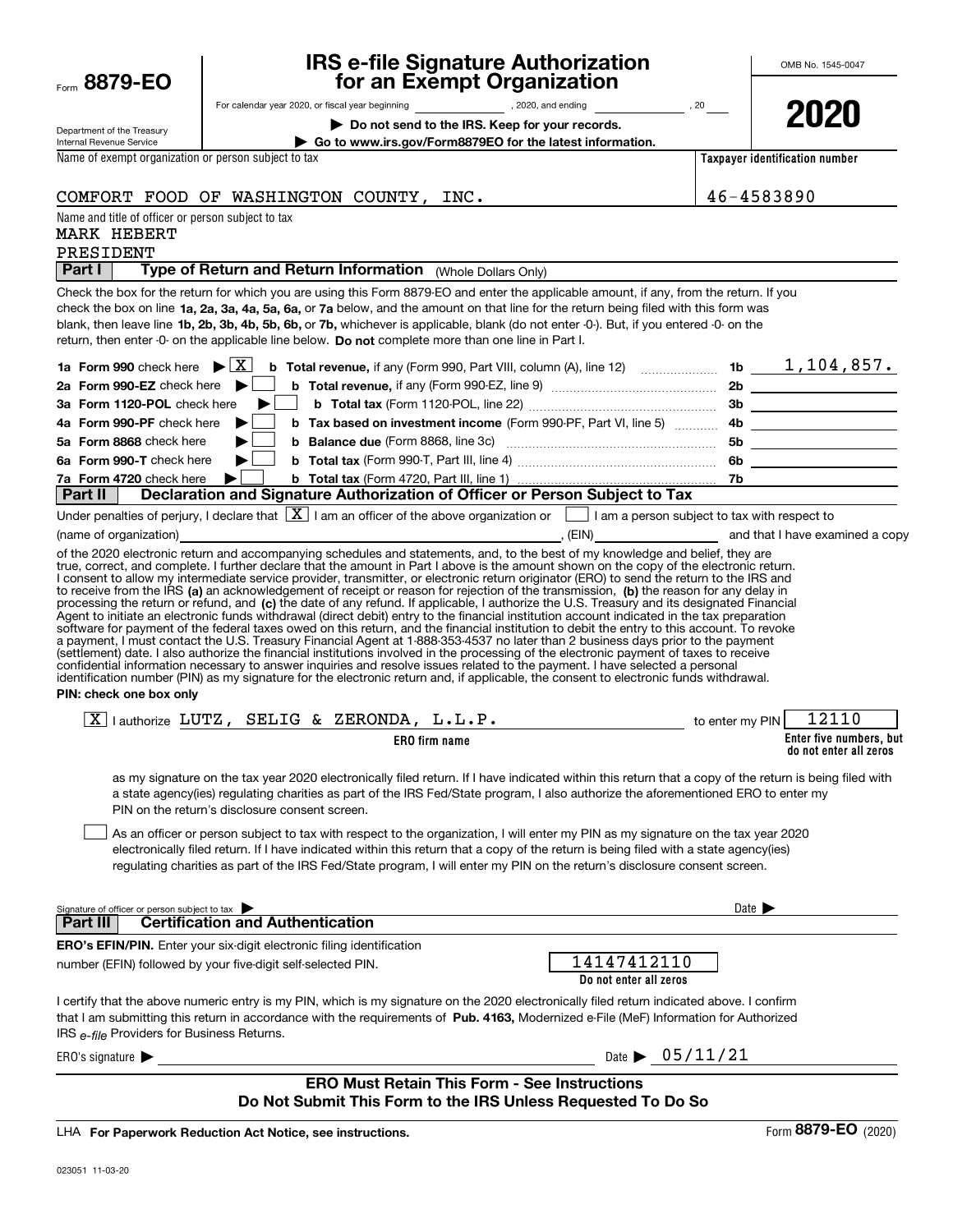| Form |
|------|
|------|

Department of the Treasury Internal Revenue Service

# **Return of Organization Exempt From Income Tax**

**Under section 501(c), 527, or 4947(a)(1) of the Internal Revenue Code (except private foundations) 2020**

**| Do not enter social security numbers on this form as it may be made public.**

**| Go to www.irs.gov/Form990 for instructions and the latest information. Inspection**



|                         |                             | A For the 2020 calendar year, or tax year beginning                                                                                         | and ending |                                                                       |                                                           |
|-------------------------|-----------------------------|---------------------------------------------------------------------------------------------------------------------------------------------|------------|-----------------------------------------------------------------------|-----------------------------------------------------------|
| В                       | Check if<br>applicable:     | <b>C</b> Name of organization                                                                                                               |            | D Employer identification number                                      |                                                           |
|                         | Address<br>change           | COMFORT FOOD OF WASHINGTON COUNTY, INC.                                                                                                     |            |                                                                       |                                                           |
|                         | Name<br>change              | Doing business as                                                                                                                           |            | 46-4583890                                                            |                                                           |
|                         | -<br>]Initial<br>]return    | Number and street (or P.O. box if mail is not delivered to street address)                                                                  | Room/suite | E Telephone number                                                    |                                                           |
|                         | Final<br>return/            | PO BOX 86                                                                                                                                   |            | $518 - 538 - 3522$                                                    |                                                           |
|                         | termin-<br>ated             | City or town, state or province, country, and ZIP or foreign postal code                                                                    |            | G Gross receipts \$                                                   | 1, 104, 857.                                              |
|                         | Amended<br>İreturn          | 12834<br>GREENWICH, NY                                                                                                                      |            | $H(a)$ is this a group return                                         |                                                           |
|                         | Applica-<br>tion<br>pending | F Name and address of principal officer: MARK HEBERT<br>SAME AS C ABOVE                                                                     |            | for subordinates?<br>$H(b)$ Are all subordinates included? $\Box$ Yes | $\boxed{\phantom{1}}$ Yes $\boxed{\mathrm{X}}$ No<br>∣No  |
|                         |                             | Tax-exempt status: $\boxed{\mathbf{X}}$ 501(c)(3)<br>$\sqrt{\frac{1}{1}}$ (insert no.)<br>$501(c)$ (<br>$4947(a)(1)$ or                     | 527        |                                                                       | If "No," attach a list. See instructions                  |
|                         |                             | J Website: WWW.COMFORTFOODCOMMUNITY.ORG                                                                                                     |            | $H(c)$ Group exemption number $\blacktriangleright$                   |                                                           |
|                         |                             | K Form of organization: $X$ Corporation<br>Trust<br>Other $\blacktriangleright$<br>Association                                              |            |                                                                       | L Year of formation: $2014$ M State of legal domicile: NY |
| Part I                  |                             | Summary                                                                                                                                     |            |                                                                       |                                                           |
|                         | 1.                          | Briefly describe the organization's mission or most significant activities: TO CONTRIBUTE TO THE HEALTH OF                                  |            |                                                                       |                                                           |
|                         |                             | THE COMMUNITY THROUGH THE INSPIRATIONAL POWER OF GOOD FOOD.                                                                                 |            |                                                                       |                                                           |
| Activities & Governance | $\mathbf{2}$                | Check this box $\blacktriangleright$ $\Box$ if the organization discontinued its operations or disposed of more than 25% of its net assets. |            |                                                                       |                                                           |
|                         | 3                           | Number of voting members of the governing body (Part VI, line 1a)                                                                           |            | 3                                                                     | 13                                                        |
|                         | 4                           |                                                                                                                                             |            | $\overline{\mathbf{4}}$                                               | $\overline{13}$                                           |
|                         | 5                           | Total number of individuals employed in calendar year 2020 (Part V, line 2a) manufacture controller to intervent                            |            | 5                                                                     | 10                                                        |
|                         | 6                           |                                                                                                                                             |            | 6                                                                     | 90                                                        |
|                         |                             |                                                                                                                                             |            | 7a                                                                    | 0.                                                        |
|                         |                             |                                                                                                                                             |            | 7 <sub>b</sub>                                                        | $0$ .                                                     |
|                         |                             |                                                                                                                                             |            | <b>Prior Year</b>                                                     | <b>Current Year</b>                                       |
|                         | 8                           | Contributions and grants (Part VIII, line 1h)                                                                                               |            | 733,394.                                                              | 1,101,594.                                                |
| Revenue                 | 9                           | Program service revenue (Part VIII, line 2g)                                                                                                |            | 0.                                                                    | 0.                                                        |
|                         | 10                          |                                                                                                                                             |            | $-91.$                                                                | 1,000.                                                    |
|                         | 11                          | Other revenue (Part VIII, column (A), lines 5, 6d, 8c, 9c, 10c, and 11e)                                                                    |            | 0.                                                                    | 2, 263.                                                   |
|                         | 12                          | Total revenue - add lines 8 through 11 (must equal Part VIII, column (A), line 12)                                                          |            | 733, 303.                                                             | 1,104,857.                                                |
|                         | 13                          | Grants and similar amounts paid (Part IX, column (A), lines 1-3)                                                                            |            | 0.                                                                    | 0.                                                        |
|                         | 14                          | Benefits paid to or for members (Part IX, column (A), line 4)                                                                               |            | $\overline{0}$ .                                                      | $\overline{0}$ .                                          |
|                         | 15                          | Salaries, other compensation, employee benefits (Part IX, column (A), lines 5-10)                                                           |            | 191, 120.                                                             | 293,653.                                                  |
| Expenses                |                             |                                                                                                                                             |            | 0.                                                                    | 0.                                                        |
|                         |                             | 47,755.<br><b>b</b> Total fundraising expenses (Part IX, column (D), line 25)                                                               |            |                                                                       |                                                           |
|                         |                             |                                                                                                                                             |            | 464,949.                                                              | 623,924.                                                  |
|                         | 18                          | Total expenses. Add lines 13-17 (must equal Part IX, column (A), line 25)                                                                   |            | 656,069.                                                              | 917,577.                                                  |
|                         | 19                          |                                                                                                                                             |            | 77,234.                                                               | 187,280.                                                  |
| ងខ្លី                   |                             |                                                                                                                                             |            | <b>Beginning of Current Year</b>                                      | <b>End of Year</b>                                        |
| Assets<br>Balanc        |                             | <b>20</b> Total assets (Part X, line 16)                                                                                                    |            | 252,722.                                                              | 454,840.                                                  |
|                         |                             | 21 Total liabilities (Part X, line 26)                                                                                                      |            | 22,367.                                                               | 37,205.                                                   |
|                         | $22\,$                      |                                                                                                                                             |            | 230,355.                                                              | 417,635.                                                  |

**Part II Signature Block**

Under penalties of perjury, I declare that I have examined this return, including accompanying schedules and statements, and to the best of my knowledge and belief, it is true, correct, and complete. Declaration of preparer (other than officer) is based on all information of which preparer has any knowledge.

| Sign            | Signature of officer                                                                                |                      | Date                                       |  |  |  |  |  |
|-----------------|-----------------------------------------------------------------------------------------------------|----------------------|--------------------------------------------|--|--|--|--|--|
| Here            | MARK HEBERT, PRESIDENT                                                                              |                      |                                            |  |  |  |  |  |
|                 | Type or print name and title                                                                        |                      |                                            |  |  |  |  |  |
|                 | Print/Type preparer's name                                                                          | Preparer's signature | Date<br><b>PTIN</b><br>Check               |  |  |  |  |  |
| Paid            | MARY E. MACKRELL, CPA                                                                               | MARY MACKRELL, CPA   | P01864652<br> 05/11/21 <br>self-emploved   |  |  |  |  |  |
| Preparer        | Firm's name LUTZ, SELIG & ZERONDA, L.L.P.                                                           |                      | $1$ Firm's EIN $\triangleright$ 14-1745230 |  |  |  |  |  |
| Use Only        | Firm's address > 33 CENTURY HILL DRIVE                                                              |                      |                                            |  |  |  |  |  |
|                 | LATHAM, NY 12110-2113                                                                               |                      | Phone no. (518) 783-7200                   |  |  |  |  |  |
|                 | X  <br>No<br>May the IRS discuss this return with the preparer shown above? See instructions<br>Yes |                      |                                            |  |  |  |  |  |
| 032001 12-23-20 | LHA For Paperwork Reduction Act Notice, see the separate instructions.                              |                      | Form 990 (2020)                            |  |  |  |  |  |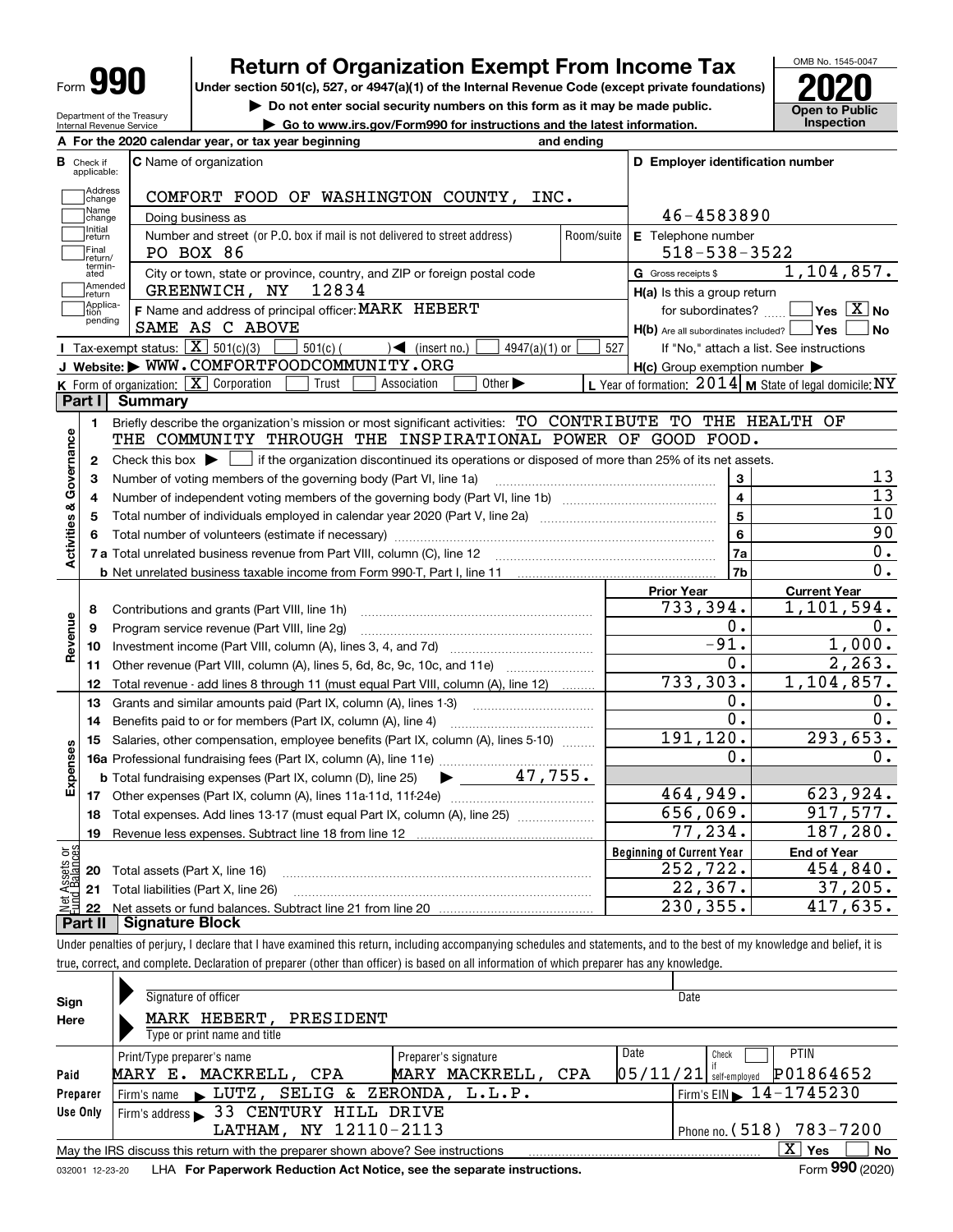|              | 46-4583890<br>COMFORT FOOD OF WASHINGTON COUNTY, INC.<br>Page 2<br>Form 990 (2020)                                                                                                      |
|--------------|-----------------------------------------------------------------------------------------------------------------------------------------------------------------------------------------|
|              | Part III   Statement of Program Service Accomplishments                                                                                                                                 |
|              | $\overline{\textbf{X}}$                                                                                                                                                                 |
| 1            | Briefly describe the organization's mission:<br>TO CONTRIBUTE TO THE HEALTH OF THE COMMUNITY THROUGH THE INSPIRATIONAL                                                                  |
|              | POWER OF GOOD FOOD.                                                                                                                                                                     |
|              |                                                                                                                                                                                         |
|              |                                                                                                                                                                                         |
| $\mathbf{2}$ | Did the organization undertake any significant program services during the year which were not listed on the                                                                            |
|              | $Yes \ \boxed{X}$ No<br>prior Form 990 or 990-EZ?                                                                                                                                       |
|              | If "Yes," describe these new services on Schedule O.                                                                                                                                    |
| 3            | $ Yes  \times  No $<br>Did the organization cease conducting, or make significant changes in how it conducts, any program services?                                                     |
| 4            | If "Yes," describe these changes on Schedule O.<br>Describe the organization's program service accomplishments for each of its three largest program services, as measured by expenses. |
|              | Section 501(c)(3) and 501(c)(4) organizations are required to report the amount of grants and allocations to others, the total expenses, and                                            |
|              | revenue, if any, for each program service reported.                                                                                                                                     |
|              | 88, 229. including grants of \$<br>) (Revenue \$<br>4a (Code:<br>) (Expenses \$                                                                                                         |
|              | YES! PROGRAM - DELIVERED SCHOOL YEAR, SUMMER BREAK AND WEEKEND MEALS TO                                                                                                                 |
|              | 50 LOCAL STUDENTS, 30, 222 TOTAL MEALS PREPARED, PACKED AND DELIVERED                                                                                                                   |
|              | THROUGHOUT 2020                                                                                                                                                                         |
|              | 300 STUDENTS RECEIVED BREAKFAST AND LUNCH 5 DAYS A WEEK<br>SUMMER MEALS -                                                                                                               |
|              | FOR THE 11 WEEKS OF SUMMER VACATION OVER 25, 000 TOTAL MEALS PREPARED,                                                                                                                  |
|              | PACKED AND DELIVERED.                                                                                                                                                                   |
|              |                                                                                                                                                                                         |
|              |                                                                                                                                                                                         |
|              |                                                                                                                                                                                         |
|              |                                                                                                                                                                                         |
| 4b           | 574, 993. including grants of \$<br>(Expenses \$<br>(Code:<br>) (Revenue \$                                                                                                             |
|              | FOOD PANTRIES - 14,000 INDIVIDUALS SERVED BETWEEN GREENWICH AND                                                                                                                         |
|              | COSSAYUNA PANTRIES, 61,500 MEALS PROVIDED - OVER 100 HOUSEHOLD VISITS                                                                                                                   |
|              | PER WEEK.                                                                                                                                                                               |
|              | OVER 100,000 POUNDS OF FRESH FOOD RECOVERED FROM LOCAL FARMS AND                                                                                                                        |
|              | DISTRIBUTED ACROSS PROGRAMS.                                                                                                                                                            |
|              |                                                                                                                                                                                         |
|              | NEW SITES ADDED TO MOBILE DISTRIBUTION NETWORK                                                                                                                                          |
|              |                                                                                                                                                                                         |
|              |                                                                                                                                                                                         |
|              |                                                                                                                                                                                         |
| 4с           | $(\text{Code:}\_\_)$ (Expenses \$ $155,032$ and $\frac{1}{50}$ including grants of \$ $\frac{1}{50}$ ) (Revenue \$                                                                      |
|              |                                                                                                                                                                                         |
|              | IN MARCH OF 2020, CFC LAUNCHED THEIR SECOND ROUND OF THE FRESH FOOD                                                                                                                     |
|              | FARMACY PROGRAM IN PARTNERSHIP WITH HUDSON HEADWATERS HEALTH NETWORK.                                                                                                                   |
|              | THE FRESH FOOD FARMACY PAIRS DIETARY AND CULINARY EDUCATION WITH                                                                                                                        |
|              | ONE-ON-ONE HEALTH INSTRUCTION AND GUIDANCE TO INDIVIDUALS THROUGH A                                                                                                                     |
|              | LONG-TERM CARE PROGRAM. PROGRAM PARTICIPANTS RECEIVED PRODUCE SHARES<br>EVERY TWO WEEKS, BUILT FROM PRODUCE AND PRODUCTS FROM MORE THAN 30                                              |
|              | LOCAL FARMS AND VENDORS, AS WELL AS RECIPES, HEALTH COACHING FROM A                                                                                                                     |
|              | REGISTERED DIETICIAN, AND RESOURCE SUPPORT FOR CARE PLANNING.                                                                                                                           |
|              | ADDITIONALLY, CFC BEGAN THEIR PRODUCE PRESCRIPTION PROGRAM AT THE GLENS                                                                                                                 |
|              | FALLS FARMERS MARKET IN PARTNERSHIP WITH CDPHP PROVIDING INDIVIDUALS                                                                                                                    |
|              | WITH ACCESS TO FRESH FOOD AND RESOURCE NAVIGATION.                                                                                                                                      |
|              | 4d Other program services (Describe on Schedule O.)                                                                                                                                     |
|              | (Expenses \$<br>including grants of \$<br>) (Revenue \$<br>818, 254.                                                                                                                    |
|              | 4e Total program service expenses ><br>Form 990 (2020)                                                                                                                                  |
|              |                                                                                                                                                                                         |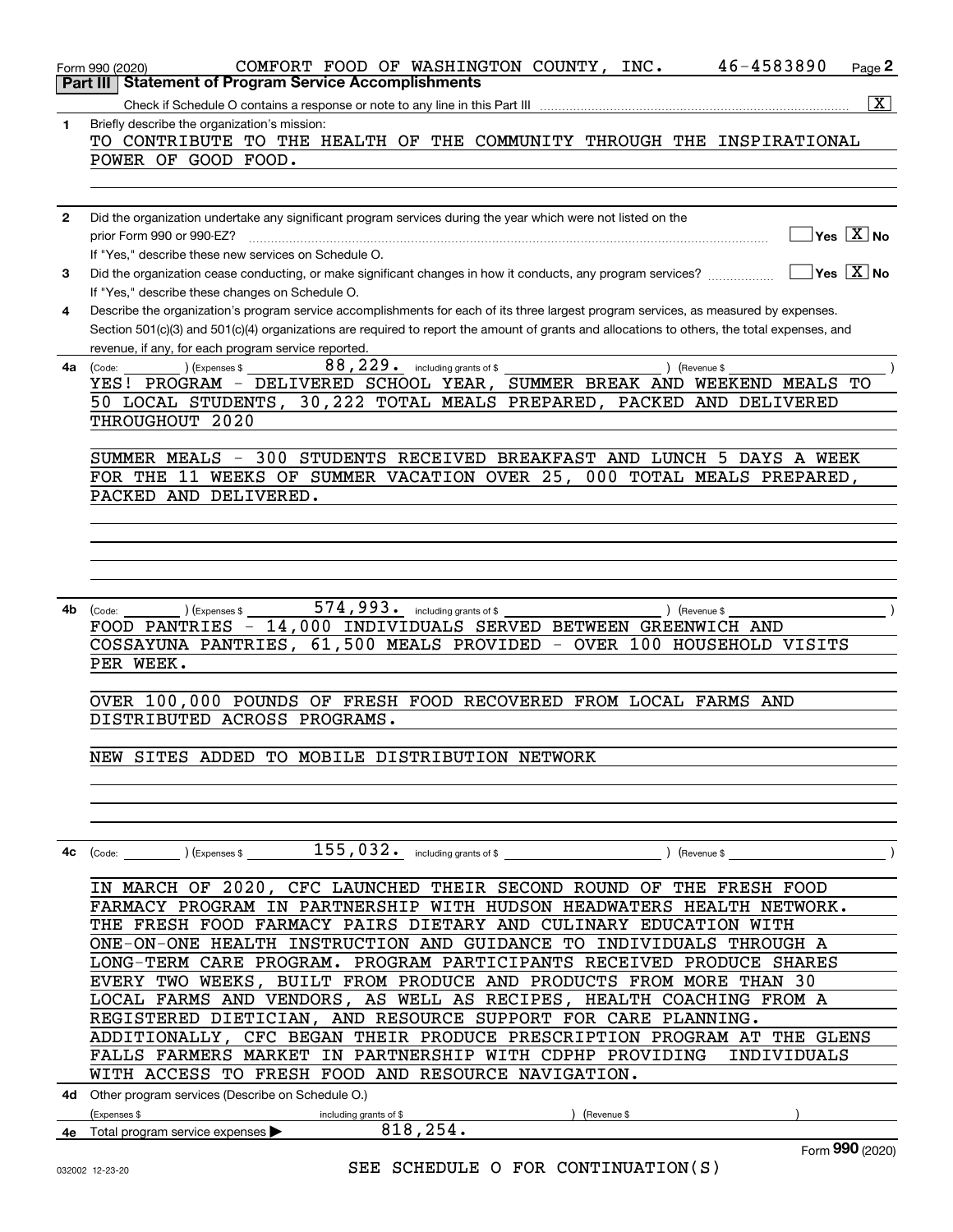|  | Form 990 (2020) |
|--|-----------------|

|     |                                                                                                                                               |                          | Yes $ $     | No                      |
|-----|-----------------------------------------------------------------------------------------------------------------------------------------------|--------------------------|-------------|-------------------------|
| 1   | Is the organization described in section $501(c)(3)$ or $4947(a)(1)$ (other than a private foundation)?                                       |                          |             |                         |
|     |                                                                                                                                               | 1                        | х           |                         |
| 2   |                                                                                                                                               | $\overline{2}$           | $\mathbf X$ |                         |
| 3   | Did the organization engage in direct or indirect political campaign activities on behalf of or in opposition to candidates for               |                          |             |                         |
|     |                                                                                                                                               | 3                        |             | X.                      |
| 4   | Section 501(c)(3) organizations. Did the organization engage in lobbying activities, or have a section 501(h) election in effect              |                          |             |                         |
|     |                                                                                                                                               | 4                        |             | X.                      |
| 5   | Is the organization a section 501(c)(4), 501(c)(5), or 501(c)(6) organization that receives membership dues, assessments, or                  |                          |             |                         |
|     |                                                                                                                                               | 5                        |             | X.                      |
| 6   | Did the organization maintain any donor advised funds or any similar funds or accounts for which donors have the right to                     |                          |             |                         |
|     | provide advice on the distribution or investment of amounts in such funds or accounts? If "Yes," complete Schedule D, Part I                  | 6                        |             | x                       |
| 7   | Did the organization receive or hold a conservation easement, including easements to preserve open space,                                     |                          |             |                         |
|     |                                                                                                                                               | $\overline{\phantom{a}}$ |             | x                       |
| 8   | Did the organization maintain collections of works of art, historical treasures, or other similar assets? If "Yes," complete                  |                          |             |                         |
|     |                                                                                                                                               | 8                        |             | x                       |
| 9   | Did the organization report an amount in Part X, line 21, for escrow or custodial account liability, serve as a custodian for                 |                          |             |                         |
|     | amounts not listed in Part X; or provide credit counseling, debt management, credit repair, or debt negotiation services?                     |                          |             | x                       |
|     |                                                                                                                                               | 9                        |             |                         |
| 10  | Did the organization, directly or through a related organization, hold assets in donor-restricted endowments                                  |                          |             | x.                      |
|     |                                                                                                                                               | 10                       |             |                         |
| 11  | If the organization's answer to any of the following questions is "Yes," then complete Schedule D, Parts VI, VII, VIII, IX, or X              |                          |             |                         |
|     | as applicable.<br>Did the organization report an amount for land, buildings, and equipment in Part X, line 10? If "Yes," complete Schedule D, |                          |             |                         |
|     |                                                                                                                                               | 11a                      | X           |                         |
|     | Did the organization report an amount for investments - other securities in Part X, line 12, that is 5% or more of its total                  |                          |             |                         |
| b   |                                                                                                                                               | 11b                      |             | x                       |
| c   | Did the organization report an amount for investments - program related in Part X, line 13, that is 5% or more of its total                   |                          |             |                         |
|     |                                                                                                                                               | 11c                      |             | X.                      |
|     | d Did the organization report an amount for other assets in Part X, line 15, that is 5% or more of its total assets reported in               |                          |             |                         |
|     |                                                                                                                                               | 11d                      |             | X                       |
|     | Did the organization report an amount for other liabilities in Part X, line 25? If "Yes," complete Schedule D, Part X                         | <b>11e</b>               |             | $\overline{\mathbf{x}}$ |
| f   | Did the organization's separate or consolidated financial statements for the tax year include a footnote that addresses                       |                          |             |                         |
|     | the organization's liability for uncertain tax positions under FIN 48 (ASC 740)? If "Yes," complete Schedule D, Part X                        | 11f                      | X.          |                         |
|     | 12a Did the organization obtain separate, independent audited financial statements for the tax year? If "Yes," complete                       |                          |             |                         |
|     |                                                                                                                                               | 12a                      |             | X.                      |
|     | <b>b</b> Was the organization included in consolidated, independent audited financial statements for the tax year?                            |                          |             |                         |
|     | If "Yes," and if the organization answered "No" to line 12a, then completing Schedule D, Parts XI and XII is optional                         | 12 <sub>b</sub>          |             | x                       |
| 13  | Is the organization a school described in section 170(b)(1)(A)(ii)? If "Yes," complete Schedule E                                             | 13                       |             | X                       |
| 14a | Did the organization maintain an office, employees, or agents outside of the United States?                                                   | <b>14a</b>               |             | x                       |
| b   | Did the organization have aggregate revenues or expenses of more than \$10,000 from grantmaking, fundraising, business,                       |                          |             |                         |
|     | investment, and program service activities outside the United States, or aggregate foreign investments valued at \$100,000                    |                          |             |                         |
|     |                                                                                                                                               | 14b                      |             | X.                      |
| 15  | Did the organization report on Part IX, column (A), line 3, more than \$5,000 of grants or other assistance to or for any                     |                          |             |                         |
|     |                                                                                                                                               | 15                       |             | X.                      |
| 16  | Did the organization report on Part IX, column (A), line 3, more than \$5,000 of aggregate grants or other assistance to                      |                          |             |                         |
|     |                                                                                                                                               | 16                       |             | X.                      |
| 17  | Did the organization report a total of more than \$15,000 of expenses for professional fundraising services on Part IX,                       |                          |             |                         |
|     |                                                                                                                                               | 17                       |             | X.                      |
| 18  | Did the organization report more than \$15,000 total of fundraising event gross income and contributions on Part VIII, lines                  |                          |             |                         |
|     |                                                                                                                                               | 18                       |             | X.                      |
| 19  | Did the organization report more than \$15,000 of gross income from gaming activities on Part VIII, line 9a? If "Yes."                        |                          |             |                         |
|     |                                                                                                                                               | 19                       |             | X                       |
| 20a |                                                                                                                                               | <b>20a</b>               |             | X                       |
| b   | If "Yes" to line 20a, did the organization attach a copy of its audited financial statements to this return?                                  | 20 <sub>b</sub>          |             |                         |
| 21  | Did the organization report more than \$5,000 of grants or other assistance to any domestic organization or                                   |                          |             |                         |
|     |                                                                                                                                               | 21                       |             | X.                      |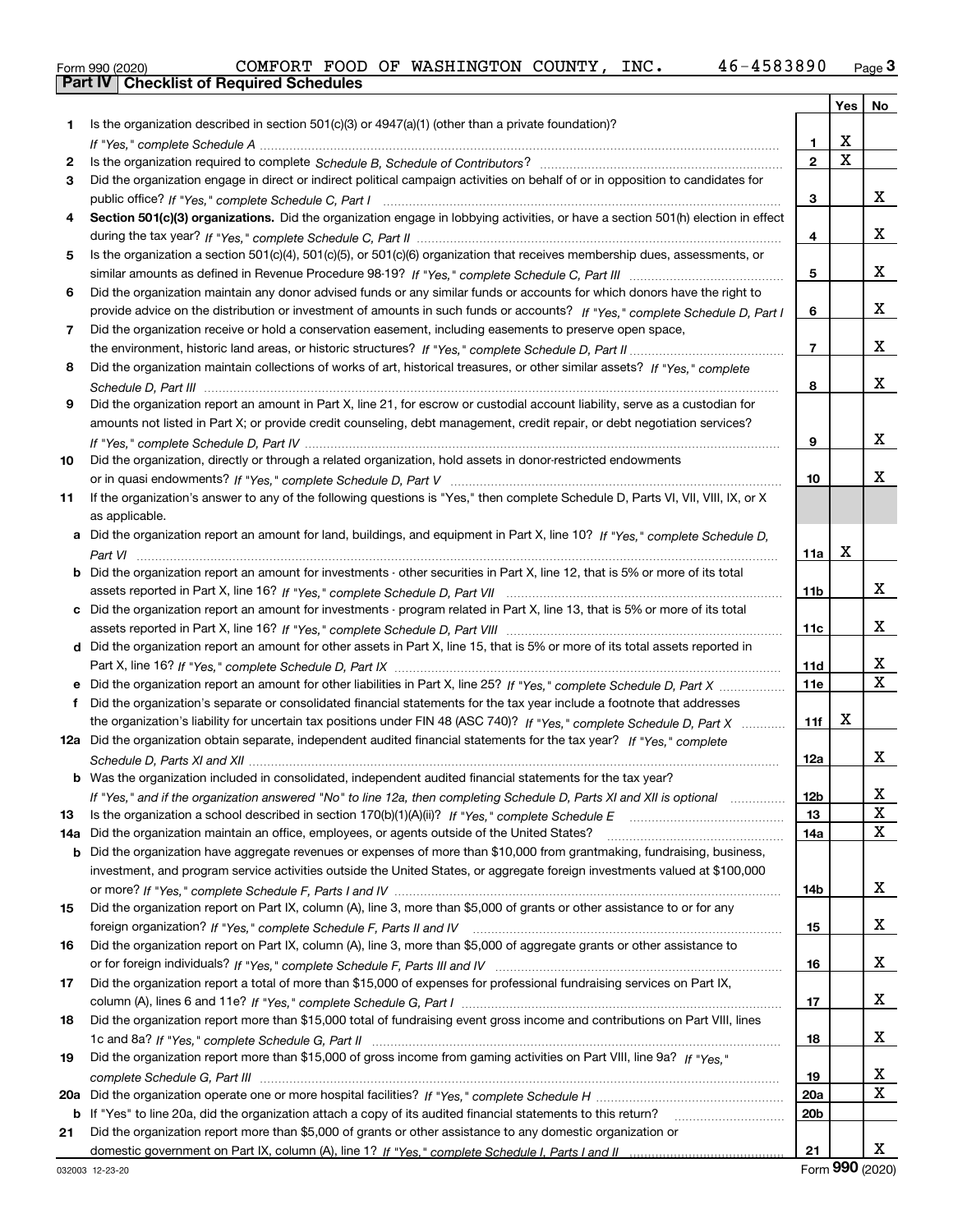| Form 990 (2020) |                                                              |  | COMFORT FOOD OF WASHINGTON COUNTY, | INC. | 46-4583890 | Page 4 |
|-----------------|--------------------------------------------------------------|--|------------------------------------|------|------------|--------|
|                 | <b>Part IV   Checklist of Required Schedules</b> (continued) |  |                                    |      |            |        |

|               | <b>Part IV</b><br>Crieckist of Required Scriedules (continued)                                                                                                                                                                                             |                 |     |              |
|---------------|------------------------------------------------------------------------------------------------------------------------------------------------------------------------------------------------------------------------------------------------------------|-----------------|-----|--------------|
|               |                                                                                                                                                                                                                                                            |                 | Yes | No           |
| 22            | Did the organization report more than \$5,000 of grants or other assistance to or for domestic individuals on                                                                                                                                              |                 |     |              |
|               |                                                                                                                                                                                                                                                            | 22              |     | x            |
| 23            | Did the organization answer "Yes" to Part VII, Section A, line 3, 4, or 5 about compensation of the organization's current                                                                                                                                 |                 |     |              |
|               | and former officers, directors, trustees, key employees, and highest compensated employees? If "Yes," complete                                                                                                                                             |                 |     |              |
|               |                                                                                                                                                                                                                                                            | 23              |     | x            |
|               | 24a Did the organization have a tax-exempt bond issue with an outstanding principal amount of more than \$100,000 as of the                                                                                                                                |                 |     |              |
|               | last day of the year, that was issued after December 31, 2002? If "Yes," answer lines 24b through 24d and complete                                                                                                                                         |                 |     |              |
|               |                                                                                                                                                                                                                                                            | 24a             |     | x            |
|               | <b>b</b> Did the organization invest any proceeds of tax-exempt bonds beyond a temporary period exception?                                                                                                                                                 | 24b             |     |              |
|               | c Did the organization maintain an escrow account other than a refunding escrow at any time during the year to defease                                                                                                                                     |                 |     |              |
|               | any tax-exempt bonds?                                                                                                                                                                                                                                      | 24c             |     |              |
|               | d Did the organization act as an "on behalf of" issuer for bonds outstanding at any time during the year?                                                                                                                                                  | 24d             |     |              |
|               | 25a Section 501(c)(3), 501(c)(4), and 501(c)(29) organizations. Did the organization engage in an excess benefit                                                                                                                                           |                 |     | x            |
|               |                                                                                                                                                                                                                                                            | 25a             |     |              |
|               | b Is the organization aware that it engaged in an excess benefit transaction with a disqualified person in a prior year, and                                                                                                                               |                 |     |              |
|               | that the transaction has not been reported on any of the organization's prior Forms 990 or 990-EZ? If "Yes," complete                                                                                                                                      |                 |     | x            |
|               | Schedule L, Part I                                                                                                                                                                                                                                         | 25b             |     |              |
| 26            | Did the organization report any amount on Part X, line 5 or 22, for receivables from or payables to any current                                                                                                                                            |                 |     |              |
|               | or former officer, director, trustee, key employee, creator or founder, substantial contributor, or 35%                                                                                                                                                    | 26              |     | x            |
|               |                                                                                                                                                                                                                                                            |                 |     |              |
| 27            | Did the organization provide a grant or other assistance to any current or former officer, director, trustee, key employee,<br>creator or founder, substantial contributor or employee thereof, a grant selection committee member, or to a 35% controlled |                 |     |              |
|               | entity (including an employee thereof) or family member of any of these persons? If "Yes," complete Schedule L, Part III                                                                                                                                   | 27              |     | x            |
| 28            | Was the organization a party to a business transaction with one of the following parties (see Schedule L, Part IV                                                                                                                                          |                 |     |              |
|               | instructions, for applicable filing thresholds, conditions, and exceptions):                                                                                                                                                                               |                 |     |              |
|               | a A current or former officer, director, trustee, key employee, creator or founder, or substantial contributor? If                                                                                                                                         |                 |     |              |
|               |                                                                                                                                                                                                                                                            | 28a             |     | x            |
|               |                                                                                                                                                                                                                                                            | 28 <sub>b</sub> |     | $\mathbf{X}$ |
|               | c A 35% controlled entity of one or more individuals and/or organizations described in lines 28a or 28b? If                                                                                                                                                |                 |     |              |
|               |                                                                                                                                                                                                                                                            | 28c             |     | x            |
| 29            |                                                                                                                                                                                                                                                            | 29              | Χ   |              |
| 30            | Did the organization receive contributions of art, historical treasures, or other similar assets, or qualified conservation                                                                                                                                |                 |     |              |
|               |                                                                                                                                                                                                                                                            | 30              |     | x            |
| 31            | Did the organization liquidate, terminate, or dissolve and cease operations? If "Yes," complete Schedule N, Part I                                                                                                                                         | 31              |     | х            |
| 32            | Did the organization sell, exchange, dispose of, or transfer more than 25% of its net assets? If "Yes," complete                                                                                                                                           |                 |     |              |
|               | Schedule N. Part II                                                                                                                                                                                                                                        | 32              |     | х            |
| 33            | Did the organization own 100% of an entity disregarded as separate from the organization under Regulations                                                                                                                                                 |                 |     |              |
|               |                                                                                                                                                                                                                                                            | 33              |     | x            |
| 34            | Was the organization related to any tax-exempt or taxable entity? If "Yes," complete Schedule R, Part II, III, or IV, and                                                                                                                                  |                 |     |              |
|               |                                                                                                                                                                                                                                                            | 34              |     | x            |
|               | 35a Did the organization have a controlled entity within the meaning of section 512(b)(13)?                                                                                                                                                                | <b>35a</b>      |     | X            |
|               | <b>b</b> If "Yes" to line 35a, did the organization receive any payment from or engage in any transaction with a controlled entity                                                                                                                         |                 |     |              |
|               |                                                                                                                                                                                                                                                            | 35b             |     |              |
| 36            | Section 501(c)(3) organizations. Did the organization make any transfers to an exempt non-charitable related organization?                                                                                                                                 |                 |     |              |
|               |                                                                                                                                                                                                                                                            | 36              |     | x            |
| 37            | Did the organization conduct more than 5% of its activities through an entity that is not a related organization                                                                                                                                           |                 |     |              |
|               |                                                                                                                                                                                                                                                            | 37              |     | x            |
| 38            | Did the organization complete Schedule O and provide explanations in Schedule O for Part VI, lines 11b and 19?                                                                                                                                             |                 |     |              |
|               | Note: All Form 990 filers are required to complete Schedule O                                                                                                                                                                                              | 38              | х   |              |
| <b>Part V</b> | <b>Statements Regarding Other IRS Filings and Tax Compliance</b>                                                                                                                                                                                           |                 |     |              |
|               | Check if Schedule O contains a response or note to any line in this Part V                                                                                                                                                                                 |                 |     |              |
|               |                                                                                                                                                                                                                                                            |                 | Yes | No           |
|               | 1a                                                                                                                                                                                                                                                         |                 |     |              |
|               | 0<br><b>b</b> Enter the number of Forms W-2G included in line 1a. Enter -0- if not applicable <i>manumumumum</i><br>1b                                                                                                                                     |                 |     |              |
|               | c Did the organization comply with backup withholding rules for reportable payments to vendors and reportable gaming                                                                                                                                       |                 |     |              |
|               | (gambling) winnings to prize winners?                                                                                                                                                                                                                      | 1c              |     |              |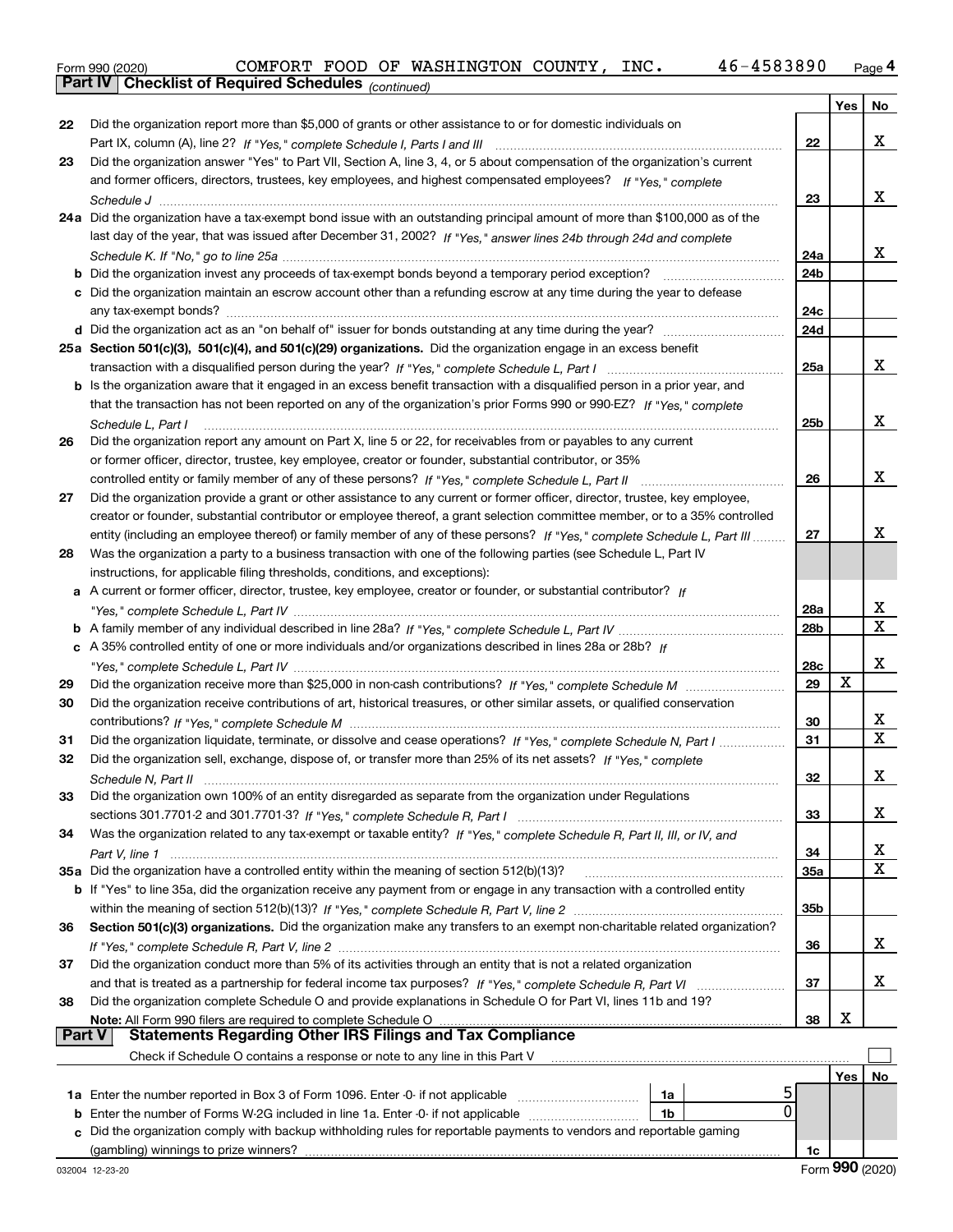|               | 46-4583890<br>COMFORT FOOD OF WASHINGTON COUNTY, INC.<br>Form 990 (2020)                                                                                     |                |     | $_{\text{Page}}$ 5 |
|---------------|--------------------------------------------------------------------------------------------------------------------------------------------------------------|----------------|-----|--------------------|
| <b>Part V</b> | Statements Regarding Other IRS Filings and Tax Compliance (continued)                                                                                        |                |     |                    |
|               |                                                                                                                                                              |                | Yes | No                 |
|               | 2a Enter the number of employees reported on Form W-3, Transmittal of Wage and Tax Statements,                                                               |                |     |                    |
|               | 10<br>filed for the calendar year ending with or within the year covered by this return<br>2a                                                                |                |     |                    |
|               |                                                                                                                                                              | 2 <sub>b</sub> | X   |                    |
|               |                                                                                                                                                              |                |     |                    |
| За            | Did the organization have unrelated business gross income of \$1,000 or more during the year?                                                                | 3a             |     | x                  |
| b             |                                                                                                                                                              | 3 <sub>b</sub> |     |                    |
|               | 4a At any time during the calendar year, did the organization have an interest in, or a signature or other authority over, a                                 |                |     |                    |
|               |                                                                                                                                                              | 4a             |     | х                  |
|               | <b>b</b> If "Yes," enter the name of the foreign country $\blacktriangleright$                                                                               |                |     |                    |
|               | See instructions for filing requirements for FinCEN Form 114, Report of Foreign Bank and Financial Accounts (FBAR).                                          |                |     |                    |
|               | 5a Was the organization a party to a prohibited tax shelter transaction at any time during the tax year?                                                     | 5a             |     | х                  |
| b             |                                                                                                                                                              | 5 <sub>b</sub> |     | X                  |
| c             |                                                                                                                                                              | 5c             |     |                    |
|               | 6a Does the organization have annual gross receipts that are normally greater than \$100,000, and did the organization solicit                               |                |     |                    |
|               | any contributions that were not tax deductible as charitable contributions?                                                                                  | 6a             |     | x                  |
|               | <b>b</b> If "Yes," did the organization include with every solicitation an express statement that such contributions or gifts                                |                |     |                    |
|               | were not tax deductible?                                                                                                                                     | 6b             |     |                    |
| 7             | Organizations that may receive deductible contributions under section 170(c).                                                                                |                |     |                    |
| а             | Did the organization receive a payment in excess of \$75 made partly as a contribution and partly for goods and services provided to the payor?              | 7a             |     | x                  |
| b             | If "Yes," did the organization notify the donor of the value of the goods or services provided?                                                              | 7b             |     |                    |
|               | c Did the organization sell, exchange, or otherwise dispose of tangible personal property for which it was required                                          |                |     |                    |
|               |                                                                                                                                                              | 7c             |     | х                  |
|               | 7d<br>d If "Yes," indicate the number of Forms 8282 filed during the year manufactured in the set of the summanum of                                         |                |     |                    |
| е             | Did the organization receive any funds, directly or indirectly, to pay premiums on a personal benefit contract?                                              | 7e             |     |                    |
| f             | Did the organization, during the year, pay premiums, directly or indirectly, on a personal benefit contract?                                                 | 7f             |     |                    |
| g             | If the organization received a contribution of qualified intellectual property, did the organization file Form 8899 as required?                             | 7g             |     |                    |
| h.            | If the organization received a contribution of cars, boats, airplanes, or other vehicles, did the organization file a Form 1098-C?                           | 7h             |     |                    |
| 8             | Sponsoring organizations maintaining donor advised funds. Did a donor advised fund maintained by the                                                         |                |     |                    |
|               | sponsoring organization have excess business holdings at any time during the year?                                                                           | 8              |     |                    |
| 9             | Sponsoring organizations maintaining donor advised funds.                                                                                                    |                |     |                    |
| а             | Did the sponsoring organization make any taxable distributions under section 4966?                                                                           | 9a             |     |                    |
| b             | Did the sponsoring organization make a distribution to a donor, donor advisor, or related person?                                                            | 9b             |     |                    |
| 10            | Section 501(c)(7) organizations. Enter:                                                                                                                      |                |     |                    |
|               | 10a                                                                                                                                                          |                |     |                    |
|               |                                                                                                                                                              |                |     |                    |
| 11            | Section 501(c)(12) organizations. Enter:                                                                                                                     |                |     |                    |
| a             | 11a                                                                                                                                                          |                |     |                    |
|               | <b>b</b> Gross income from other sources (Do not net amounts due or paid to other sources against                                                            |                |     |                    |
|               | 11 <sub>b</sub>                                                                                                                                              |                |     |                    |
|               | 12a Section 4947(a)(1) non-exempt charitable trusts. Is the organization filing Form 990 in lieu of Form 1041?                                               | 12a            |     |                    |
| b             | 12b<br>If "Yes," enter the amount of tax-exempt interest received or accrued during the year                                                                 |                |     |                    |
| 13            | Section 501(c)(29) qualified nonprofit health insurance issuers.                                                                                             |                |     |                    |
| а             | Is the organization licensed to issue qualified health plans in more than one state?                                                                         | 13а            |     |                    |
|               | Note: See the instructions for additional information the organization must report on Schedule O.                                                            |                |     |                    |
|               | <b>b</b> Enter the amount of reserves the organization is required to maintain by the states in which the                                                    |                |     |                    |
|               | 13b                                                                                                                                                          |                |     |                    |
|               | 13c                                                                                                                                                          |                |     | X                  |
| 14a           | Did the organization receive any payments for indoor tanning services during the tax year?                                                                   | 14a            |     |                    |
| b             |                                                                                                                                                              | 14b            |     |                    |
| 15            | Is the organization subject to the section 4960 tax on payment(s) of more than \$1,000,000 in remuneration or                                                |                |     | х                  |
|               |                                                                                                                                                              | 15             |     |                    |
|               | If "Yes," see instructions and file Form 4720, Schedule N.                                                                                                   |                |     | х                  |
| 16            | Is the organization an educational institution subject to the section 4968 excise tax on net investment income?<br>If "Yes," complete Form 4720, Schedule O. | 16             |     |                    |
|               |                                                                                                                                                              |                |     |                    |

|  |  | Form 990 (2020) |
|--|--|-----------------|
|--|--|-----------------|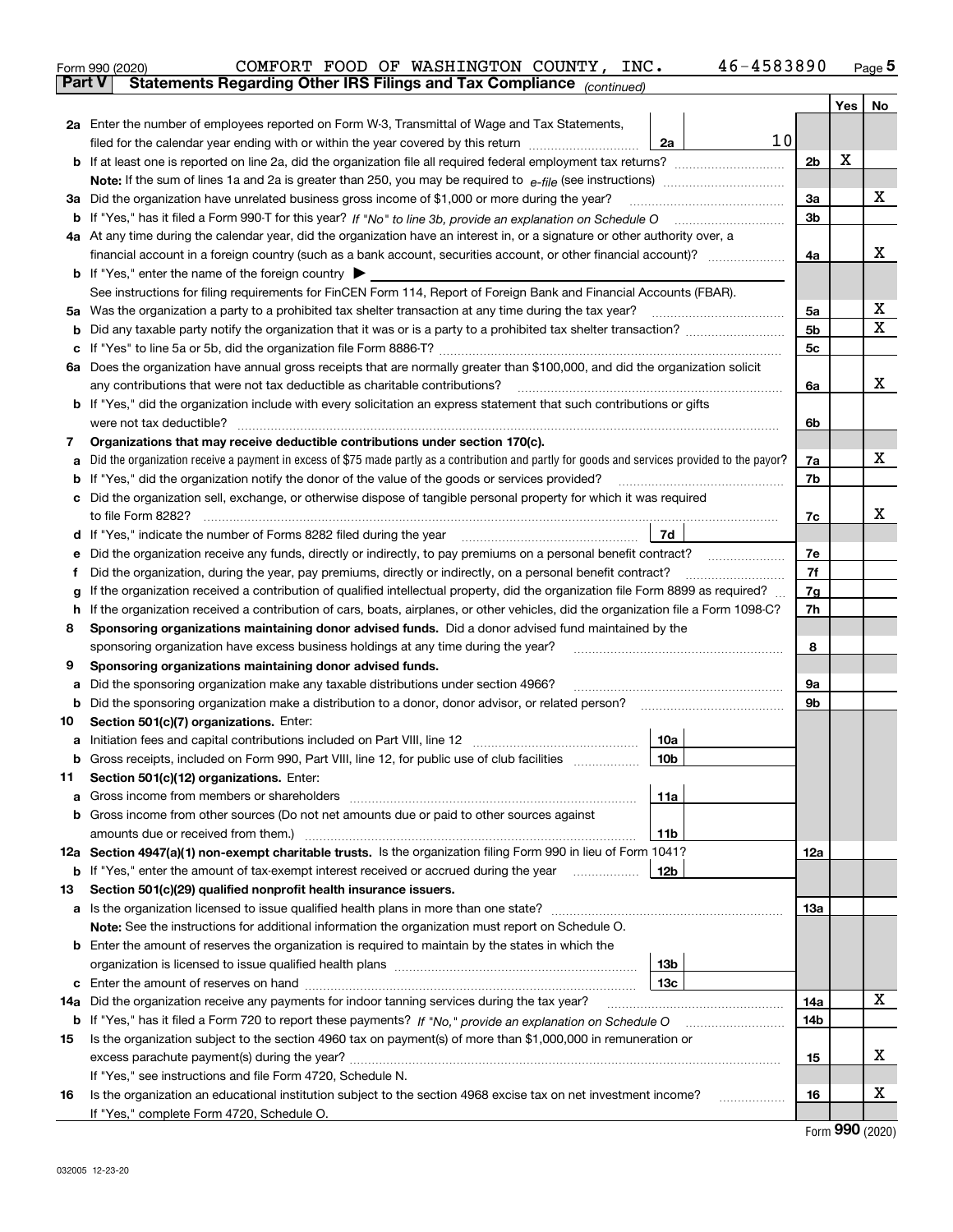|  | Form 990 (2020) |
|--|-----------------|
|  |                 |

| Form 990 (2020) |  |  | COMFORT FOOD OF WASHINGTON COUNTY, INC.                                                                          |  | 46-4583890                                                                                                                  | $P_{\text{aqe}}$ 6 |
|-----------------|--|--|------------------------------------------------------------------------------------------------------------------|--|-----------------------------------------------------------------------------------------------------------------------------|--------------------|
|                 |  |  |                                                                                                                  |  | Part VI Governance, Management, and Disclosure For each "Yes" response to lines 2 through 7b below, and for a "No" response |                    |
|                 |  |  | to line 8a, 8b, or 10b below, describe the circumstances, processes, or changes on Schedule O. See instructions. |  |                                                                                                                             |                    |

|    | Check if Schedule O contains a response or note to any line in this Part VI                                                                                                                                                    |                 |             | $\overline{\text{X}}$   |
|----|--------------------------------------------------------------------------------------------------------------------------------------------------------------------------------------------------------------------------------|-----------------|-------------|-------------------------|
|    | Section A. Governing Body and Management                                                                                                                                                                                       |                 |             |                         |
|    |                                                                                                                                                                                                                                |                 | Yes         | No                      |
|    | 13<br>1a<br><b>1a</b> Enter the number of voting members of the governing body at the end of the tax year <i>manumum</i>                                                                                                       |                 |             |                         |
|    | If there are material differences in voting rights among members of the governing body, or if the governing                                                                                                                    |                 |             |                         |
|    | body delegated broad authority to an executive committee or similar committee, explain on Schedule O.                                                                                                                          |                 |             |                         |
| b  | 13<br>Enter the number of voting members included on line 1a, above, who are independent<br>1b                                                                                                                                 |                 |             |                         |
| 2  | Did any officer, director, trustee, or key employee have a family relationship or a business relationship with any other                                                                                                       |                 |             |                         |
|    | officer, director, trustee, or key employee?                                                                                                                                                                                   | $\mathbf{2}$    |             | Х                       |
| 3  | Did the organization delegate control over management duties customarily performed by or under the direct supervision                                                                                                          |                 |             |                         |
|    | of officers, directors, trustees, or key employees to a management company or other person?                                                                                                                                    | 3               |             | х                       |
| 4  | Did the organization make any significant changes to its governing documents since the prior Form 990 was filed?                                                                                                               | 4               |             | $\overline{\mathbf{x}}$ |
| 5  | Did the organization become aware during the year of a significant diversion of the organization's assets?                                                                                                                     | 5               |             | $\mathbf X$             |
| 6  | Did the organization have members or stockholders?                                                                                                                                                                             | 6               |             | $\mathbf X$             |
| 7a | Did the organization have members, stockholders, or other persons who had the power to elect or appoint one or                                                                                                                 |                 |             |                         |
|    | more members of the governing body?                                                                                                                                                                                            | 7a              |             | х                       |
|    | <b>b</b> Are any governance decisions of the organization reserved to (or subject to approval by) members, stockholders, or                                                                                                    |                 |             |                         |
|    | persons other than the governing body?                                                                                                                                                                                         | 7b              |             | х                       |
| 8  | Did the organization contemporaneously document the meetings held or written actions undertaken during the year by the following:                                                                                              |                 |             |                         |
| a  | The governing body?                                                                                                                                                                                                            | 8a              | х           |                         |
| b  | Each committee with authority to act on behalf of the governing body?                                                                                                                                                          | 8b              | $\mathbf X$ |                         |
| 9  | Is there any officer, director, trustee, or key employee listed in Part VII, Section A, who cannot be reached at the                                                                                                           |                 |             |                         |
|    |                                                                                                                                                                                                                                | 9               |             | x                       |
|    | Section B. Policies <sub>(This Section B requests information about policies not required by the Internal Revenue Code.)</sub>                                                                                                 |                 |             |                         |
|    |                                                                                                                                                                                                                                |                 | Yes         | No                      |
|    |                                                                                                                                                                                                                                | 10a             |             | х                       |
|    | <b>b</b> If "Yes," did the organization have written policies and procedures governing the activities of such chapters, affiliates,                                                                                            |                 |             |                         |
|    | and branches to ensure their operations are consistent with the organization's exempt purposes?                                                                                                                                | 10b             |             |                         |
|    | 11a Has the organization provided a complete copy of this Form 990 to all members of its governing body before filing the form?                                                                                                | 11a             | X           |                         |
|    | <b>b</b> Describe in Schedule O the process, if any, used by the organization to review this Form 990.                                                                                                                         |                 |             |                         |
|    |                                                                                                                                                                                                                                | 12a             | х           |                         |
|    |                                                                                                                                                                                                                                | 12 <sub>b</sub> | X           |                         |
|    | c Did the organization regularly and consistently monitor and enforce compliance with the policy? If "Yes," describe                                                                                                           |                 |             |                         |
|    | in Schedule O how this was done <i>manual content of the content of the content of the content of the content of t</i>                                                                                                         | 12c             | х           |                         |
| 13 | Did the organization have a written whistleblower policy?                                                                                                                                                                      | 13              |             | X                       |
| 14 | Did the organization have a written document retention and destruction policy?                                                                                                                                                 | 14              | X           |                         |
| 15 | Did the process for determining compensation of the following persons include a review and approval by independent                                                                                                             |                 |             |                         |
|    | persons, comparability data, and contemporaneous substantiation of the deliberation and decision?                                                                                                                              |                 |             |                         |
|    | a The organization's CEO, Executive Director, or top management official manufactured content content of the organization's CEO, Executive Director, or top management official manufactured content of the state of the state | 15a             | х           |                         |
|    | b Other officers or key employees of the organization manufactured content to the organization manufactured content of the organization manufactured content of the organization manufactured content of the organization manu | 15b             | X           |                         |
|    | If "Yes" to line 15a or 15b, describe the process in Schedule O (see instructions).                                                                                                                                            |                 |             |                         |
|    | 16a Did the organization invest in, contribute assets to, or participate in a joint venture or similar arrangement with a                                                                                                      |                 |             |                         |
|    | taxable entity during the year?                                                                                                                                                                                                | 16a             |             | х                       |
|    | b If "Yes," did the organization follow a written policy or procedure requiring the organization to evaluate its participation                                                                                                 |                 |             |                         |
|    | in joint venture arrangements under applicable federal tax law, and take steps to safeguard the organization's                                                                                                                 |                 |             |                         |
|    |                                                                                                                                                                                                                                | 16b             |             |                         |
|    | Section C. Disclosure                                                                                                                                                                                                          |                 |             |                         |
| 17 | List the states with which a copy of this Form 990 is required to be filed $\blacktriangleright$ NY                                                                                                                            |                 |             |                         |
| 18 | Section 6104 requires an organization to make its Forms 1023 (1024 or 1024-A, if applicable), 990, and 990-T (Section 501(c)(3)s only) available                                                                               |                 |             |                         |
|    | for public inspection. Indicate how you made these available. Check all that apply.                                                                                                                                            |                 |             |                         |
|    | $\lfloor x \rfloor$ Another's website<br>$X$ Upon request<br>$X$ Other (explain on Schedule O)<br>Own website                                                                                                                  |                 |             |                         |
| 19 | Describe on Schedule O whether (and if so, how) the organization made its governing documents, conflict of interest policy, and financial                                                                                      |                 |             |                         |
|    | statements available to the public during the tax year.                                                                                                                                                                        |                 |             |                         |
| 20 | State the name, address, and telephone number of the person who possesses the organization's books and records                                                                                                                 |                 |             |                         |
|    | DEVIN BULGER - 518-538-3522                                                                                                                                                                                                    |                 |             |                         |
|    | 12834<br>PO BOX 86, GREENWICH, NY                                                                                                                                                                                              |                 |             |                         |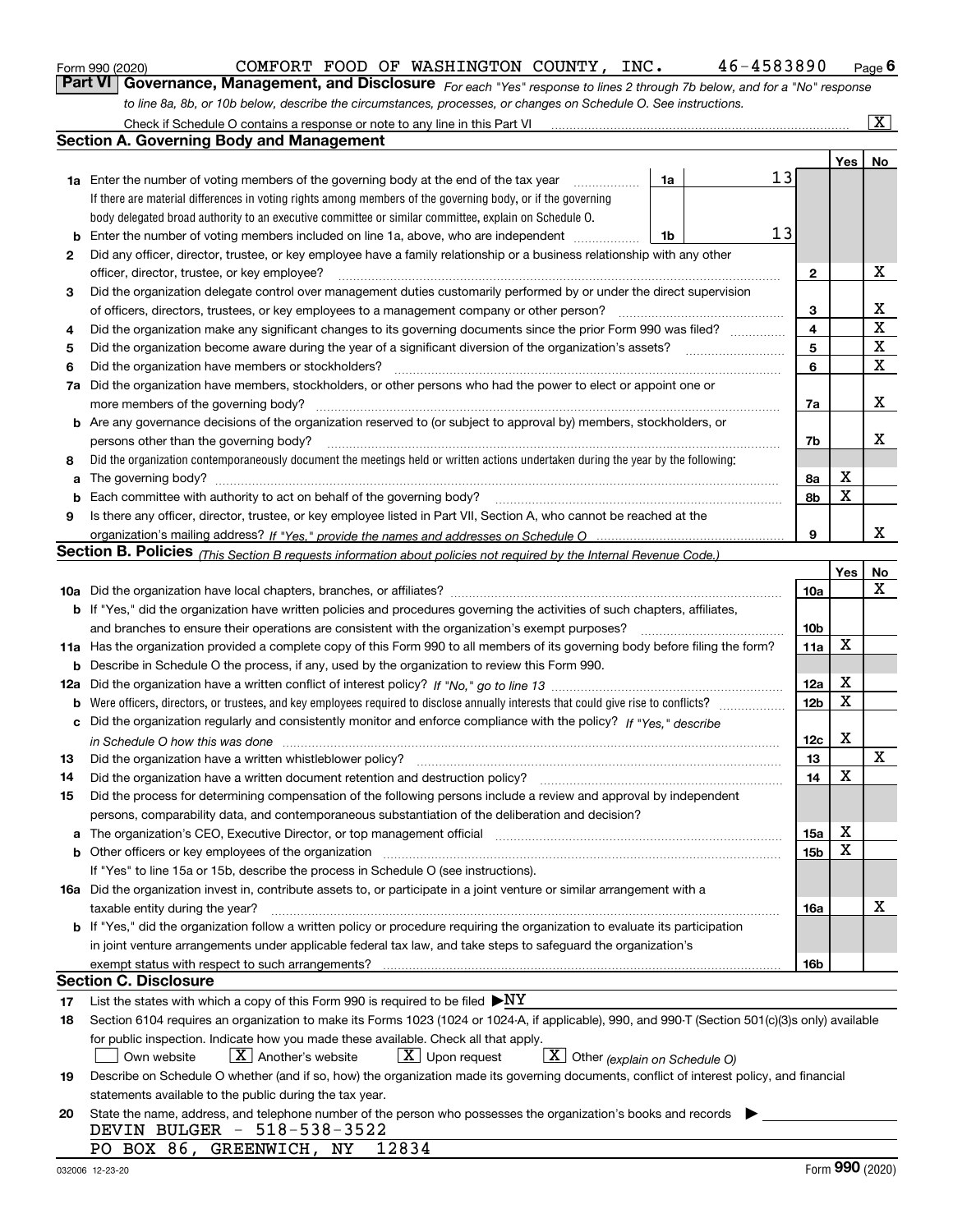| Form 990 (2020) |  |  | COMFORT FOOD OF WASHINGTON COUNTY, INC.                                                    |  | 46-4583890 | Page 7 |
|-----------------|--|--|--------------------------------------------------------------------------------------------|--|------------|--------|
|                 |  |  | Part VII Compensation of Officers, Directors, Trustees, Key Employees, Highest Compensated |  |            |        |

#### **Employees, and Independent Contractors**

Check if Schedule O contains a response or note to any line in this Part VII

**Section A. Officers, Directors, Trustees, Key Employees, and Highest Compensated Employees**

**1a**  Complete this table for all persons required to be listed. Report compensation for the calendar year ending with or within the organization's tax year. **•** List all of the organization's current officers, directors, trustees (whether individuals or organizations), regardless of amount of compensation.

Enter -0- in columns (D), (E), and (F) if no compensation was paid.

 $\bullet$  List all of the organization's  $\,$ current key employees, if any. See instructions for definition of "key employee."

**•** List the organization's five current highest compensated employees (other than an officer, director, trustee, or key employee) who received reportable compensation (Box 5 of Form W-2 and/or Box 7 of Form 1099-MISC) of more than \$100,000 from the organization and any related organizations.

**•** List all of the organization's former officers, key employees, and highest compensated employees who received more than \$100,000 of reportable compensation from the organization and any related organizations.

**former directors or trustees**  ¥ List all of the organization's that received, in the capacity as a former director or trustee of the organization, more than \$10,000 of reportable compensation from the organization and any related organizations.

See instructions for the order in which to list the persons above.

 $\boxed{\textbf{X}}$  Check this box if neither the organization nor any related organization compensated any current officer, director, or trustee.

| (A)                         | (B)                      |                                |                                                                  |             | (C)          |                                 |        | (D)             | (E)             | (F)                         |
|-----------------------------|--------------------------|--------------------------------|------------------------------------------------------------------|-------------|--------------|---------------------------------|--------|-----------------|-----------------|-----------------------------|
| Name and title              | Average                  |                                |                                                                  |             | Position     | (do not check more than one     |        | Reportable      | Reportable      | Estimated                   |
|                             | hours per                |                                | box, unless person is both an<br>officer and a director/trustee) |             |              |                                 |        | compensation    | compensation    | amount of                   |
|                             | week                     |                                |                                                                  |             |              |                                 |        | from            | from related    | other                       |
|                             | (list any                |                                |                                                                  |             |              |                                 |        | the             | organizations   | compensation                |
|                             | hours for                |                                |                                                                  |             |              |                                 |        | organization    | (W-2/1099-MISC) | from the                    |
|                             | related<br>organizations |                                |                                                                  |             |              |                                 |        | (W-2/1099-MISC) |                 | organization<br>and related |
|                             | below                    |                                |                                                                  |             |              |                                 |        |                 |                 | organizations               |
|                             | line)                    | Individual trustee or director | Institutional trustee                                            | Officer     | Key employee | Highest compensated<br>employee | Former |                 |                 |                             |
| MARYANN MCGEORGE<br>(1)     | 20.00                    |                                |                                                                  |             |              |                                 |        |                 |                 |                             |
| <b>DIRECTOR</b>             |                          | $\mathbf X$                    |                                                                  |             |              |                                 |        | 0.              | 0.              | 0.                          |
| MARTI ELLERMANN<br>(2)      | 10.00                    |                                |                                                                  |             |              |                                 |        |                 |                 |                             |
| SECRETARY                   |                          | $\mathbf X$                    |                                                                  | $\mathbf x$ |              |                                 |        | $0$ .           | $\mathbf 0$ .   | 0.                          |
| TRACEY MARTIN<br>(3)        | 5.00                     |                                |                                                                  |             |              |                                 |        |                 |                 |                             |
| <b>DIRECTOR</b>             |                          | $\mathbf X$                    |                                                                  |             |              |                                 |        | 0.              | 0.              | 0.                          |
| DEBBIE ANDERSON<br>(4)      | 10.00                    |                                |                                                                  |             |              |                                 |        |                 |                 |                             |
| VICE PRESIDENT              |                          | $\mathbf X$                    |                                                                  | $\mathbf X$ |              |                                 |        | 0.              | 0.              | 0.                          |
| <b>JOANNE DEVINE</b><br>(5) | $\overline{5.00}$        |                                |                                                                  |             |              |                                 |        |                 |                 |                             |
| <b>DIRECTOR</b>             |                          | $\mathbf x$                    |                                                                  |             |              |                                 |        | $0$ .           | 0.              | 0.                          |
| RAY SANS<br>(6)             | $\overline{20.00}$       |                                |                                                                  |             |              |                                 |        |                 |                 |                             |
| CFO                         |                          | $\mathbf X$                    |                                                                  | X           |              |                                 |        | 0.              | 0.              | 0.                          |
| CATHY HEBERT<br>(7)         | 5.00                     |                                |                                                                  |             |              |                                 |        |                 |                 |                             |
| <b>DIRECTOR</b>             |                          | $\mathbf X$                    |                                                                  |             |              |                                 |        | 0.              | 0.              | 0.                          |
| MARK HEBERT<br>(8)          | 5.00                     |                                |                                                                  |             |              |                                 |        |                 |                 |                             |
| PRESIDENT                   |                          | $\mathbf X$                    |                                                                  | $\mathbf X$ |              |                                 |        | 0.              | 0.              | 0.                          |
| SUSAN SANDERSON<br>(9)      | 20.00                    |                                |                                                                  |             |              |                                 |        |                 |                 |                             |
| CHIEF DEVELOPMENT OFFICER   |                          | $\mathbf X$                    |                                                                  | $\mathbf X$ |              |                                 |        | 0.              | 0.              | $0$ .                       |
| (10) BRUCE MILLER           | 5.00                     |                                |                                                                  |             |              |                                 |        |                 |                 |                             |
| <b>DIRECTOR</b>             |                          | $\mathbf X$                    |                                                                  |             |              |                                 |        | 0.              | $\mathbf 0$ .   | 0.                          |
| (11) CATHERINE LITTELL      | 5.00                     |                                |                                                                  |             |              |                                 |        |                 |                 |                             |
| <b>DIRECTOR</b>             |                          | $\mathbf X$                    |                                                                  |             |              |                                 |        | 0.              | $\mathbf 0$ .   | $\mathbf 0$ .               |
| (12) JIM MUMBY              | 5.00                     |                                |                                                                  |             |              |                                 |        |                 |                 |                             |
| <b>DIRECTOR</b>             |                          | $\mathbf X$                    |                                                                  |             |              |                                 |        | 0.              | 0.              | 0.                          |
| (13) AMIE COLLINS           | 5.00                     |                                |                                                                  |             |              |                                 |        |                 |                 |                             |
| <b>DIRECTOR</b>             |                          | $\mathbf X$                    |                                                                  |             |              |                                 |        | 0.              | 0.              | 0.                          |
|                             |                          |                                |                                                                  |             |              |                                 |        |                 |                 |                             |
|                             |                          |                                |                                                                  |             |              |                                 |        |                 |                 |                             |
|                             |                          |                                |                                                                  |             |              |                                 |        |                 |                 |                             |
|                             |                          |                                |                                                                  |             |              |                                 |        |                 |                 |                             |
|                             |                          |                                |                                                                  |             |              |                                 |        |                 |                 |                             |
|                             |                          |                                |                                                                  |             |              |                                 |        |                 |                 |                             |
|                             |                          |                                |                                                                  |             |              |                                 |        |                 |                 |                             |

 $\mathcal{L}^{\text{max}}$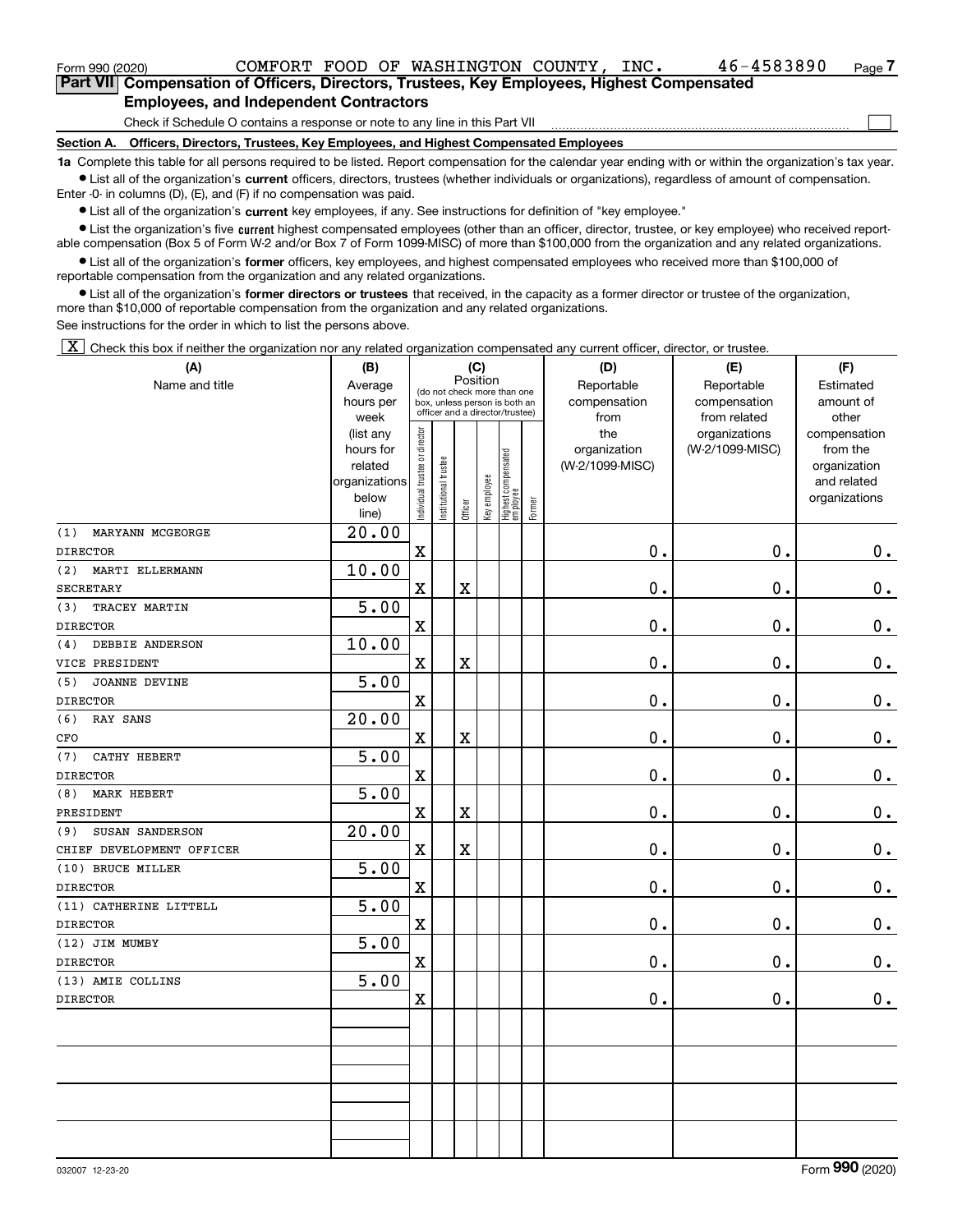|                 | Form 990 (2020)                                                                                                                                                                                                                                        |                                                                      |                                |                       |                 |              |                                                                                                 |        | COMFORT FOOD OF WASHINGTON COUNTY, INC.   | 46-4583890                                        |          |                     |                                                                          | Page 8                 |
|-----------------|--------------------------------------------------------------------------------------------------------------------------------------------------------------------------------------------------------------------------------------------------------|----------------------------------------------------------------------|--------------------------------|-----------------------|-----------------|--------------|-------------------------------------------------------------------------------------------------|--------|-------------------------------------------|---------------------------------------------------|----------|---------------------|--------------------------------------------------------------------------|------------------------|
| <b>Part VII</b> | Section A. Officers, Directors, Trustees, Key Employees, and Highest Compensated Employees (continued)                                                                                                                                                 |                                                                      |                                |                       |                 |              |                                                                                                 |        |                                           |                                                   |          |                     |                                                                          |                        |
|                 | (A)<br>Name and title                                                                                                                                                                                                                                  | (B)<br>Average<br>hours per<br>week                                  |                                |                       | (C)<br>Position |              | (do not check more than one<br>box, unless person is both an<br>officer and a director/trustee) |        | (D)<br>Reportable<br>compensation<br>from | (E)<br>Reportable<br>compensation<br>from related |          |                     | (F)<br>Estimated<br>amount of<br>other                                   |                        |
|                 |                                                                                                                                                                                                                                                        | (list any<br>hours for<br>related<br>organizations<br>below<br>line) | Individual trustee or director | Institutional trustee | Officer         | Key employee | Highest compensated<br>employee                                                                 | Former | the<br>organization<br>(W-2/1099-MISC)    | organizations<br>(W-2/1099-MISC)                  |          |                     | compensation<br>from the<br>organization<br>and related<br>organizations |                        |
|                 |                                                                                                                                                                                                                                                        |                                                                      |                                |                       |                 |              |                                                                                                 |        |                                           |                                                   |          |                     |                                                                          |                        |
|                 |                                                                                                                                                                                                                                                        |                                                                      |                                |                       |                 |              |                                                                                                 |        |                                           |                                                   |          |                     |                                                                          |                        |
|                 |                                                                                                                                                                                                                                                        |                                                                      |                                |                       |                 |              |                                                                                                 |        |                                           |                                                   |          |                     |                                                                          |                        |
|                 |                                                                                                                                                                                                                                                        |                                                                      |                                |                       |                 |              |                                                                                                 |        |                                           |                                                   |          |                     |                                                                          |                        |
|                 |                                                                                                                                                                                                                                                        |                                                                      |                                |                       |                 |              |                                                                                                 |        |                                           |                                                   |          |                     |                                                                          |                        |
|                 |                                                                                                                                                                                                                                                        |                                                                      |                                |                       |                 |              |                                                                                                 |        |                                           |                                                   |          |                     |                                                                          |                        |
|                 |                                                                                                                                                                                                                                                        |                                                                      |                                |                       |                 |              |                                                                                                 |        |                                           |                                                   |          |                     |                                                                          |                        |
|                 |                                                                                                                                                                                                                                                        |                                                                      |                                |                       |                 |              |                                                                                                 |        |                                           |                                                   |          |                     |                                                                          |                        |
|                 | 1b Subtotal<br>c Total from continuation sheets to Part VII, Section A [11] [12] [20] [20]                                                                                                                                                             |                                                                      |                                |                       |                 |              |                                                                                                 |        | 0.<br>0.                                  |                                                   | 0.<br>0. |                     |                                                                          | 0.<br>$\overline{0}$ . |
|                 |                                                                                                                                                                                                                                                        |                                                                      |                                |                       |                 |              |                                                                                                 |        | $\mathbf 0$ .                             |                                                   | 0.       |                     |                                                                          | $0$ .                  |
| $\mathbf{2}$    | Total number of individuals (including but not limited to those listed above) who received more than \$100,000 of reportable<br>compensation from the organization $\blacktriangleright$                                                               |                                                                      |                                |                       |                 |              |                                                                                                 |        |                                           |                                                   |          |                     |                                                                          | 0                      |
|                 |                                                                                                                                                                                                                                                        |                                                                      |                                |                       |                 |              |                                                                                                 |        |                                           |                                                   |          |                     | Yes                                                                      | No                     |
| 3               | Did the organization list any former officer, director, trustee, key employee, or highest compensated employee on<br>line 1a? If "Yes," complete Schedule J for such individual material content content to the set of the schedule                    |                                                                      |                                |                       |                 |              |                                                                                                 |        |                                           |                                                   |          | 3                   |                                                                          | х                      |
| 4               | For any individual listed on line 1a, is the sum of reportable compensation and other compensation from the organization                                                                                                                               |                                                                      |                                |                       |                 |              |                                                                                                 |        |                                           |                                                   |          | 4                   |                                                                          | х                      |
| 5               | Did any person listed on line 1a receive or accrue compensation from any unrelated organization or individual for services                                                                                                                             |                                                                      |                                |                       |                 |              |                                                                                                 |        |                                           |                                                   |          | 5                   |                                                                          | х                      |
|                 | <b>Section B. Independent Contractors</b>                                                                                                                                                                                                              |                                                                      |                                |                       |                 |              |                                                                                                 |        |                                           |                                                   |          |                     |                                                                          |                        |
| 1               | Complete this table for your five highest compensated independent contractors that received more than \$100,000 of compensation from<br>the organization. Report compensation for the calendar year ending with or within the organization's tax year. |                                                                      |                                |                       |                 |              |                                                                                                 |        |                                           |                                                   |          |                     |                                                                          |                        |
|                 | (A)<br>Name and business address                                                                                                                                                                                                                       |                                                                      |                                | <b>NONE</b>           |                 |              |                                                                                                 |        | (B)<br>Description of services            |                                                   |          | (C)<br>Compensation |                                                                          |                        |
|                 |                                                                                                                                                                                                                                                        |                                                                      |                                |                       |                 |              |                                                                                                 |        |                                           |                                                   |          |                     |                                                                          |                        |
|                 |                                                                                                                                                                                                                                                        |                                                                      |                                |                       |                 |              |                                                                                                 |        |                                           |                                                   |          |                     |                                                                          |                        |
|                 |                                                                                                                                                                                                                                                        |                                                                      |                                |                       |                 |              |                                                                                                 |        |                                           |                                                   |          |                     |                                                                          |                        |
|                 |                                                                                                                                                                                                                                                        |                                                                      |                                |                       |                 |              |                                                                                                 |        |                                           |                                                   |          |                     |                                                                          |                        |
| 2               | Total number of independent contractors (including but not limited to those listed above) who received more than<br>\$100,000 of compensation from the organization                                                                                    |                                                                      |                                |                       |                 | 0            |                                                                                                 |        |                                           |                                                   |          |                     |                                                                          |                        |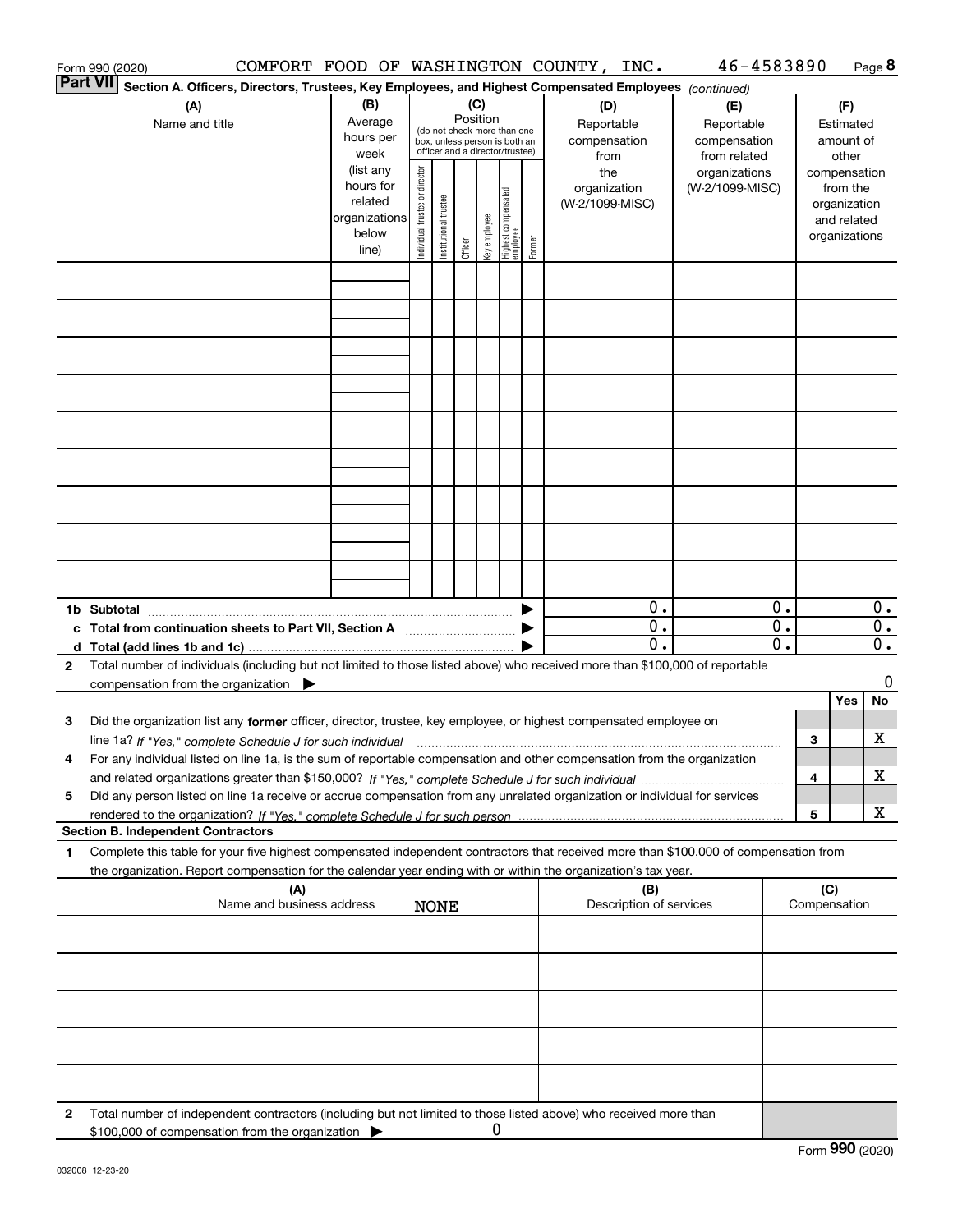|                                                           | Form 990 (2020)  |                                                                               |                                      |                 |                      | COMFORT FOOD OF WASHINGTON COUNTY, INC. |                                       | 46-4583890                    | Page 9                                                          |
|-----------------------------------------------------------|------------------|-------------------------------------------------------------------------------|--------------------------------------|-----------------|----------------------|-----------------------------------------|---------------------------------------|-------------------------------|-----------------------------------------------------------------|
|                                                           | <b>Part VIII</b> | <b>Statement of Revenue</b>                                                   |                                      |                 |                      |                                         |                                       |                               |                                                                 |
|                                                           |                  | Check if Schedule O contains a response or note to any line in this Part VIII |                                      |                 |                      |                                         |                                       |                               |                                                                 |
|                                                           |                  |                                                                               |                                      |                 |                      | (A)<br>Total revenue                    | Related or exempt<br>function revenue | Unrelated<br>business revenue | (D)<br>Revenue excluded<br>from tax under<br>sections 512 - 514 |
|                                                           |                  | 1 a Federated campaigns                                                       |                                      | 1a              |                      |                                         |                                       |                               |                                                                 |
| Contributions, Gifts, Grants<br>and Other Similar Amounts |                  | <b>b</b> Membership dues                                                      | $\ldots \ldots \ldots \ldots \ldots$ | 1 <sub>b</sub>  |                      |                                         |                                       |                               |                                                                 |
|                                                           |                  | c Fundraising events                                                          |                                      | 1 <sub>c</sub>  |                      |                                         |                                       |                               |                                                                 |
|                                                           |                  | d Related organizations                                                       |                                      | 1 <sub>d</sub>  |                      |                                         |                                       |                               |                                                                 |
|                                                           |                  | e Government grants (contributions)                                           |                                      | 1e              | 129,947.             |                                         |                                       |                               |                                                                 |
|                                                           |                  | f All other contributions, gifts, grants, and                                 |                                      |                 |                      |                                         |                                       |                               |                                                                 |
|                                                           |                  | similar amounts not included above                                            |                                      | 1f              | 971,647.             |                                         |                                       |                               |                                                                 |
|                                                           | a                | Noncash contributions included in lines 1a-1f                                 |                                      | $1g$ \$         | 239,805.             |                                         |                                       |                               |                                                                 |
|                                                           |                  |                                                                               |                                      |                 |                      | 1,101,594.                              |                                       |                               |                                                                 |
|                                                           |                  |                                                                               |                                      |                 | <b>Business Code</b> |                                         |                                       |                               |                                                                 |
|                                                           | 2 a              | <u> 1989 - Johann Barn, fransk politik amerikansk politik (</u>               |                                      |                 |                      |                                         |                                       |                               |                                                                 |
|                                                           | b                | <u> 1989 - Johann Stoff, fransk politik (d. 1989)</u>                         |                                      |                 |                      |                                         |                                       |                               |                                                                 |
|                                                           | с                | <u> 1989 - Johann Barn, amerikansk politiker (</u>                            |                                      |                 |                      |                                         |                                       |                               |                                                                 |
|                                                           | d                | <u> 1989 - Johann Stein, mars an de Britannich (b. 1989)</u>                  |                                      |                 |                      |                                         |                                       |                               |                                                                 |
| Program Service<br>Revenue                                | e                |                                                                               |                                      |                 |                      |                                         |                                       |                               |                                                                 |
|                                                           |                  |                                                                               |                                      |                 |                      |                                         |                                       |                               |                                                                 |
|                                                           | a<br>З           |                                                                               |                                      |                 |                      |                                         |                                       |                               |                                                                 |
|                                                           |                  | Investment income (including dividends, interest, and                         |                                      |                 |                      |                                         |                                       |                               |                                                                 |
|                                                           | 4                | Income from investment of tax-exempt bond proceeds                            |                                      |                 |                      |                                         |                                       |                               |                                                                 |
|                                                           | 5                |                                                                               |                                      |                 |                      |                                         |                                       |                               |                                                                 |
|                                                           |                  |                                                                               |                                      | (i) Real        | (ii) Personal        |                                         |                                       |                               |                                                                 |
|                                                           |                  | <b>6 a</b> Gross rents                                                        | l 6a                                 |                 |                      |                                         |                                       |                               |                                                                 |
|                                                           |                  | <b>b</b> Less: rental expenses                                                | 6 <sub>b</sub>                       |                 |                      |                                         |                                       |                               |                                                                 |
|                                                           |                  | c Rental income or (loss)                                                     | 6с                                   |                 |                      |                                         |                                       |                               |                                                                 |
|                                                           |                  | d Net rental income or (loss)                                                 |                                      |                 |                      |                                         |                                       |                               |                                                                 |
|                                                           |                  | 7 a Gross amount from sales of                                                |                                      | (i) Securities  | (ii) Other           |                                         |                                       |                               |                                                                 |
|                                                           |                  | assets other than inventory                                                   | 7a                                   |                 | $\overline{1}$ ,000. |                                         |                                       |                               |                                                                 |
|                                                           |                  | <b>b</b> Less: cost or other basis                                            |                                      |                 |                      |                                         |                                       |                               |                                                                 |
|                                                           |                  | and sales expenses                                                            | 7b                                   |                 | $0$ .                |                                         |                                       |                               |                                                                 |
| evenue                                                    |                  | c Gain or (loss)                                                              | 7c                                   |                 | 1,000.               |                                         |                                       |                               |                                                                 |
|                                                           |                  |                                                                               |                                      |                 |                      | 1,000.                                  | 1,000.                                |                               |                                                                 |
| Other R                                                   |                  | 8 a Gross income from fundraising events (not                                 |                                      |                 |                      |                                         |                                       |                               |                                                                 |
|                                                           |                  | including \$<br><u>of</u> of                                                  |                                      |                 |                      |                                         |                                       |                               |                                                                 |
|                                                           |                  | contributions reported on line 1c). See                                       |                                      |                 |                      |                                         |                                       |                               |                                                                 |
|                                                           |                  |                                                                               |                                      | 8a              |                      |                                         |                                       |                               |                                                                 |
|                                                           |                  | <b>b</b> Less: direct expenses                                                |                                      | 8b              |                      |                                         |                                       |                               |                                                                 |
|                                                           |                  | c Net income or (loss) from fundraising events                                |                                      |                 |                      |                                         |                                       |                               |                                                                 |
|                                                           |                  | 9 a Gross income from gaming activities. See                                  |                                      | 9a              |                      |                                         |                                       |                               |                                                                 |
|                                                           |                  | <b>b</b> Less: direct expenses <b>manually</b>                                |                                      | 9 <sub>b</sub>  |                      |                                         |                                       |                               |                                                                 |
|                                                           |                  | c Net income or (loss) from gaming activities                                 |                                      |                 | .                    |                                         |                                       |                               |                                                                 |
|                                                           |                  | 10 a Gross sales of inventory, less returns                                   |                                      |                 |                      |                                         |                                       |                               |                                                                 |
|                                                           |                  |                                                                               |                                      | 10a             |                      |                                         |                                       |                               |                                                                 |
|                                                           |                  | <b>b</b> Less: cost of goods sold                                             |                                      | 10 <sub>b</sub> |                      |                                         |                                       |                               |                                                                 |
|                                                           |                  | c Net income or (loss) from sales of inventory                                |                                      |                 |                      |                                         |                                       |                               |                                                                 |
|                                                           |                  |                                                                               |                                      |                 | <b>Business Code</b> |                                         |                                       |                               |                                                                 |
| Miscellaneous                                             |                  | 11 a MISCELLANEOUS                                                            |                                      |                 | 900099               | 2, 263.                                 | 2, 263.                               |                               |                                                                 |
| Revenue                                                   | b                | <u> Alexandria (m. 1888)</u>                                                  |                                      |                 |                      |                                         |                                       |                               |                                                                 |
|                                                           | c                | the control of the control of the control of the control of the control of    |                                      |                 |                      |                                         |                                       |                               |                                                                 |
|                                                           |                  |                                                                               |                                      |                 |                      |                                         |                                       |                               |                                                                 |
|                                                           |                  |                                                                               |                                      |                 |                      | 2, 263.                                 |                                       |                               |                                                                 |
|                                                           | 12               |                                                                               |                                      |                 |                      | $\blacktriangleright$ 1,104,857.        | 3,263.                                | $0$ .                         | 0.                                                              |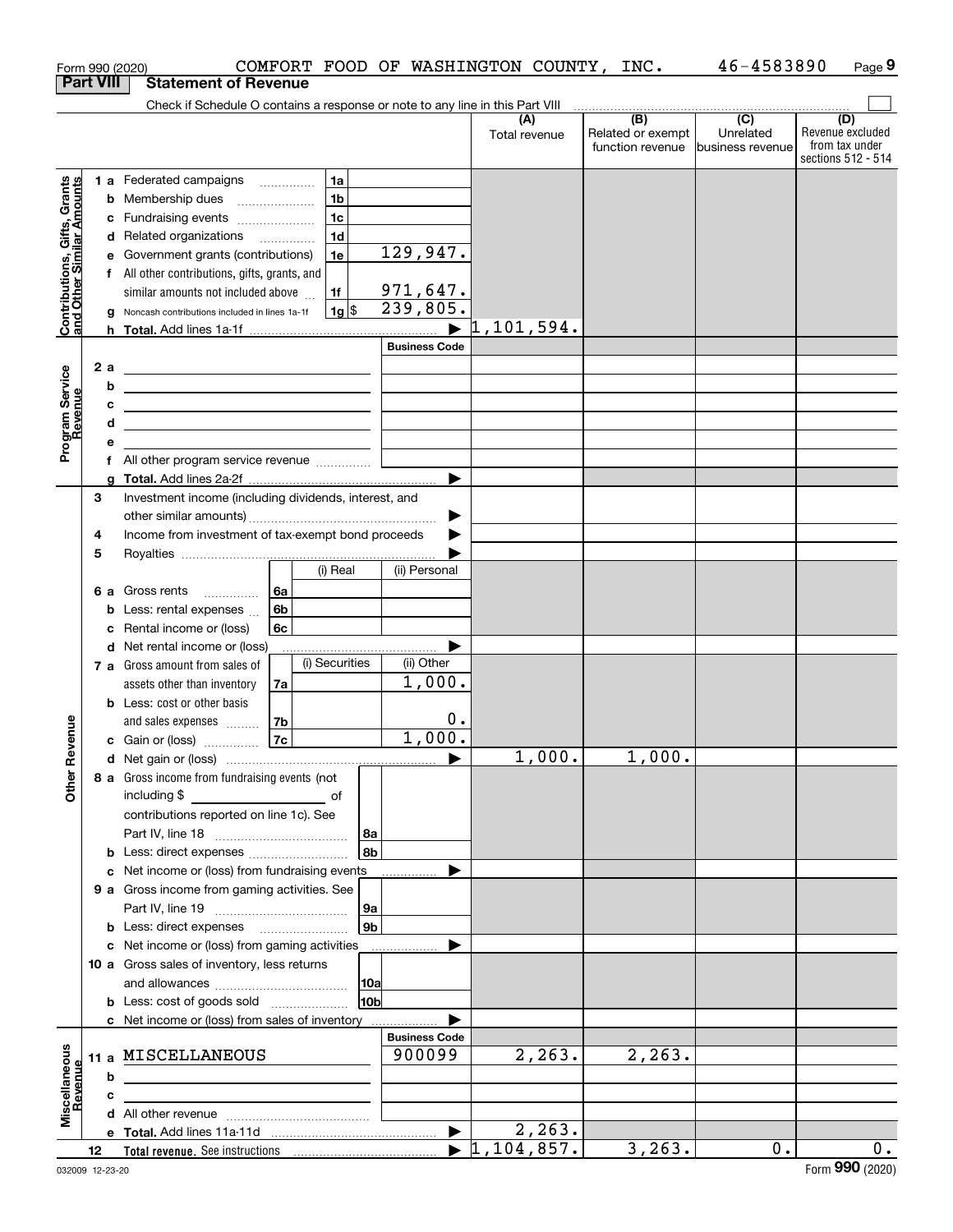|    | Section 501(c)(3) and 501(c)(4) organizations must complete all columns. All other organizations must complete column (A).<br>Check if Schedule O contains a response or note to any line in this Part IX  |                       |                        |                                    |                         |
|----|------------------------------------------------------------------------------------------------------------------------------------------------------------------------------------------------------------|-----------------------|------------------------|------------------------------------|-------------------------|
|    | Do not include amounts reported on lines 6b,                                                                                                                                                               | (A)<br>Total expenses | (B)<br>Program service | (C)                                | (D)                     |
|    | 7b, 8b, 9b, and 10b of Part VIII.                                                                                                                                                                          |                       | expenses               | Management and<br>general expenses | Fundraising<br>expenses |
| 1  | Grants and other assistance to domestic organizations                                                                                                                                                      |                       |                        |                                    |                         |
|    | and domestic governments. See Part IV, line 21                                                                                                                                                             |                       |                        |                                    |                         |
| 2  | Grants and other assistance to domestic                                                                                                                                                                    |                       |                        |                                    |                         |
|    | individuals. See Part IV, line 22                                                                                                                                                                          |                       |                        |                                    |                         |
| 3  | Grants and other assistance to foreign                                                                                                                                                                     |                       |                        |                                    |                         |
|    | organizations, foreign governments, and foreign                                                                                                                                                            |                       |                        |                                    |                         |
|    | individuals. See Part IV, lines 15 and 16                                                                                                                                                                  |                       |                        |                                    |                         |
| 4  | Benefits paid to or for members                                                                                                                                                                            |                       |                        |                                    |                         |
| 5  | Compensation of current officers, directors,                                                                                                                                                               |                       |                        |                                    |                         |
|    | trustees, and key employees                                                                                                                                                                                |                       |                        |                                    |                         |
| 6  | Compensation not included above to disqualified                                                                                                                                                            |                       |                        |                                    |                         |
|    | persons (as defined under section 4958(f)(1)) and                                                                                                                                                          |                       |                        |                                    |                         |
|    | persons described in section $4958(c)(3)(B)$<br>1.1.1.1.1.1.1                                                                                                                                              |                       |                        |                                    |                         |
| 7  |                                                                                                                                                                                                            | 259,451.              | 197,518.               | 30, 181.                           | 31,752.                 |
| 8  | Pension plan accruals and contributions (include                                                                                                                                                           |                       |                        |                                    |                         |
|    | section 401(k) and 403(b) employer contributions)                                                                                                                                                          |                       |                        |                                    |                         |
| 9  |                                                                                                                                                                                                            | 14,887.               | 11,941.                | 2,362.                             | 584.                    |
| 10 |                                                                                                                                                                                                            | 19,315.               | 14,566.                | 2, 264.                            | 2,485.                  |
| 11 | Fees for services (nonemployees):                                                                                                                                                                          |                       |                        |                                    |                         |
| a  |                                                                                                                                                                                                            | 675.                  | 506.                   | 101.                               | 68.                     |
| b  |                                                                                                                                                                                                            | 8,525.                | 4,816.                 | 3,190.                             | $\overline{519}$ .      |
| c  |                                                                                                                                                                                                            |                       |                        |                                    |                         |
| d  |                                                                                                                                                                                                            |                       |                        |                                    |                         |
| е  | Professional fundraising services. See Part IV, line 17                                                                                                                                                    |                       |                        |                                    |                         |
| f  | Investment management fees<br>Other. (If line 11g amount exceeds 10% of line 25,                                                                                                                           |                       |                        |                                    |                         |
| g  | column (A) amount, list line 11g expenses on Sch O.)                                                                                                                                                       |                       |                        |                                    |                         |
| 12 |                                                                                                                                                                                                            | 12,326.               | 9,652.                 | 457.                               | 2,217.                  |
| 13 |                                                                                                                                                                                                            | 18,206.               | 8,342.                 | 3,540.                             | 6,324.                  |
| 14 |                                                                                                                                                                                                            |                       |                        |                                    |                         |
| 15 |                                                                                                                                                                                                            |                       |                        |                                    |                         |
| 16 |                                                                                                                                                                                                            | 38,013.               | 37,211.                | 402.                               | 400.                    |
| 17 |                                                                                                                                                                                                            |                       |                        |                                    |                         |
| 18 | Payments of travel or entertainment expenses                                                                                                                                                               |                       |                        |                                    |                         |
|    | for any federal, state, or local public officials                                                                                                                                                          |                       |                        |                                    |                         |
| 19 | Conferences, conventions, and meetings                                                                                                                                                                     |                       |                        |                                    |                         |
| 20 | Interest                                                                                                                                                                                                   |                       |                        |                                    |                         |
| 21 |                                                                                                                                                                                                            |                       |                        |                                    |                         |
| 22 | Depreciation, depletion, and amortization                                                                                                                                                                  | 12,005.               | 12,005.                |                                    |                         |
| 23 | Insurance                                                                                                                                                                                                  | 9,569.                | 7,450.                 | 1,309.                             | 810.                    |
| 24 | Other expenses. Itemize expenses not covered<br>above (List miscellaneous expenses on line 24e. If<br>line 24e amount exceeds 10% of line 25, column (A)<br>amount, list line 24e expenses on Schedule 0.) |                       |                        |                                    |                         |
| a  | FOOD                                                                                                                                                                                                       | 448,795.              | 448,795.               |                                    |                         |
| b  | OPERATIONS                                                                                                                                                                                                 | 46,435.               | 39,405.                | 5,268.                             | 1,762.                  |
|    | VEHICLE EXPENSE                                                                                                                                                                                            | 23,472.               | 23,385.                | 87.                                | 0.                      |
| d  | LICENSES,<br>FEES AND PERM                                                                                                                                                                                 | 3,665.                | 589.                   | 2, 242.                            | 834.                    |
|    | e All other expenses                                                                                                                                                                                       | 2,238.                | 2,073.                 | 165.                               |                         |
| 25 | Total functional expenses. Add lines 1 through 24e                                                                                                                                                         | 917,577.              | 818,254.               | 51,568.                            | 47,755.                 |
| 26 | Joint costs. Complete this line only if the organization                                                                                                                                                   |                       |                        |                                    |                         |
|    | reported in column (B) joint costs from a combined                                                                                                                                                         |                       |                        |                                    |                         |
|    | educational campaign and fundraising solicitation.                                                                                                                                                         |                       |                        |                                    |                         |
|    | Check here $\blacktriangleright$<br>if following SOP 98-2 (ASC 958-720)                                                                                                                                    |                       |                        |                                    |                         |

Form 990 (2020) Page **Part IX Statement of Functional Expenses** COMFORT FOOD OF WASHINGTON COUNTY, INC. 46-4583890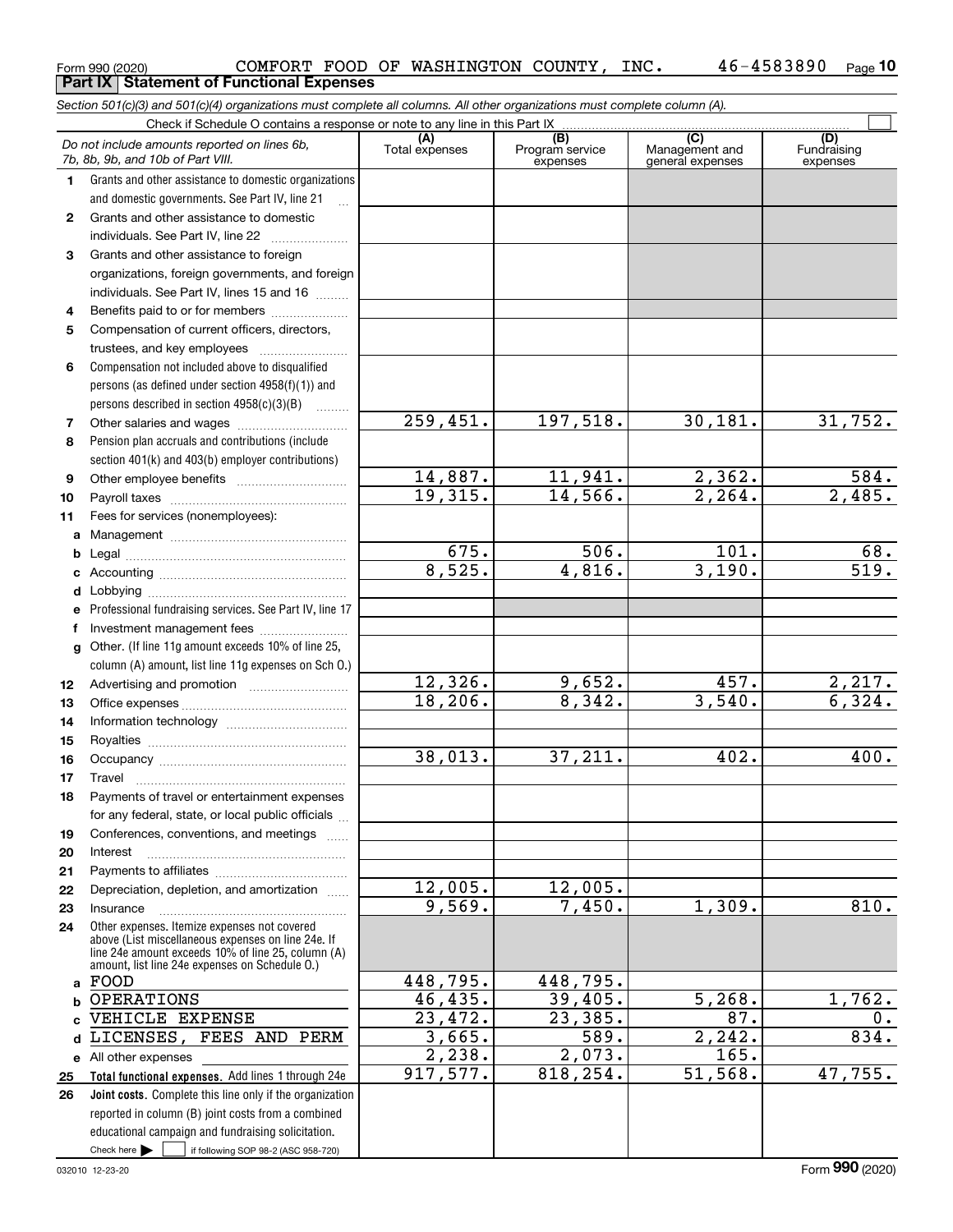| . |                 |  |  |
|---|-----------------|--|--|
|   | l Balance Sheet |  |  |

| Form 990 (2020) |                               | COMFORT |  | FOOD OF WASHINGTON COUNTY, | INC. | 46-4583890 | Page |
|-----------------|-------------------------------|---------|--|----------------------------|------|------------|------|
|                 | <b>Part X   Balance Sheet</b> |         |  |                            |      |            |      |

Check if Schedule O contains a response or note to any line in this Part X

|                             |    |                                                                                                                                                                                                                                |                       | (A)<br>Beginning of year |                | (B)<br>End of year |
|-----------------------------|----|--------------------------------------------------------------------------------------------------------------------------------------------------------------------------------------------------------------------------------|-----------------------|--------------------------|----------------|--------------------|
|                             | 1  | Cash - non-interest-bearing                                                                                                                                                                                                    |                       | 179,252.                 | $\mathbf{1}$   | 259,056.           |
|                             | 2  |                                                                                                                                                                                                                                |                       |                          | $\mathbf{2}$   |                    |
|                             | з  |                                                                                                                                                                                                                                |                       | 42,350.                  | 3              | 43,571.            |
|                             | 4  |                                                                                                                                                                                                                                |                       |                          | 4              |                    |
|                             | 5  | Loans and other receivables from any current or former officer, director,                                                                                                                                                      |                       |                          |                |                    |
|                             |    | trustee, key employee, creator or founder, substantial contributor, or 35%                                                                                                                                                     |                       |                          |                |                    |
|                             |    | controlled entity or family member of any of these persons                                                                                                                                                                     |                       |                          | 5              |                    |
|                             | 6  | Loans and other receivables from other disqualified persons (as defined                                                                                                                                                        |                       |                          |                |                    |
|                             |    | under section $4958(f)(1)$ , and persons described in section $4958(c)(3)(B)$                                                                                                                                                  | .                     |                          | 6              |                    |
|                             | 7  |                                                                                                                                                                                                                                |                       |                          | $\overline{7}$ |                    |
| Assets                      | 8  |                                                                                                                                                                                                                                |                       |                          | 8              |                    |
|                             | 9  | Prepaid expenses and deferred charges                                                                                                                                                                                          |                       | 4,103.                   | 9              | 28,045.            |
|                             |    | 10a Land, buildings, and equipment: cost or other                                                                                                                                                                              |                       |                          |                |                    |
|                             |    | basis. Complete Part VI of Schedule D $\frac{10a}{\cdots}$ 10a   10a   147, 429.                                                                                                                                               |                       |                          |                |                    |
|                             |    | <b>b</b> Less: accumulated depreciation                                                                                                                                                                                        | $\overline{25,556}$ . | 27,017.                  | 10c            | 121,873.           |
|                             | 11 |                                                                                                                                                                                                                                |                       |                          | 11             |                    |
|                             | 12 |                                                                                                                                                                                                                                |                       |                          | 12             |                    |
|                             | 13 |                                                                                                                                                                                                                                |                       |                          | 13             |                    |
|                             | 14 |                                                                                                                                                                                                                                |                       |                          | 14             |                    |
|                             | 15 |                                                                                                                                                                                                                                |                       | 0.                       | 15             | 2,295.             |
|                             | 16 |                                                                                                                                                                                                                                |                       | 252,722.                 | 16             | 454,840.           |
|                             | 17 |                                                                                                                                                                                                                                |                       | 22,367.                  | 17             | 37,205.            |
|                             | 18 |                                                                                                                                                                                                                                |                       |                          | 18             |                    |
|                             | 19 | Deferred revenue manual contracts and contracts are all the contracts and contracts are contracted and contracts are contracted and contract are contracted and contract are contracted and contract are contracted and contra |                       |                          | 19             |                    |
|                             | 20 |                                                                                                                                                                                                                                |                       |                          | 20             |                    |
|                             | 21 | Escrow or custodial account liability. Complete Part IV of Schedule D                                                                                                                                                          | .                     |                          | 21             |                    |
|                             | 22 | Loans and other payables to any current or former officer, director,                                                                                                                                                           |                       |                          |                |                    |
|                             |    | trustee, key employee, creator or founder, substantial contributor, or 35%                                                                                                                                                     |                       |                          |                |                    |
| Liabilities                 |    | controlled entity or family member of any of these persons                                                                                                                                                                     |                       |                          | 22             |                    |
|                             | 23 | Secured mortgages and notes payable to unrelated third parties                                                                                                                                                                 |                       |                          | 23             |                    |
|                             | 24 |                                                                                                                                                                                                                                |                       |                          | 24             |                    |
|                             | 25 | Other liabilities (including federal income tax, payables to related third                                                                                                                                                     |                       |                          |                |                    |
|                             |    | parties, and other liabilities not included on lines 17-24). Complete Part X                                                                                                                                                   |                       |                          |                |                    |
|                             |    | of Schedule D                                                                                                                                                                                                                  |                       |                          | 25             |                    |
|                             | 26 |                                                                                                                                                                                                                                |                       | 22,367.                  | 26             | 37,205.            |
|                             |    | Organizations that follow FASB ASC 958, check here $\blacktriangleright \boxed{X}$                                                                                                                                             |                       |                          |                |                    |
|                             |    | and complete lines 27, 28, 32, and 33.                                                                                                                                                                                         |                       |                          |                |                    |
|                             | 27 | Net assets without donor restrictions                                                                                                                                                                                          |                       | 207,872.                 | 27             | 365,086.           |
|                             | 28 |                                                                                                                                                                                                                                |                       | 22,483.                  | 28             | 52, 549.           |
|                             |    | Organizations that do not follow FASB ASC 958, check here ▶ [                                                                                                                                                                  |                       |                          |                |                    |
|                             |    | and complete lines 29 through 33.                                                                                                                                                                                              |                       |                          |                |                    |
|                             | 29 |                                                                                                                                                                                                                                |                       |                          | 29             |                    |
|                             | 30 | Paid-in or capital surplus, or land, building, or equipment fund                                                                                                                                                               |                       |                          | 30             |                    |
|                             | 31 | Retained earnings, endowment, accumulated income, or other funds                                                                                                                                                               | .                     |                          | 31             |                    |
| Net Assets or Fund Balances | 32 |                                                                                                                                                                                                                                |                       | 230, 355.                | 32             | 417,635.           |
|                             | 33 |                                                                                                                                                                                                                                |                       | 252,722.                 | 33             | 454,840.           |
|                             |    |                                                                                                                                                                                                                                |                       |                          |                | Form 990 (2020)    |

 $\mathcal{L}^{\text{max}}$ 

**Part X Balance B**<br>**Part X Balance**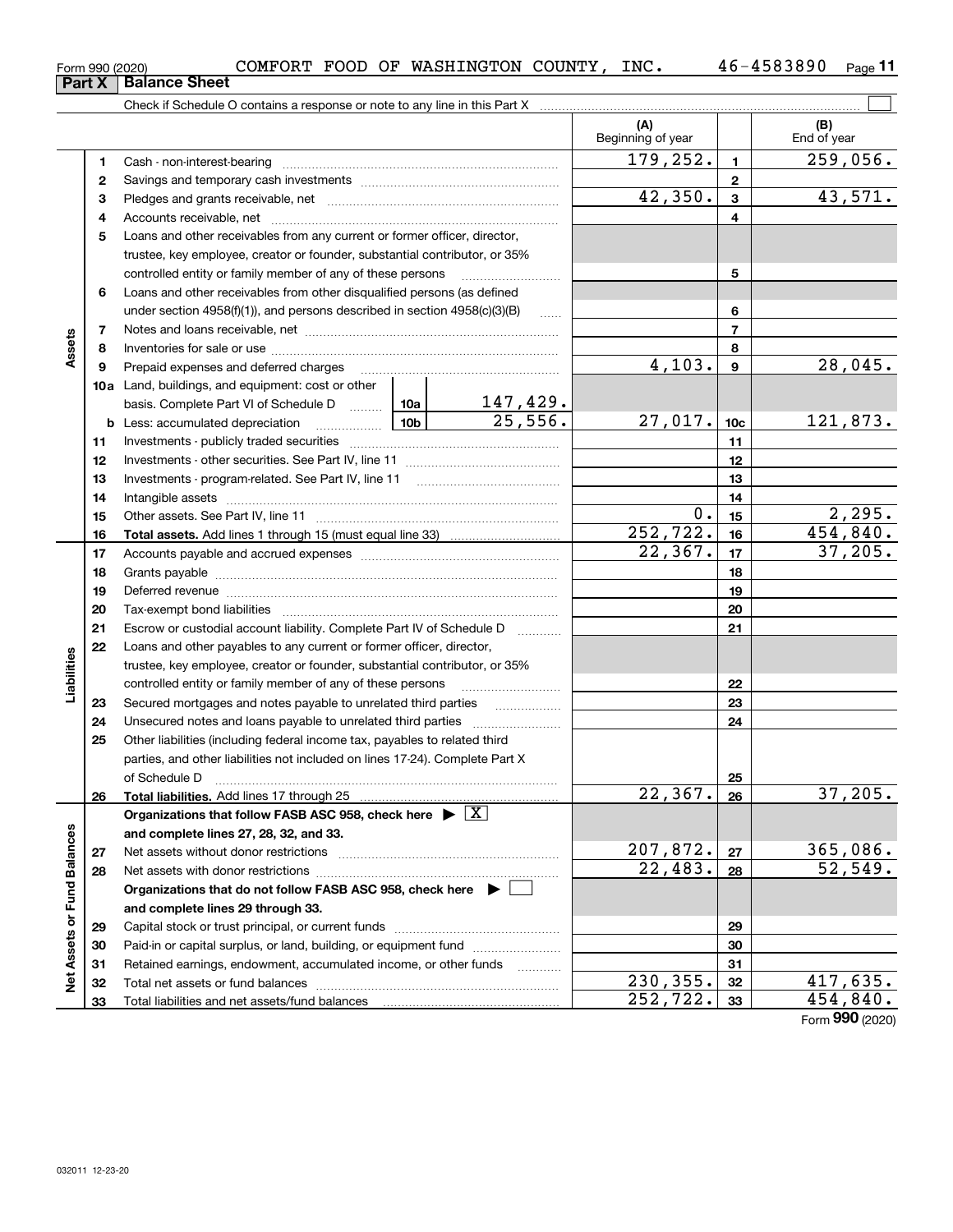|    | COMFORT FOOD OF WASHINGTON COUNTY, INC.<br>Form 990 (2020)                                                                      | 46-4583890              |                |          | $P_{\text{aqe}}$ 12 |
|----|---------------------------------------------------------------------------------------------------------------------------------|-------------------------|----------------|----------|---------------------|
|    | Part XI<br><b>Reconciliation of Net Assets</b>                                                                                  |                         |                |          |                     |
|    |                                                                                                                                 |                         |                |          |                     |
|    |                                                                                                                                 |                         |                |          |                     |
| 1  | Total revenue (must equal Part VIII, column (A), line 12)                                                                       | 1                       | 1, 104, 857.   |          |                     |
| 2  |                                                                                                                                 | $\mathbf{2}$            |                | 917,577. |                     |
| З  | Revenue less expenses. Subtract line 2 from line 1                                                                              | $\overline{\mathbf{3}}$ |                |          | 187,280.            |
| 4  |                                                                                                                                 | $\overline{\mathbf{4}}$ |                |          | 230, 355.           |
| 5  | Net unrealized gains (losses) on investments                                                                                    | 5                       |                |          |                     |
| 6  |                                                                                                                                 | 6                       |                |          |                     |
| 7  |                                                                                                                                 | $\overline{7}$          |                |          |                     |
| 8  | Prior period adjustments                                                                                                        | 8                       |                |          |                     |
| 9  | Other changes in net assets or fund balances (explain on Schedule O)                                                            | $\mathbf{Q}$            |                |          | 0.                  |
| 10 | Net assets or fund balances at end of year. Combine lines 3 through 9 (must equal Part X, line 32,                              |                         |                |          |                     |
|    | column (B))                                                                                                                     | 10                      |                |          | 417,635.            |
|    | Part XII Financial Statements and Reporting                                                                                     |                         |                |          |                     |
|    |                                                                                                                                 |                         |                |          |                     |
|    |                                                                                                                                 |                         |                | Yes      | No                  |
| 1. | $ X $ Accrual<br>Accounting method used to prepare the Form 990: [130] Cash<br>Other                                            |                         |                |          |                     |
|    | If the organization changed its method of accounting from a prior year or checked "Other," explain in Schedule O.               |                         |                |          |                     |
|    | 2a Were the organization's financial statements compiled or reviewed by an independent accountant?                              |                         | 2a             |          | X                   |
|    | If "Yes," check a box below to indicate whether the financial statements for the year were compiled or reviewed on a            |                         |                |          |                     |
|    | separate basis, consolidated basis, or both:                                                                                    |                         |                |          |                     |
|    | Separate basis<br>Consolidated basis<br>Both consolidated and separate basis                                                    |                         |                |          |                     |
|    | <b>b</b> Were the organization's financial statements audited by an independent accountant?                                     |                         | 2 <sub>b</sub> | X        |                     |
|    | If "Yes," check a box below to indicate whether the financial statements for the year were audited on a separate basis,         |                         |                |          |                     |
|    | consolidated basis, or both:                                                                                                    |                         |                |          |                     |
|    | $X$ Separate basis<br><b>Consolidated basis</b><br>Both consolidated and separate basis                                         |                         |                |          |                     |
| c  | If "Yes" to line 2a or 2b, does the organization have a committee that assumes responsibility for oversight of the audit,       |                         |                |          |                     |
|    |                                                                                                                                 |                         | 2c             | Χ        |                     |
|    | If the organization changed either its oversight process or selection process during the tax year, explain on Schedule O.       |                         |                |          |                     |
|    | 3a As a result of a federal award, was the organization required to undergo an audit or audits as set forth in the Single Audit |                         |                |          |                     |
|    |                                                                                                                                 |                         | За             |          | x                   |
|    | b If "Yes," did the organization undergo the required audit or audits? If the organization did not undergo the required audit   |                         |                |          |                     |
|    |                                                                                                                                 |                         | 3b             |          |                     |

Form (2020) **990**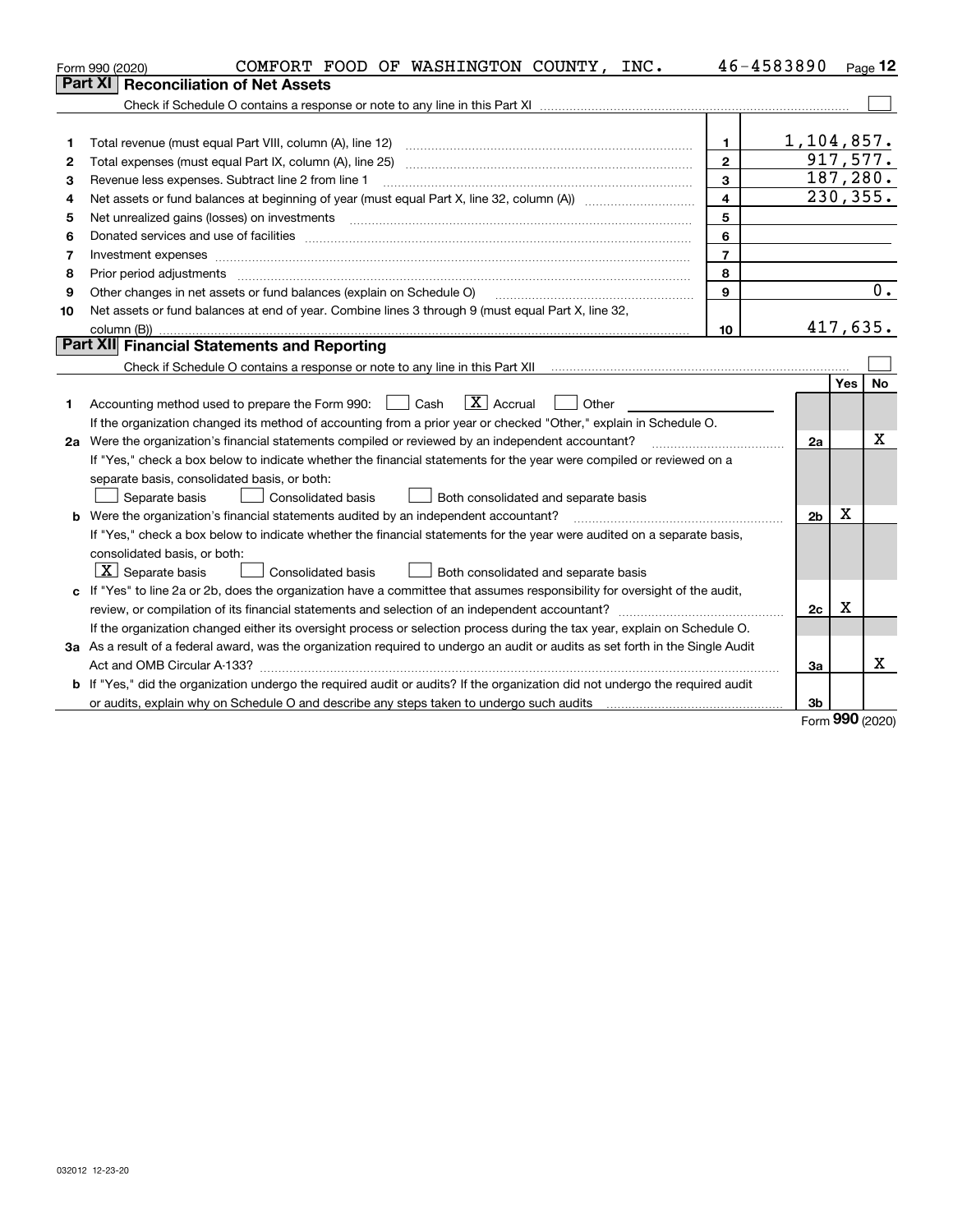|  | <b>SCHEDULE A</b> |
|--|-------------------|
|--|-------------------|

|  |  |  | (Form 990 or 990-EZ) |
|--|--|--|----------------------|
|--|--|--|----------------------|

# **Public Character**

| $\triangleright$ Allach to Form occurs the children EL.                 |
|-------------------------------------------------------------------------|
| ▶ Go to www.irs.gov/Form990 for instructions and the latest information |
|                                                                         |

| <b>JUILDULL A</b>                                                              |                                                                                                                                                                                                                                                      |                       |
|--------------------------------------------------------------------------------|------------------------------------------------------------------------------------------------------------------------------------------------------------------------------------------------------------------------------------------------------|-----------------------|
| (Form 990 or 990-EZ)<br>Department of the Treasury<br>Internal Revenue Service | <b>Public Charity Status and Public Support</b><br>Complete if the organization is a section 501(c)(3) organization or a section<br>4947(a)(1) nonexempt charitable trust.<br>Attach to Form 990 or Form 990-EZ.                                     | <b>Open to Public</b> |
|                                                                                | Go to www.irs.gov/Form990 for instructions and the latest information.                                                                                                                                                                               | Inspection            |
| Name of the organization                                                       | <b>Employer identification number</b>                                                                                                                                                                                                                |                       |
|                                                                                | COMFORT FOOD OF WASHINGTON COUNTY, INC.                                                                                                                                                                                                              | 46-4583890            |
| Part I                                                                         | Reason for Public Charity Status. (All organizations must complete this part.) See instructions.                                                                                                                                                     |                       |
|                                                                                | The organization is not a private foundation because it is: (For lines 1 through 12, check only one box.)                                                                                                                                            |                       |
| 1.                                                                             | A church, convention of churches, or association of churches described in section 170(b)(1)(A)(i).                                                                                                                                                   |                       |
| 2                                                                              | A school described in section 170(b)(1)(A)(ii). (Attach Schedule E (Form 990 or 990-EZ).)                                                                                                                                                            |                       |
| 3                                                                              | A hospital or a cooperative hospital service organization described in section 170(b)(1)(A)(iii).                                                                                                                                                    |                       |
| 4                                                                              | A medical research organization operated in conjunction with a hospital described in section 170(b)(1)(A)(iii). Enter the hospital's name,                                                                                                           |                       |
|                                                                                | city, and state:                                                                                                                                                                                                                                     |                       |
| 5                                                                              | An organization operated for the benefit of a college or university owned or operated by a governmental unit described in                                                                                                                            |                       |
|                                                                                | section 170(b)(1)(A)(iv). (Complete Part II.)                                                                                                                                                                                                        |                       |
| 6                                                                              | A federal, state, or local government or governmental unit described in section 170(b)(1)(A)(v).                                                                                                                                                     |                       |
| $\boxed{\text{X}}$<br>$\overline{7}$                                           | An organization that normally receives a substantial part of its support from a governmental unit or from the general public described in                                                                                                            |                       |
|                                                                                | section 170(b)(1)(A)(vi). (Complete Part II.)                                                                                                                                                                                                        |                       |
| 8                                                                              | A community trust described in section 170(b)(1)(A)(vi). (Complete Part II.)                                                                                                                                                                         |                       |
| 9                                                                              | An agricultural research organization described in section 170(b)(1)(A)(ix) operated in conjunction with a land-grant college                                                                                                                        |                       |
|                                                                                | or university or a non-land-grant college of agriculture (see instructions). Enter the name, city, and state of the college or                                                                                                                       |                       |
| university:                                                                    |                                                                                                                                                                                                                                                      |                       |
| 10                                                                             | An organization that normally receives (1) more than 33 1/3% of its support from contributions, membership fees, and gross receipts from                                                                                                             |                       |
|                                                                                | activities related to its exempt functions, subject to certain exceptions; and (2) no more than 33 1/3% of its support from gross investment                                                                                                         |                       |
|                                                                                | income and unrelated business taxable income (less section 511 tax) from businesses acquired by the organization after June 30, 1975.                                                                                                                |                       |
|                                                                                | See section 509(a)(2). (Complete Part III.)                                                                                                                                                                                                          |                       |
| 11                                                                             | An organization organized and operated exclusively to test for public safety. See section 509(a)(4).                                                                                                                                                 |                       |
| 12                                                                             | An organization organized and operated exclusively for the benefit of, to perform the functions of, or to carry out the purposes of one or                                                                                                           |                       |
|                                                                                | more publicly supported organizations described in section 509(a)(1) or section 509(a)(2). See section 509(a)(3). Check the box in<br>lines 12a through 12d that describes the type of supporting organization and complete lines 12e, 12f, and 12g. |                       |
|                                                                                |                                                                                                                                                                                                                                                      |                       |
| а                                                                              | Type I. A supporting organization operated, supervised, or controlled by its supported organization(s), typically by giving                                                                                                                          |                       |
|                                                                                | the supported organization(s) the power to regularly appoint or elect a majority of the directors or trustees of the supporting<br>organization. You must complete Part IV, Sections A and B.                                                        |                       |
|                                                                                |                                                                                                                                                                                                                                                      |                       |
| b                                                                              | Type II. A supporting organization supervised or controlled in connection with its supported organization(s), by having<br>control or management of the supporting organization vested in the same persons that control or manage the supported      |                       |
|                                                                                | organization(s). You must complete Part IV, Sections A and C.                                                                                                                                                                                        |                       |
| с                                                                              | Type III functionally integrated. A supporting organization operated in connection with, and functionally integrated with,                                                                                                                           |                       |
|                                                                                | its supported organization(s) (see instructions). You must complete Part IV, Sections A, D, and E.                                                                                                                                                   |                       |
|                                                                                |                                                                                                                                                                                                                                                      |                       |

**dType III non-functionally integrated.** A supporting organization operated in connection with its supported organization(s) requirement (see instructions). **You must complete Part IV, Sections A and D, and Part V.** that is not functionally integrated. The organization generally must satisfy a distribution requirement and an attentiveness  $\mathcal{L}^{\text{max}}$ 

**e**Check this box if the organization received a written determination from the IRS that it is a Type I, Type II, Type III functionally integrated, or Type III non-functionally integrated supporting organization.  $\mathcal{L}^{\text{max}}$ 

**f**Enter the number of supported organizations ~~~~~~~~~~~~~~~~~~~~~~~~~~~~~~~~~~~~~

(iv) Is the organization listed vour governing document **(i)i)** Name of supported **and in the limit of the state of the container and interval (vi) and the organization**  $\frac{1}{2}$  **(vi) and**  $\frac{1}{2}$  **(vi) Amount of monetary**  $\frac{1}{2}$  **(vi)** organization (described on lines 1-10 above (see instructions)) (v) Amount of monetary support (see instructions) (vi) Amount of other support (see instructions) EIN **gYes No** Provide the following information about the supported organization(s).

OMB No. 1545-0047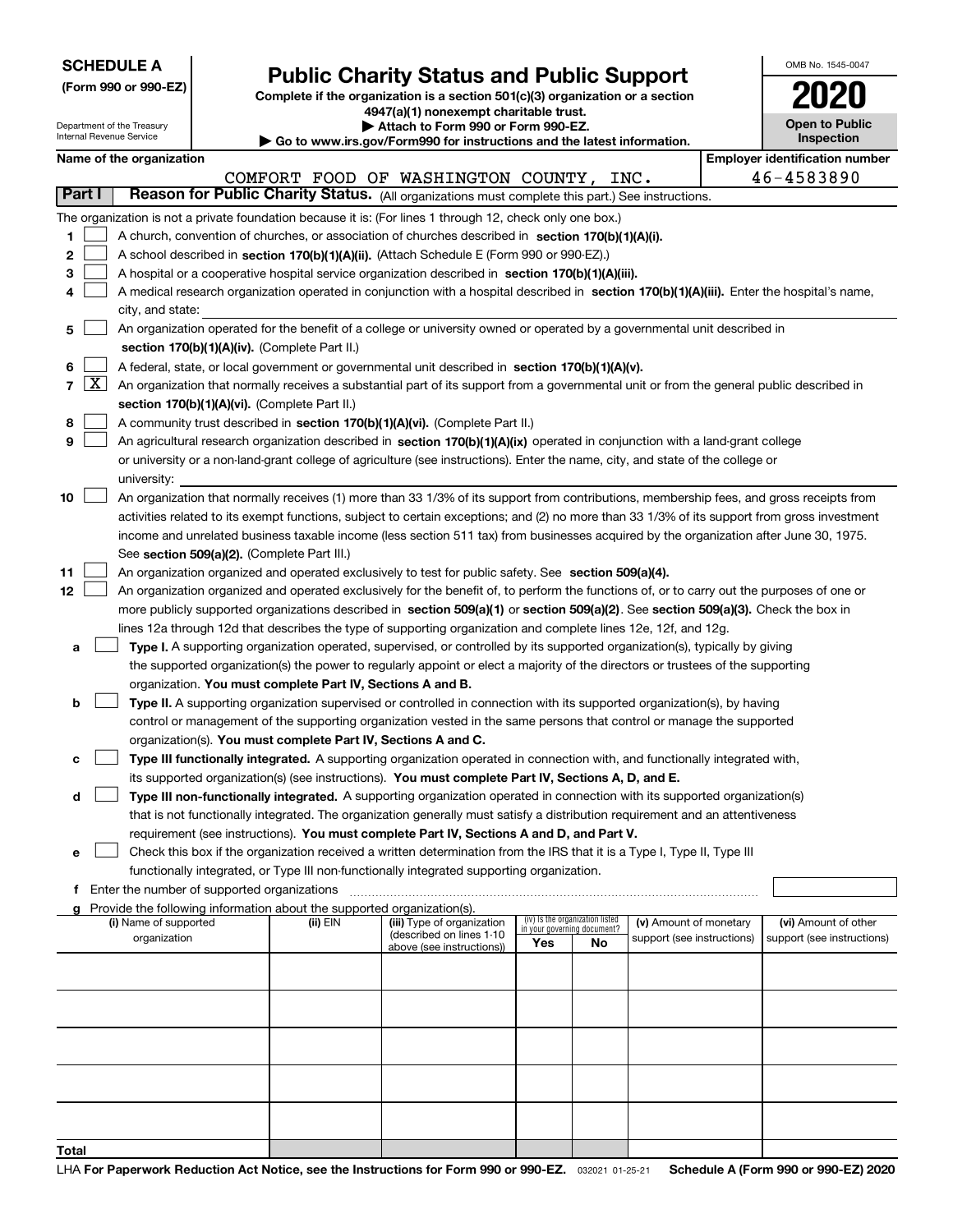#### **2** Schedule A (Form 990 or 990-EZ) 2020 Page COMFORT FOOD OF WASHINGTON COUNTY, INC. 46-4583890**Part II Support Schedule for Organizations Described in Sections 170(b)(1)(A)(iv) and 170(b)(1)(A)(vi)**

(Complete only if you checked the box on line 5, 7, or 8 of Part I or if the organization failed to qualify under Part III. If the organization fails to qualify under the tests listed below, please complete Part III.)

|    | <b>Section A. Public Support</b>                                                                                                                                                                                       |                        |                         |            |                         |          |                                          |
|----|------------------------------------------------------------------------------------------------------------------------------------------------------------------------------------------------------------------------|------------------------|-------------------------|------------|-------------------------|----------|------------------------------------------|
|    | Calendar year (or fiscal year beginning in) $\blacktriangleright$                                                                                                                                                      | (a) 2016               | (b) 2017                | $(c)$ 2018 | $(d)$ 2019              | (e) 2020 | (f) Total                                |
|    | <b>1</b> Gifts, grants, contributions, and                                                                                                                                                                             |                        |                         |            |                         |          |                                          |
|    | membership fees received. (Do not                                                                                                                                                                                      |                        |                         |            |                         |          |                                          |
|    | include any "unusual grants.")                                                                                                                                                                                         | 278, 513.              | 224,930.                | 512,729.   | 733,394.                | 1101594. | 2851160.                                 |
|    | 2 Tax revenues levied for the organ-                                                                                                                                                                                   |                        |                         |            |                         |          |                                          |
|    | ization's benefit and either paid to                                                                                                                                                                                   |                        |                         |            |                         |          |                                          |
|    | or expended on its behalf                                                                                                                                                                                              |                        |                         |            |                         |          |                                          |
|    | 3 The value of services or facilities                                                                                                                                                                                  |                        |                         |            |                         |          |                                          |
|    | furnished by a governmental unit to                                                                                                                                                                                    |                        |                         |            |                         |          |                                          |
|    | the organization without charge                                                                                                                                                                                        |                        |                         |            |                         |          |                                          |
|    | 4 Total. Add lines 1 through 3                                                                                                                                                                                         | 278,513.               | 224,930.                | 512,729.   | $\overline{733}$ , 394. | 1101594. | 2851160.                                 |
| 5. | The portion of total contributions                                                                                                                                                                                     |                        |                         |            |                         |          |                                          |
|    | by each person (other than a                                                                                                                                                                                           |                        |                         |            |                         |          |                                          |
|    | governmental unit or publicly                                                                                                                                                                                          |                        |                         |            |                         |          |                                          |
|    | supported organization) included                                                                                                                                                                                       |                        |                         |            |                         |          |                                          |
|    | on line 1 that exceeds 2% of the                                                                                                                                                                                       |                        |                         |            |                         |          |                                          |
|    | amount shown on line 11,                                                                                                                                                                                               |                        |                         |            |                         |          |                                          |
|    | column (f)                                                                                                                                                                                                             |                        |                         |            |                         |          |                                          |
|    | 6 Public support. Subtract line 5 from line 4.                                                                                                                                                                         |                        |                         |            |                         |          | 2851160.                                 |
|    | <b>Section B. Total Support</b>                                                                                                                                                                                        |                        |                         |            |                         |          |                                          |
|    | Calendar year (or fiscal year beginning in)                                                                                                                                                                            | (a) 2016               | (b) 2017                | $(c)$ 2018 | $(d)$ 2019              | (e) 2020 | (f) Total                                |
|    | <b>7</b> Amounts from line 4                                                                                                                                                                                           | $\overline{278,513}$ . | $\overline{224}$ , 930. | 512,729.   | $\overline{733}$ , 394. | 1101594. | 2851160.                                 |
|    | 8 Gross income from interest,                                                                                                                                                                                          |                        |                         |            |                         |          |                                          |
|    | dividends, payments received on                                                                                                                                                                                        |                        |                         |            |                         |          |                                          |
|    | securities loans, rents, royalties,                                                                                                                                                                                    |                        |                         |            |                         |          |                                          |
|    | and income from similar sources                                                                                                                                                                                        |                        |                         |            |                         |          |                                          |
|    | 9 Net income from unrelated business                                                                                                                                                                                   |                        |                         |            |                         |          |                                          |
|    | activities, whether or not the                                                                                                                                                                                         |                        |                         |            |                         |          |                                          |
|    | business is regularly carried on                                                                                                                                                                                       |                        |                         |            |                         |          |                                          |
|    | <b>10</b> Other income. Do not include gain                                                                                                                                                                            |                        |                         |            |                         |          |                                          |
|    | or loss from the sale of capital                                                                                                                                                                                       |                        |                         |            |                         |          |                                          |
|    | assets (Explain in Part VI.) <b>Constant</b>                                                                                                                                                                           |                        |                         |            |                         |          |                                          |
|    | <b>11 Total support.</b> Add lines 7 through 10                                                                                                                                                                        |                        |                         |            |                         |          | 2851160.                                 |
|    | <b>12</b> Gross receipts from related activities, etc. (see instructions)                                                                                                                                              |                        |                         |            |                         | 12       |                                          |
|    | 13 First 5 years. If the Form 990 is for the organization's first, second, third, fourth, or fifth tax year as a section 501(c)(3)                                                                                     |                        |                         |            |                         |          |                                          |
|    | organization, check this box and stop here                                                                                                                                                                             |                        |                         |            |                         |          |                                          |
|    | <b>Section C. Computation of Public Support Percentage</b>                                                                                                                                                             |                        |                         |            |                         |          |                                          |
|    | 14 Public support percentage for 2020 (line 6, column (f), divided by line 11, column (f) <i>mummumumum</i>                                                                                                            |                        |                         |            |                         | 14       | 100.00<br>%                              |
|    |                                                                                                                                                                                                                        |                        |                         |            |                         | 15       | %                                        |
|    | 16a 33 1/3% support test - 2020. If the organization did not check the box on line 13, and line 14 is 33 1/3% or more, check this box and                                                                              |                        |                         |            |                         |          |                                          |
|    |                                                                                                                                                                                                                        |                        |                         |            |                         |          | $\blacktriangleright$ $\boxed{\text{X}}$ |
|    | stop here. The organization qualifies as a publicly supported organization<br>b 33 1/3% support test - 2019. If the organization did not check a box on line 13 or 16a, and line 15 is 33 1/3% or more, check this box |                        |                         |            |                         |          |                                          |
|    | and stop here. The organization qualifies as a publicly supported organization                                                                                                                                         |                        |                         |            |                         |          |                                          |
|    | 17a 10% -facts-and-circumstances test - 2020. If the organization did not check a box on line 13, 16a, or 16b, and line 14 is 10% or more,                                                                             |                        |                         |            |                         |          |                                          |
|    | and if the organization meets the facts-and-circumstances test, check this box and stop here. Explain in Part VI how the organization                                                                                  |                        |                         |            |                         |          |                                          |
|    | meets the facts-and-circumstances test. The organization qualifies as a publicly supported organization                                                                                                                |                        |                         |            |                         |          |                                          |
|    | <b>b 10% -facts-and-circumstances test - 2019.</b> If the organization did not check a box on line 13, 16a, 16b, or 17a, and line 15 is 10% or                                                                         |                        |                         |            |                         |          |                                          |
|    | more, and if the organization meets the facts-and-circumstances test, check this box and stop here. Explain in Part VI how the                                                                                         |                        |                         |            |                         |          |                                          |
|    | organization meets the facts-and-circumstances test. The organization qualifies as a publicly supported organization                                                                                                   |                        |                         |            |                         |          |                                          |
|    |                                                                                                                                                                                                                        |                        |                         |            |                         |          |                                          |
|    | 18 Private foundation. If the organization did not check a box on line 13, 16a, 16b, 17a, or 17b, check this box and see instructions                                                                                  |                        |                         |            |                         |          |                                          |

**Schedule A (Form 990 or 990-EZ) 2020**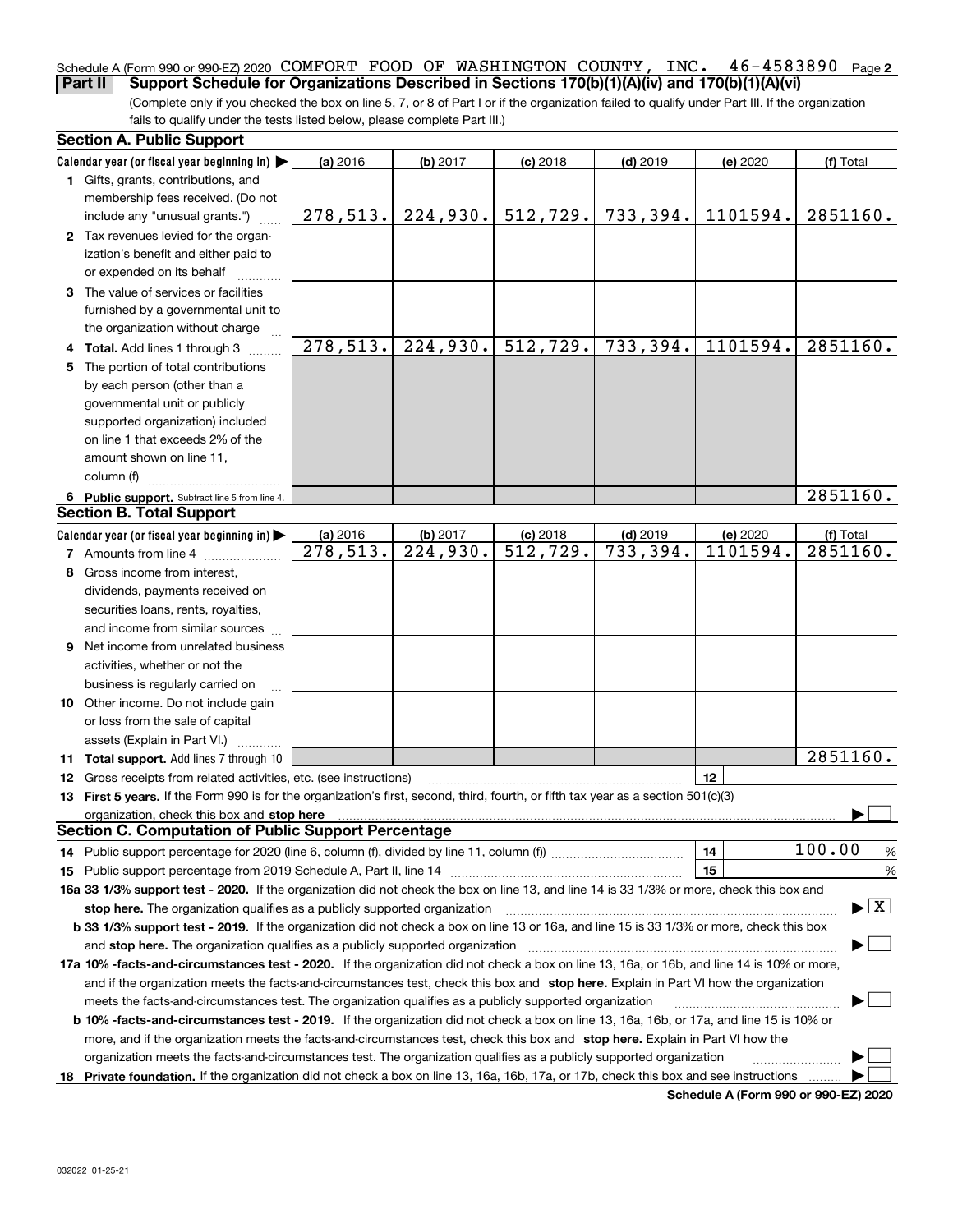#### **3** Schedule A (Form 990 or 990-EZ) 2020 Page COMFORT FOOD OF WASHINGTON COUNTY, INC. 46-4583890**Part III** | Support Schedule for Organizations Described in Section 509(a)(2)

(Complete only if you checked the box on line 10 of Part I or if the organization failed to qualify under Part II. If the organization fails to qualify under the tests listed below, please complete Part II.)

| <b>Section A. Public Support</b>                                                                                                                                                                                                      |          |          |                 |            |          |           |
|---------------------------------------------------------------------------------------------------------------------------------------------------------------------------------------------------------------------------------------|----------|----------|-----------------|------------|----------|-----------|
| Calendar year (or fiscal year beginning in) $\blacktriangleright$                                                                                                                                                                     | (a) 2016 | (b) 2017 | <b>(c)</b> 2018 | $(d)$ 2019 | (e) 2020 | (f) Total |
| 1 Gifts, grants, contributions, and                                                                                                                                                                                                   |          |          |                 |            |          |           |
| membership fees received. (Do not                                                                                                                                                                                                     |          |          |                 |            |          |           |
| include any "unusual grants.")                                                                                                                                                                                                        |          |          |                 |            |          |           |
| <b>2</b> Gross receipts from admissions,                                                                                                                                                                                              |          |          |                 |            |          |           |
| merchandise sold or services per-                                                                                                                                                                                                     |          |          |                 |            |          |           |
| formed, or facilities furnished in                                                                                                                                                                                                    |          |          |                 |            |          |           |
| any activity that is related to the<br>organization's tax-exempt purpose                                                                                                                                                              |          |          |                 |            |          |           |
| 3 Gross receipts from activities that                                                                                                                                                                                                 |          |          |                 |            |          |           |
| are not an unrelated trade or bus-                                                                                                                                                                                                    |          |          |                 |            |          |           |
| iness under section 513                                                                                                                                                                                                               |          |          |                 |            |          |           |
|                                                                                                                                                                                                                                       |          |          |                 |            |          |           |
| 4 Tax revenues levied for the organ-<br>ization's benefit and either paid to                                                                                                                                                          |          |          |                 |            |          |           |
| or expended on its behalf                                                                                                                                                                                                             |          |          |                 |            |          |           |
| .                                                                                                                                                                                                                                     |          |          |                 |            |          |           |
| 5 The value of services or facilities                                                                                                                                                                                                 |          |          |                 |            |          |           |
| furnished by a governmental unit to                                                                                                                                                                                                   |          |          |                 |            |          |           |
| the organization without charge                                                                                                                                                                                                       |          |          |                 |            |          |           |
| <b>6 Total.</b> Add lines 1 through 5                                                                                                                                                                                                 |          |          |                 |            |          |           |
| 7a Amounts included on lines 1, 2, and                                                                                                                                                                                                |          |          |                 |            |          |           |
| 3 received from disqualified persons                                                                                                                                                                                                  |          |          |                 |            |          |           |
| <b>b</b> Amounts included on lines 2 and 3 received<br>from other than disqualified persons that                                                                                                                                      |          |          |                 |            |          |           |
| exceed the greater of \$5,000 or 1% of the                                                                                                                                                                                            |          |          |                 |            |          |           |
| amount on line 13 for the year                                                                                                                                                                                                        |          |          |                 |            |          |           |
| c Add lines 7a and 7b                                                                                                                                                                                                                 |          |          |                 |            |          |           |
| 8 Public support. (Subtract line 7c from line 6.)                                                                                                                                                                                     |          |          |                 |            |          |           |
| <b>Section B. Total Support</b>                                                                                                                                                                                                       |          |          |                 |            |          |           |
| Calendar year (or fiscal year beginning in) $\blacktriangleright$                                                                                                                                                                     | (a) 2016 | (b) 2017 | $(c)$ 2018      | $(d)$ 2019 | (e) 2020 | (f) Total |
| 9 Amounts from line 6                                                                                                                                                                                                                 |          |          |                 |            |          |           |
| 10a Gross income from interest,                                                                                                                                                                                                       |          |          |                 |            |          |           |
| dividends, payments received on<br>securities loans, rents, royalties,                                                                                                                                                                |          |          |                 |            |          |           |
| and income from similar sources                                                                                                                                                                                                       |          |          |                 |            |          |           |
| <b>b</b> Unrelated business taxable income                                                                                                                                                                                            |          |          |                 |            |          |           |
| (less section 511 taxes) from businesses                                                                                                                                                                                              |          |          |                 |            |          |           |
| acquired after June 30, 1975                                                                                                                                                                                                          |          |          |                 |            |          |           |
| c Add lines 10a and 10b                                                                                                                                                                                                               |          |          |                 |            |          |           |
| 11 Net income from unrelated business                                                                                                                                                                                                 |          |          |                 |            |          |           |
| activities not included in line 10b.                                                                                                                                                                                                  |          |          |                 |            |          |           |
| whether or not the business is<br>regularly carried on                                                                                                                                                                                |          |          |                 |            |          |           |
| 12 Other income. Do not include gain                                                                                                                                                                                                  |          |          |                 |            |          |           |
| or loss from the sale of capital                                                                                                                                                                                                      |          |          |                 |            |          |           |
| assets (Explain in Part VI.)<br><b>13</b> Total support. (Add lines 9, 10c, 11, and 12.)                                                                                                                                              |          |          |                 |            |          |           |
| 14 First 5 years. If the Form 990 is for the organization's first, second, third, fourth, or fifth tax year as a section 501(c)(3) organization,                                                                                      |          |          |                 |            |          |           |
| check this box and stop here measurements are constructed as the state of the state of the state of the state o                                                                                                                       |          |          |                 |            |          |           |
| <b>Section C. Computation of Public Support Percentage</b>                                                                                                                                                                            |          |          |                 |            |          |           |
| 15 Public support percentage for 2020 (line 8, column (f), divided by line 13, column (f))                                                                                                                                            |          |          |                 |            | 15       | %         |
| 16 Public support percentage from 2019 Schedule A, Part III, line 15                                                                                                                                                                  |          |          |                 |            | 16       | %         |
| <b>Section D. Computation of Investment Income Percentage</b>                                                                                                                                                                         |          |          |                 |            |          |           |
|                                                                                                                                                                                                                                       |          |          |                 |            | 17       | %         |
|                                                                                                                                                                                                                                       |          |          |                 |            | 18       | %         |
| <b>18</b> Investment income percentage from <b>2019</b> Schedule A, Part III, line 17<br>19a 33 1/3% support tests - 2020. If the organization did not check the box on line 14, and line 15 is more than 33 1/3%, and line 17 is not |          |          |                 |            |          |           |
|                                                                                                                                                                                                                                       |          |          |                 |            |          |           |
| more than 33 1/3%, check this box and stop here. The organization qualifies as a publicly supported organization                                                                                                                      |          |          |                 |            |          | ▶         |
| b 33 1/3% support tests - 2019. If the organization did not check a box on line 14 or line 19a, and line 16 is more than 33 1/3%, and                                                                                                 |          |          |                 |            |          |           |
| line 18 is not more than 33 1/3%, check this box and stop here. The organization qualifies as a publicly supported organization                                                                                                       |          |          |                 |            |          |           |
|                                                                                                                                                                                                                                       |          |          |                 |            |          |           |

**Schedule A (Form 990 or 990-EZ) 2020**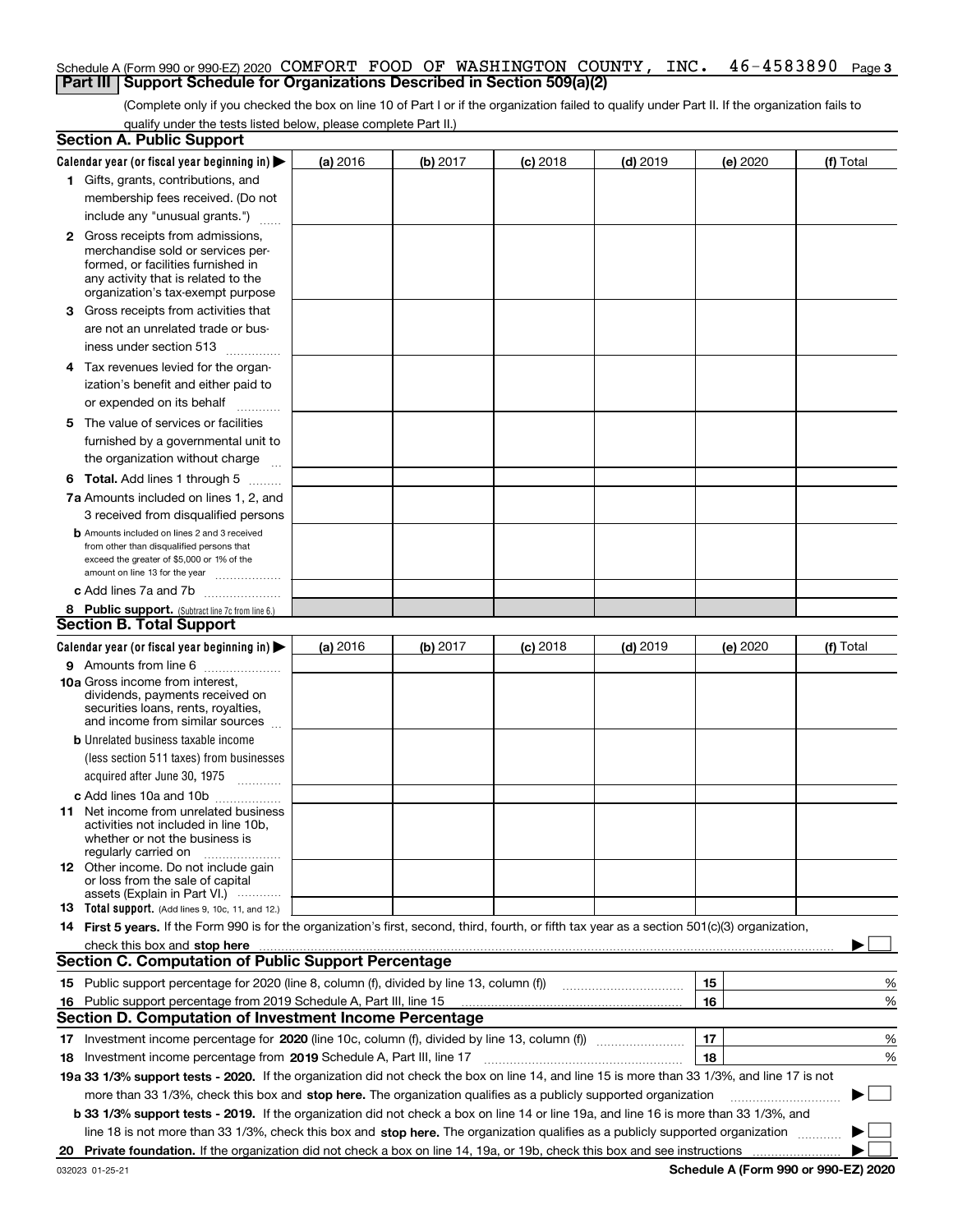#### **4**Schedule A (Form 990 or 990-EZ) 2020 Page COMFORT FOOD OF WASHINGTON COUNTY, INC. 46-4583890

### **Part IV Supporting Organizations**

(Complete only if you checked a box in line 12 on Part I. If you checked box 12a, Part I, complete Sections A and B. If you checked box 12b, Part I, complete Sections A and C. If you checked box 12c, Part I, complete Sections A, D, and E. If you checked box 12d, Part I, complete Sections A and D, and complete Part V.)

#### **Section A. All Supporting Organizations**

- **1** Are all of the organization's supported organizations listed by name in the organization's governing documents? If "No," describe in **Part VI** how the supported organizations are designated. If designated by *class or purpose, describe the designation. If historic and continuing relationship, explain.*
- **2** Did the organization have any supported organization that does not have an IRS determination of status under section 509(a)(1) or (2)? If "Yes," explain in Part VI how the organization determined that the supported *organization was described in section 509(a)(1) or (2).*
- **3a** Did the organization have a supported organization described in section 501(c)(4), (5), or (6)? If "Yes," answer *lines 3b and 3c below.*
- **b** Did the organization confirm that each supported organization qualified under section 501(c)(4), (5), or (6) and satisfied the public support tests under section 509(a)(2)? If "Yes," describe in **Part VI** when and how the *organization made the determination.*
- **c**Did the organization ensure that all support to such organizations was used exclusively for section 170(c)(2)(B) purposes? If "Yes," explain in **Part VI** what controls the organization put in place to ensure such use.
- **4a***If* Was any supported organization not organized in the United States ("foreign supported organization")? *"Yes," and if you checked box 12a or 12b in Part I, answer lines 4b and 4c below.*
- **b** Did the organization have ultimate control and discretion in deciding whether to make grants to the foreign supported organization? If "Yes," describe in **Part VI** how the organization had such control and discretion *despite being controlled or supervised by or in connection with its supported organizations.*
- **c** Did the organization support any foreign supported organization that does not have an IRS determination under sections 501(c)(3) and 509(a)(1) or (2)? If "Yes," explain in **Part VI** what controls the organization used *to ensure that all support to the foreign supported organization was used exclusively for section 170(c)(2)(B) purposes.*
- **5a***If "Yes,"* Did the organization add, substitute, or remove any supported organizations during the tax year? answer lines 5b and 5c below (if applicable). Also, provide detail in **Part VI,** including (i) the names and EIN *numbers of the supported organizations added, substituted, or removed; (ii) the reasons for each such action; (iii) the authority under the organization's organizing document authorizing such action; and (iv) how the action was accomplished (such as by amendment to the organizing document).*
- **b** Type I or Type II only. Was any added or substituted supported organization part of a class already designated in the organization's organizing document?
- **cSubstitutions only.**  Was the substitution the result of an event beyond the organization's control?
- **6** Did the organization provide support (whether in the form of grants or the provision of services or facilities) to **Part VI.** *If "Yes," provide detail in* support or benefit one or more of the filing organization's supported organizations? anyone other than (i) its supported organizations, (ii) individuals that are part of the charitable class benefited by one or more of its supported organizations, or (iii) other supporting organizations that also
- **7**Did the organization provide a grant, loan, compensation, or other similar payment to a substantial contributor *If "Yes," complete Part I of Schedule L (Form 990 or 990-EZ).* regard to a substantial contributor? (as defined in section 4958(c)(3)(C)), a family member of a substantial contributor, or a 35% controlled entity with
- **8** Did the organization make a loan to a disqualified person (as defined in section 4958) not described in line 7? *If "Yes," complete Part I of Schedule L (Form 990 or 990-EZ).*
- **9a** Was the organization controlled directly or indirectly at any time during the tax year by one or more in section 509(a)(1) or (2))? If "Yes," *provide detail in* <code>Part VI.</code> disqualified persons, as defined in section 4946 (other than foundation managers and organizations described
- **b** Did one or more disqualified persons (as defined in line 9a) hold a controlling interest in any entity in which the supporting organization had an interest? If "Yes," provide detail in P**art VI**.
- **c**Did a disqualified person (as defined in line 9a) have an ownership interest in, or derive any personal benefit from, assets in which the supporting organization also had an interest? If "Yes," provide detail in P**art VI.**
- **10a** Was the organization subject to the excess business holdings rules of section 4943 because of section supporting organizations)? If "Yes," answer line 10b below. 4943(f) (regarding certain Type II supporting organizations, and all Type III non-functionally integrated
- **b** Did the organization have any excess business holdings in the tax year? (Use Schedule C, Form 4720, to *determine whether the organization had excess business holdings.)*

**YesNo**

**1**

**10b**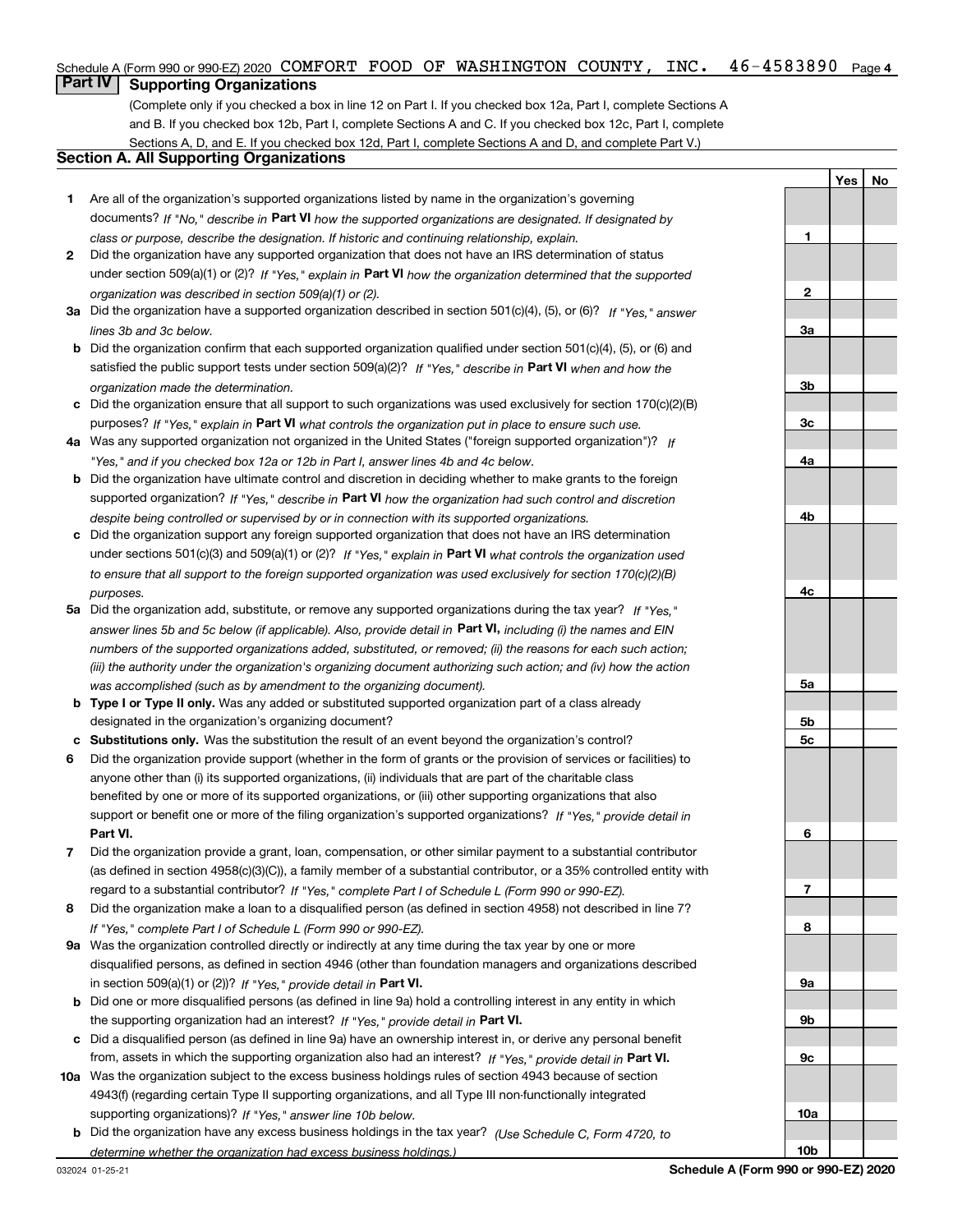#### 46-4583890 Page 5 Schedule A (Form 990 or 990-EZ) 2020  $\,$  COMFORT  $\,$  FOOD  $\,$  OF  $\,$  WASHINGTON  $\,$  COUNTY  $\,$  ,  $\,$  INC  $\,$   $\,$   $\,$   $\,4\,6$   $4\,5\,8\,3\,8\,9\,0$   $\,$   $_{\rm{Page}}$ **Part IV Supporting Organizations** *(continued)*

|    |                                                                                                                      |                 | Yes | No. |
|----|----------------------------------------------------------------------------------------------------------------------|-----------------|-----|-----|
| 11 | Has the organization accepted a gift or contribution from any of the following persons?                              |                 |     |     |
|    | a A person who directly or indirectly controls, either alone or together with persons described in lines 11b and     |                 |     |     |
|    | 11c below, the governing body of a supported organization?                                                           | 11a             |     |     |
|    | <b>b</b> A family member of a person described in line 11a above?                                                    | 11 <sub>b</sub> |     |     |
|    | c A 35% controlled entity of a person described in line 11a or 11b above? If "Yes" to line 11a, 11b, or 11c, provide |                 |     |     |
|    | detail in Part VI.                                                                                                   | 11c             |     |     |
|    | <b>Section B. Type I Supporting Organizations</b>                                                                    |                 |     |     |
|    |                                                                                                                      |                 | Yes | N٥  |

| Did the governing body, members of the governing body, officers acting in their official capacity, or membership of one or<br>more supported organizations have the power to regularly appoint or elect at least a majority of the organization's officers,<br>directors, or trustees at all times during the tax year? If "No," describe in Part VI how the supported organization(s)<br>effectively operated, supervised, or controlled the organization's activities. If the organization had more than one supported |                                                                                                                                                                                                                                              |  |
|--------------------------------------------------------------------------------------------------------------------------------------------------------------------------------------------------------------------------------------------------------------------------------------------------------------------------------------------------------------------------------------------------------------------------------------------------------------------------------------------------------------------------|----------------------------------------------------------------------------------------------------------------------------------------------------------------------------------------------------------------------------------------------|--|
|                                                                                                                                                                                                                                                                                                                                                                                                                                                                                                                          | organization, describe how the powers to appoint and/or remove officers, directors, or trustees were allocated among the<br>supported organizations and what conditions or restrictions, if any, applied to such powers during the tax year. |  |
| 2                                                                                                                                                                                                                                                                                                                                                                                                                                                                                                                        | Did the organization operate for the benefit of any supported organization other than the supported                                                                                                                                          |  |
|                                                                                                                                                                                                                                                                                                                                                                                                                                                                                                                          | $\alpha$ requirection(a) that operated ouncesinged as controlled the quanorization organization? $\mu$ is $\mu$                                                                                                                              |  |

*If "Yes," explain in* organization(s) that operated, supervised, or controlled the supporting organization?

**Part VI**  *how providing such benefit carried out the purposes of the supported organization(s) that operated, supervised, or controlled the supporting organization.*

| supervised. Or corrirolled the supporting organization. |  |
|---------------------------------------------------------|--|
| Section C. Type II Supporting Organizations             |  |

**Yes No 1**or trustees of each of the organization's supported organization(s)? If "No," describe in **Part VI** how control **1***or management of the supporting organization was vested in the same persons that controlled or managed the supported organization(s).* Were a majority of the organization's directors or trustees during the tax year also a majority of the directors

|              |                                                                                                                        |   | Yes | No |
|--------------|------------------------------------------------------------------------------------------------------------------------|---|-----|----|
|              | Did the organization provide to each of its supported organizations, by the last day of the fifth month of the         |   |     |    |
|              | organization's tax year, (i) a written notice describing the type and amount of support provided during the prior tax  |   |     |    |
|              | year, (ii) a copy of the Form 990 that was most recently filed as of the date of notification, and (iii) copies of the |   |     |    |
|              | organization's governing documents in effect on the date of notification, to the extent not previously provided?       |   |     |    |
| $\mathbf{2}$ | Were any of the organization's officers, directors, or trustees either (i) appointed or elected by the supported       |   |     |    |
|              | organization(s) or (ii) serving on the governing body of a supported organization? If "No," explain in Part VI how     |   |     |    |
|              | the organization maintained a close and continuous working relationship with the supported organization(s).            | 2 |     |    |
| 3            | By reason of the relationship described in line 2, above, did the organization's supported organizations have a        |   |     |    |
|              | significant voice in the organization's investment policies and in directing the use of the organization's             |   |     |    |
|              | income or assets at all times during the tax year? If "Yes," describe in Part VI the role the organization's           |   |     |    |
|              | supported organizations played in this regard.                                                                         | 3 |     |    |

# *supported organizations played in this regard.* **Section E. Type III Functionally Integrated Supporting Organizations**

- **1**Check the box next to the method that the organization used to satisfy the Integral Part Test during the year (see instructions).
- **alinupy** The organization satisfied the Activities Test. Complete line 2 below.
- **bThe organization is the parent of each of its supported organizations. Complete line 3 below.**

|  |  |  | $\mathbf{c}$ The organization supported a governmental entity. Describe in Part VI how you supported a governmental entity (see instructions). |  |
|--|--|--|------------------------------------------------------------------------------------------------------------------------------------------------|--|
|--|--|--|------------------------------------------------------------------------------------------------------------------------------------------------|--|

- **2Answer lines 2a and 2b below. Yes No** Activities Test.
- **a** Did substantially all of the organization's activities during the tax year directly further the exempt purposes of the supported organization(s) to which the organization was responsive? If "Yes," then in **Part VI identify those supported organizations and explain**  *how these activities directly furthered their exempt purposes, how the organization was responsive to those supported organizations, and how the organization determined that these activities constituted substantially all of its activities.*
- **b** Did the activities described in line 2a, above, constitute activities that, but for the organization's involvement, **Part VI**  *the reasons for the organization's position that its supported organization(s) would have engaged in* one or more of the organization's supported organization(s) would have been engaged in? If "Yes," e*xplain in these activities but for the organization's involvement.*
- **3** Parent of Supported Organizations. Answer lines 3a and 3b below.
- **a** Did the organization have the power to regularly appoint or elect a majority of the officers, directors, or trustees of each of the supported organizations? If "Yes" or "No" provide details in **Part VI.**
- **b** Did the organization exercise a substantial degree of direction over the policies, programs, and activities of each of its supported organizations? If "Yes," describe in Part VI the role played by the organization in this regard.

**2a**

**2b**

**3a**

**3b**

**2**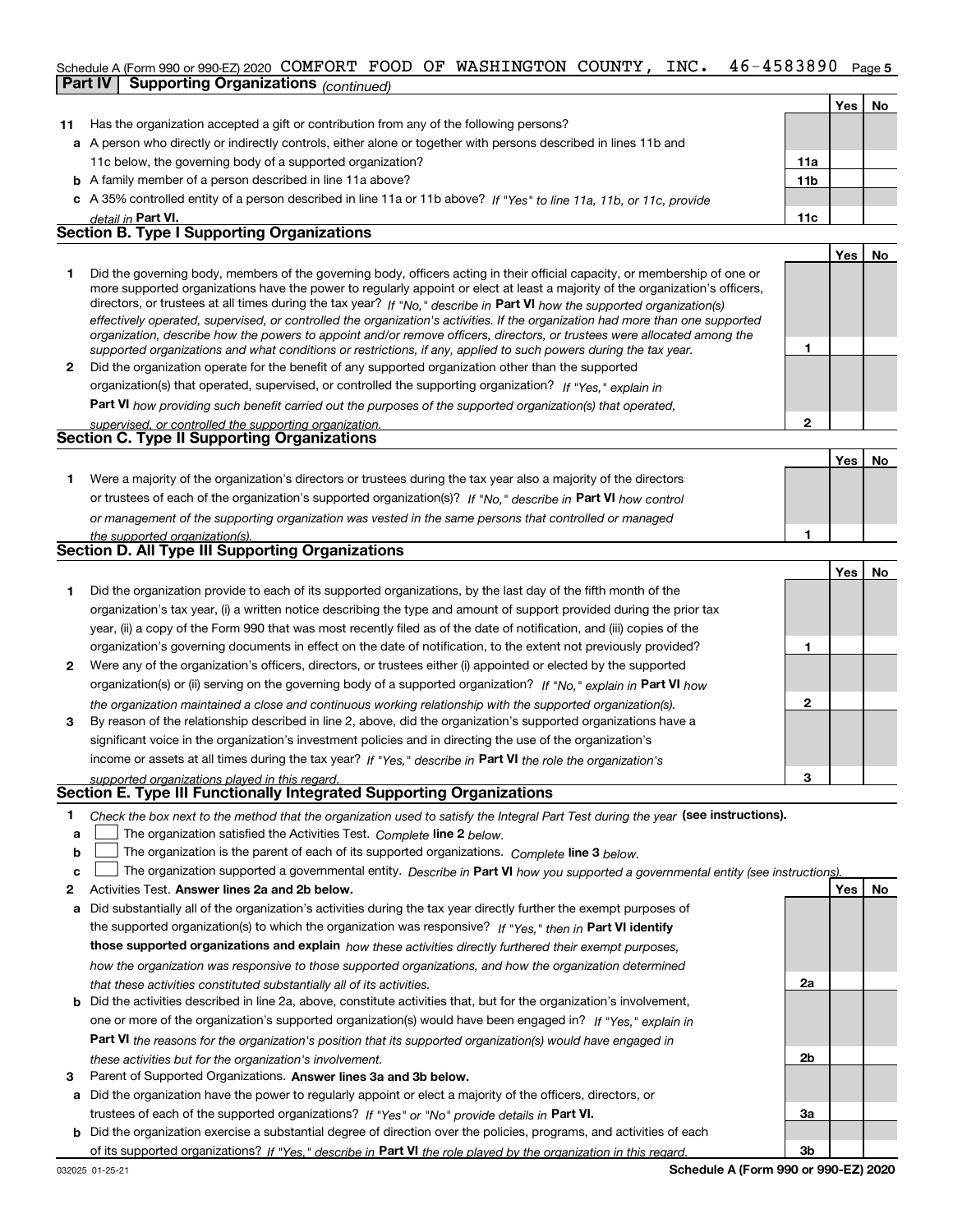|        | Schedule A (Form 990 or 990-EZ) 2020 COMFORT FOOD OF WASHINGTON COUNTY, INC.                                                                   |                |                | 46-4583890<br>Page 6           |
|--------|------------------------------------------------------------------------------------------------------------------------------------------------|----------------|----------------|--------------------------------|
| Part V | Type III Non-Functionally Integrated 509(a)(3) Supporting Organizations                                                                        |                |                |                                |
| 1.     | Check here if the organization satisfied the Integral Part Test as a qualifying trust on Nov. 20, 1970 (explain in Part VI). See instructions. |                |                |                                |
|        | All other Type III non-functionally integrated supporting organizations must complete Sections A through E.                                    |                |                |                                |
|        | <b>Section A - Adjusted Net Income</b>                                                                                                         |                | (A) Prior Year | (B) Current Year<br>(optional) |
| 1      | Net short-term capital gain                                                                                                                    | 1              |                |                                |
| 2      | Recoveries of prior-year distributions                                                                                                         | $\mathbf{2}$   |                |                                |
| 3      | Other gross income (see instructions)                                                                                                          | 3              |                |                                |
| 4      | Add lines 1 through 3.                                                                                                                         | 4              |                |                                |
| 5      | Depreciation and depletion                                                                                                                     | 5              |                |                                |
| 6      | Portion of operating expenses paid or incurred for production or                                                                               |                |                |                                |
|        | collection of gross income or for management, conservation, or                                                                                 |                |                |                                |
|        | maintenance of property held for production of income (see instructions)                                                                       | 6              |                |                                |
| 7      | Other expenses (see instructions)                                                                                                              | $\overline{7}$ |                |                                |
| 8      | Adjusted Net Income (subtract lines 5, 6, and 7 from line 4)                                                                                   | 8              |                |                                |
|        | <b>Section B - Minimum Asset Amount</b>                                                                                                        |                | (A) Prior Year | (B) Current Year<br>(optional) |
| 1      | Aggregate fair market value of all non-exempt-use assets (see                                                                                  |                |                |                                |
|        | instructions for short tax year or assets held for part of year):                                                                              |                |                |                                |
|        | a Average monthly value of securities                                                                                                          | 1a             |                |                                |
|        | <b>b</b> Average monthly cash balances                                                                                                         | 1b             |                |                                |
|        | <b>c</b> Fair market value of other non-exempt-use assets                                                                                      | 1c             |                |                                |
|        | d Total (add lines 1a, 1b, and 1c)                                                                                                             | 1d             |                |                                |
|        | e Discount claimed for blockage or other factors                                                                                               |                |                |                                |
|        | (explain in detail in Part VI):                                                                                                                |                |                |                                |
| 2      | Acquisition indebtedness applicable to non-exempt-use assets                                                                                   | $\mathbf{2}$   |                |                                |
| 3      | Subtract line 2 from line 1d.                                                                                                                  | 3              |                |                                |
| 4      | Cash deemed held for exempt use. Enter 0.015 of line 3 (for greater amount,                                                                    |                |                |                                |
|        | see instructions).                                                                                                                             | 4              |                |                                |
| 5      | Net value of non-exempt-use assets (subtract line 4 from line 3)                                                                               | 5              |                |                                |
| 6      | Multiply line 5 by 0.035.                                                                                                                      | 6              |                |                                |
| 7      | Recoveries of prior-year distributions                                                                                                         | $\overline{7}$ |                |                                |
| 8      | Minimum Asset Amount (add line 7 to line 6)                                                                                                    | 8              |                |                                |
|        | <b>Section C - Distributable Amount</b>                                                                                                        |                |                | <b>Current Year</b>            |
| 1.     | Adjusted net income for prior year (from Section A, line 8, column A)                                                                          | 1              |                |                                |
|        | Enter 0.85 of line 1.                                                                                                                          | 2              |                |                                |
| 3      | Minimum asset amount for prior year (from Section B, line 8, column A)                                                                         | 3              |                |                                |
| 4      | Enter greater of line 2 or line 3.                                                                                                             | 4              |                |                                |
| 5      | Income tax imposed in prior year                                                                                                               | 5              |                |                                |
| 6      | <b>Distributable Amount.</b> Subtract line 5 from line 4, unless subject to                                                                    |                |                |                                |
|        | emergency temporary reduction (see instructions).                                                                                              | 6              |                |                                |
| 7      | Check here if the current year is the organization's first as a non-functionally integrated Type III supporting organization (see              |                |                |                                |

instructions).

**Schedule A (Form 990 or 990-EZ) 2020**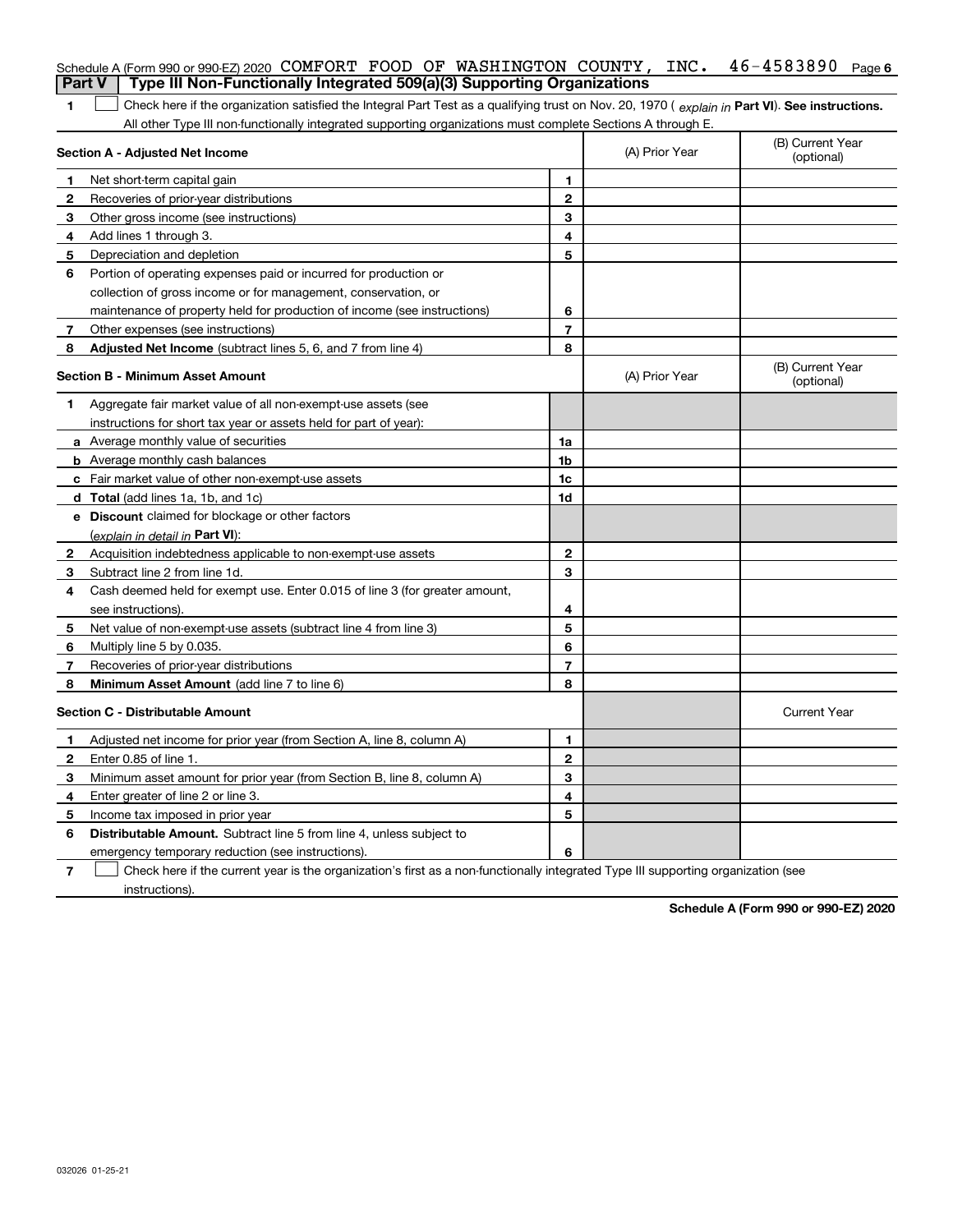|    | Schedule A (Form 990 or 990-EZ) 2020 COMFORT FOOD OF WASHINGTON COUNTY,                    |                                    | INC.                                          |    | $46 - 4583890$<br>Page 7                         |
|----|--------------------------------------------------------------------------------------------|------------------------------------|-----------------------------------------------|----|--------------------------------------------------|
|    | Type III Non-Functionally Integrated 509(a)(3) Supporting Organizations<br><b>Part V</b>   |                                    | (continued)                                   |    |                                                  |
|    | <b>Section D - Distributions</b>                                                           |                                    |                                               |    | <b>Current Year</b>                              |
|    | Amounts paid to supported organizations to accomplish exempt purposes                      |                                    |                                               |    |                                                  |
| 2  | Amounts paid to perform activity that directly furthers exempt purposes of supported       |                                    |                                               |    |                                                  |
|    | organizations, in excess of income from activity                                           |                                    |                                               | 2  |                                                  |
| 3  | Administrative expenses paid to accomplish exempt purposes of supported organizations      |                                    |                                               | з  |                                                  |
| 4  | Amounts paid to acquire exempt-use assets                                                  |                                    |                                               | 4  |                                                  |
| 5  | Qualified set-aside amounts (prior IRS approval required - provide details in Part VI)     |                                    |                                               | 5  |                                                  |
| 6  | Other distributions ( <i>describe in</i> Part VI). See instructions.                       |                                    |                                               | 6  |                                                  |
|    | Total annual distributions. Add lines 1 through 6.                                         |                                    |                                               | 7  |                                                  |
| 8  | Distributions to attentive supported organizations to which the organization is responsive |                                    |                                               |    |                                                  |
|    | (provide details in Part VI). See instructions.                                            |                                    |                                               | 8  |                                                  |
| 9  | Distributable amount for 2020 from Section C, line 6                                       |                                    |                                               | 9  |                                                  |
| 10 | Line 8 amount divided by line 9 amount                                                     |                                    |                                               | 10 |                                                  |
|    | <b>Section E - Distribution Allocations</b> (see instructions)                             | (i)<br><b>Excess Distributions</b> | (ii)<br><b>Underdistributions</b><br>Pre-2020 |    | (iii)<br><b>Distributable</b><br>Amount for 2020 |
|    | Distributable amount for 2020 from Section C, line 6                                       |                                    |                                               |    |                                                  |
| 2  | Underdistributions, if any, for years prior to 2020 (reason-                               |                                    |                                               |    |                                                  |

**8**Breakdown of line 7:

and 4c.

**a** Excess from 2016 **b** Excess from 2017 **c**Excess from 2018 **d**Excess from 2019 **e**Excess from 2020

**Part VI** . See instructions.

**3**Excess distributions carryover, if any, to 2020

**g**Applied to underdistributions of prior years **h** Applied to 2020 distributable amount

**a** Applied to underdistributions of prior years **b** Applied to 2020 distributable amount

**c** Remainder. Subtract lines 4a and 4b from line 4.

<u>than zero, *explain in* Part VI. See instructions.</u>

**a** From 2015 **b** From 2016 **c**From 2017 **d** From 2018 **e** From 2019

**i**

<u>able cause required - *explain in* Part VI). See instructions.</u>

**4**Distributions for 2020 from Section D,

 $line 7:$   $\frac{1}{2}$ 

**f Total**  of lines 3a through 3e

**5** Remaining underdistributions for years prior to 2020, if

**j** Remainder. Subtract lines 3g, 3h, and 3i from line 3f.

Carryover from 2015 not applied (see instructions)

**6** Remaining underdistributions for 2020. Subtract lines 3h

and 4b from line 1. For result greater than zero, *explain in* 

any. Subtract lines 3g and 4a from line 2. For result greater

**7Excess distributions carryover to 2021.**  Add lines 3j

**Schedule A (Form 990 or 990-EZ) 2020**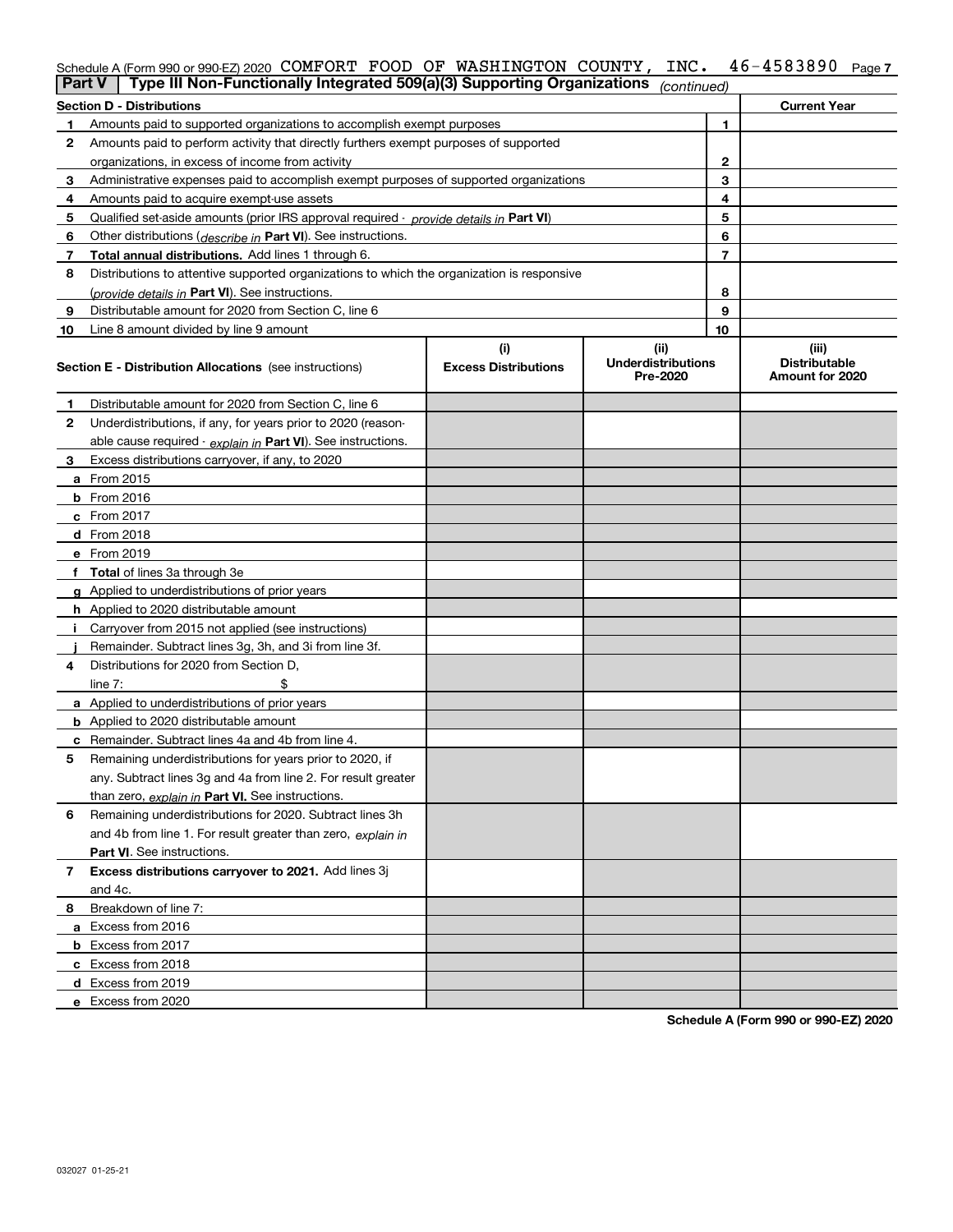|                | $46 - 4583890$ Page 8<br>Schedule A (Form 990 or 990-EZ) 2020 COMFORT FOOD OF WASHINGTON COUNTY, INC.                                                                                                                                                                                            |
|----------------|--------------------------------------------------------------------------------------------------------------------------------------------------------------------------------------------------------------------------------------------------------------------------------------------------|
| <b>Part VI</b> | Supplemental Information. Provide the explanations required by Part II, line 10; Part II, line 17a or 17b; Part III, line 12;                                                                                                                                                                    |
|                | Part IV, Section A, lines 1, 2, 3b, 3c, 4b, 4c, 5a, 6, 9a, 9b, 9c, 11a, 11b, and 11c; Part IV, Section B, lines 1 and 2; Part IV, Section C,<br>line 1; Part IV, Section D, lines 2 and 3; Part IV, Section E, lines 1c, 2a, 2b, 3a, and 3b; Part V, line 1; Part V, Section B, line 1e; Part V, |
|                | Section D, lines 5, 6, and 8; and Part V, Section E, lines 2, 5, and 6. Also complete this part for any additional information.                                                                                                                                                                  |
|                | (See instructions.)                                                                                                                                                                                                                                                                              |
|                |                                                                                                                                                                                                                                                                                                  |
|                |                                                                                                                                                                                                                                                                                                  |
|                |                                                                                                                                                                                                                                                                                                  |
|                |                                                                                                                                                                                                                                                                                                  |
|                |                                                                                                                                                                                                                                                                                                  |
|                |                                                                                                                                                                                                                                                                                                  |
|                |                                                                                                                                                                                                                                                                                                  |
|                |                                                                                                                                                                                                                                                                                                  |
|                |                                                                                                                                                                                                                                                                                                  |
|                |                                                                                                                                                                                                                                                                                                  |
|                |                                                                                                                                                                                                                                                                                                  |
|                |                                                                                                                                                                                                                                                                                                  |
|                |                                                                                                                                                                                                                                                                                                  |
|                |                                                                                                                                                                                                                                                                                                  |
|                |                                                                                                                                                                                                                                                                                                  |
|                |                                                                                                                                                                                                                                                                                                  |
|                |                                                                                                                                                                                                                                                                                                  |
|                |                                                                                                                                                                                                                                                                                                  |
|                |                                                                                                                                                                                                                                                                                                  |
|                |                                                                                                                                                                                                                                                                                                  |
|                |                                                                                                                                                                                                                                                                                                  |
|                |                                                                                                                                                                                                                                                                                                  |
|                |                                                                                                                                                                                                                                                                                                  |
|                |                                                                                                                                                                                                                                                                                                  |
|                |                                                                                                                                                                                                                                                                                                  |
|                |                                                                                                                                                                                                                                                                                                  |
|                |                                                                                                                                                                                                                                                                                                  |
|                |                                                                                                                                                                                                                                                                                                  |
|                |                                                                                                                                                                                                                                                                                                  |
|                |                                                                                                                                                                                                                                                                                                  |
|                |                                                                                                                                                                                                                                                                                                  |
|                |                                                                                                                                                                                                                                                                                                  |
|                |                                                                                                                                                                                                                                                                                                  |
|                |                                                                                                                                                                                                                                                                                                  |
|                |                                                                                                                                                                                                                                                                                                  |
|                |                                                                                                                                                                                                                                                                                                  |
|                |                                                                                                                                                                                                                                                                                                  |
|                |                                                                                                                                                                                                                                                                                                  |
|                |                                                                                                                                                                                                                                                                                                  |
|                |                                                                                                                                                                                                                                                                                                  |
|                |                                                                                                                                                                                                                                                                                                  |
|                |                                                                                                                                                                                                                                                                                                  |
|                |                                                                                                                                                                                                                                                                                                  |
|                |                                                                                                                                                                                                                                                                                                  |
|                |                                                                                                                                                                                                                                                                                                  |
|                |                                                                                                                                                                                                                                                                                                  |
|                |                                                                                                                                                                                                                                                                                                  |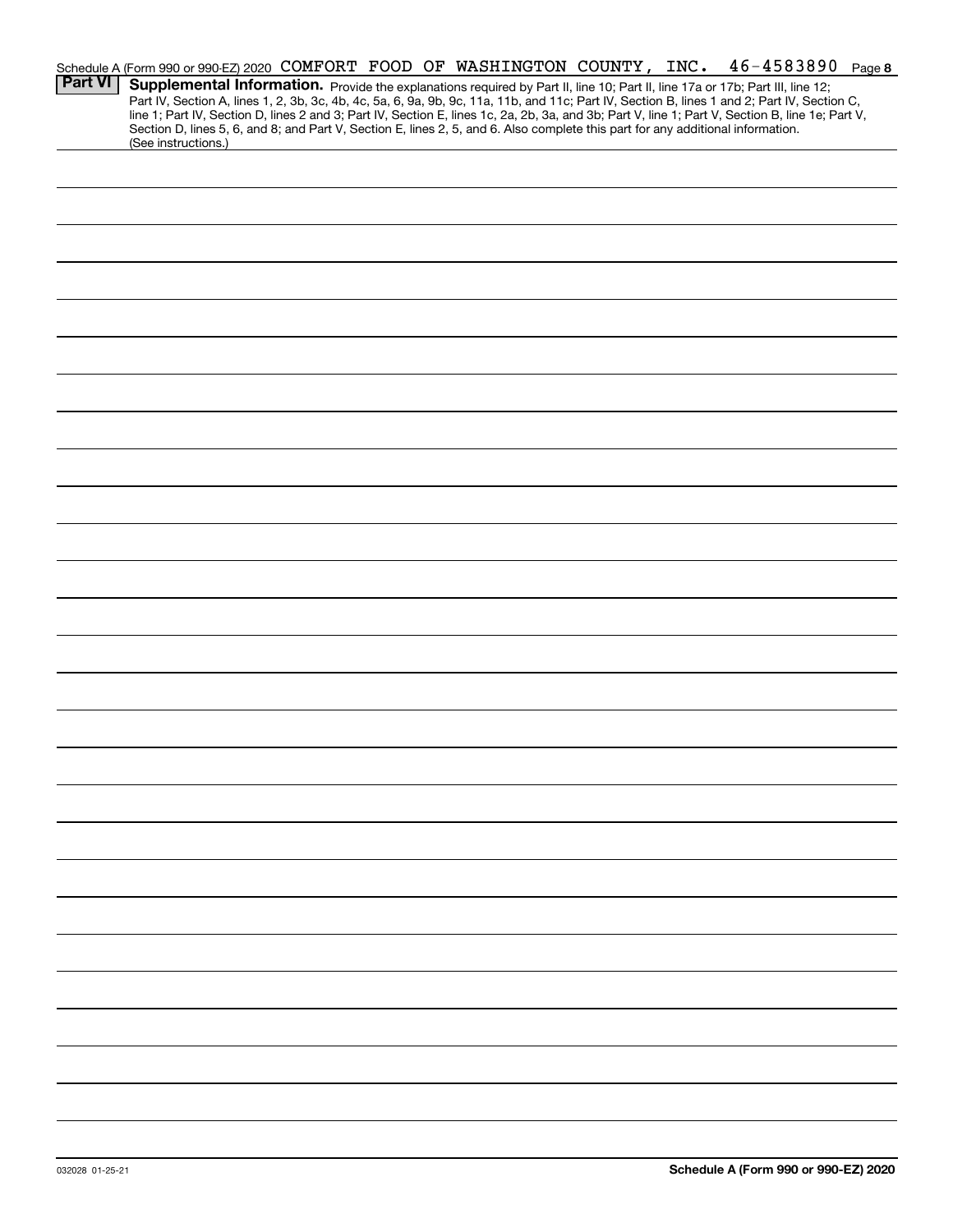Department of the Treasury Internal Revenue Service **(Form 990, 990-EZ, or 990-PF)** Name of the organization

# **Schedule B Schedule of Contributors**

**| Attach to Form 990, Form 990-EZ, or Form 990-PF. | Go to www.irs.gov/Form990 for the latest information.** OMB No. 1545-0047

**2020**

**Employer identification number**

|                                | COMFORT FOOD OF WASHINGTON COUNTY,<br>INC.                                                                                                                                                                                                                                                                                                                                                                                                                                                               | 46-4583890 |
|--------------------------------|----------------------------------------------------------------------------------------------------------------------------------------------------------------------------------------------------------------------------------------------------------------------------------------------------------------------------------------------------------------------------------------------------------------------------------------------------------------------------------------------------------|------------|
| Organization type (check one): |                                                                                                                                                                                                                                                                                                                                                                                                                                                                                                          |            |
| Filers of:                     | Section:                                                                                                                                                                                                                                                                                                                                                                                                                                                                                                 |            |
| Form 990 or 990-EZ             | $\lfloor \mathbf{X} \rfloor$ 501(c)( 3) (enter number) organization                                                                                                                                                                                                                                                                                                                                                                                                                                      |            |
|                                | $4947(a)(1)$ nonexempt charitable trust <b>not</b> treated as a private foundation                                                                                                                                                                                                                                                                                                                                                                                                                       |            |
|                                | 527 political organization                                                                                                                                                                                                                                                                                                                                                                                                                                                                               |            |
| Form 990-PF                    | 501(c)(3) exempt private foundation                                                                                                                                                                                                                                                                                                                                                                                                                                                                      |            |
|                                | 4947(a)(1) nonexempt charitable trust treated as a private foundation                                                                                                                                                                                                                                                                                                                                                                                                                                    |            |
|                                | 501(c)(3) taxable private foundation                                                                                                                                                                                                                                                                                                                                                                                                                                                                     |            |
|                                |                                                                                                                                                                                                                                                                                                                                                                                                                                                                                                          |            |
|                                | Check if your organization is covered by the General Rule or a Special Rule.<br><b>Note:</b> Only a section 501(c)(7), (8), or (10) organization can check boxes for both the General Rule and a Special Rule. See instructions.                                                                                                                                                                                                                                                                         |            |
| <b>General Rule</b>            |                                                                                                                                                                                                                                                                                                                                                                                                                                                                                                          |            |
|                                | For an organization filing Form 990, 990-EZ, or 990-PF that received, during the year, contributions totaling \$5,000 or more (in money or<br>property) from any one contributor. Complete Parts I and II. See instructions for determining a contributor's total contributions.                                                                                                                                                                                                                         |            |
| <b>Special Rules</b>           |                                                                                                                                                                                                                                                                                                                                                                                                                                                                                                          |            |
| X                              | For an organization described in section 501(c)(3) filing Form 990 or 990-EZ that met the 33 1/3% support test of the regulations under<br>sections 509(a)(1) and 170(b)(1)(A)(vi), that checked Schedule A (Form 990 or 990-EZ), Part II, line 13, 16a, or 16b, and that received from<br>any one contributor, during the year, total contributions of the greater of (1) \$5,000; or (2) 2% of the amount on (i) Form 990, Part VIII, line 1h<br>or (ii) Form 990-EZ, line 1. Complete Parts I and II. |            |
|                                | For an organization described in section 501(c)(7), (8), or (10) filing Form 990 or 990-EZ that received from any one<br>contributor, during the year, total contributions of more than \$1,000 exclusively for religious, charitable, scientific,<br>literary, or educational purposes, or for the prevention of cruelty to children or animals. Complete Parts I (entering<br>"N/A" in column (b) instead of the contributor name and address), II, and III.                                           |            |
|                                | For an organization described in section 501(c)(7), (8), or (10) filing Form 990 or 990-EZ that received from any one contributor, during the<br>oer contributions and the religious oberitable ato purposes but no quab contributions totaled mars than @1,000 If this boy.                                                                                                                                                                                                                             |            |

| T OF an Organization described in section 50 (G)(7), (G), OF(TO) ming Form 550 OF550 LZ that received from any One Continuum, during the    |
|---------------------------------------------------------------------------------------------------------------------------------------------|
| year, contributions exclusively for religious, charitable, etc., purposes, but no such contributions totaled more than \$1,000. If this box |
| is checked, enter here the total contributions that were received during the year for an $exclusively$ religious, charitable, etc.,         |
| purpose. Don't complete any of the parts unless the General Rule applies to this organization because it received nonexclusively            |
| religious, charitable, etc., contributions totaling \$5,000 or more during the year<br>$\blacktriangleright$ s                              |

**Caution:**  An organization that isn't covered by the General Rule and/or the Special Rules doesn't file Schedule B (Form 990, 990-EZ, or 990-PF),  **must** but it answer "No" on Part IV, line 2, of its Form 990; or check the box on line H of its Form 990-EZ or on its Form 990-PF, Part I, line 2, to certify that it doesn't meet the filing requirements of Schedule B (Form 990, 990-EZ, or 990-PF).

**For Paperwork Reduction Act Notice, see the instructions for Form 990, 990-EZ, or 990-PF. Schedule B (Form 990, 990-EZ, or 990-PF) (2020)** LHA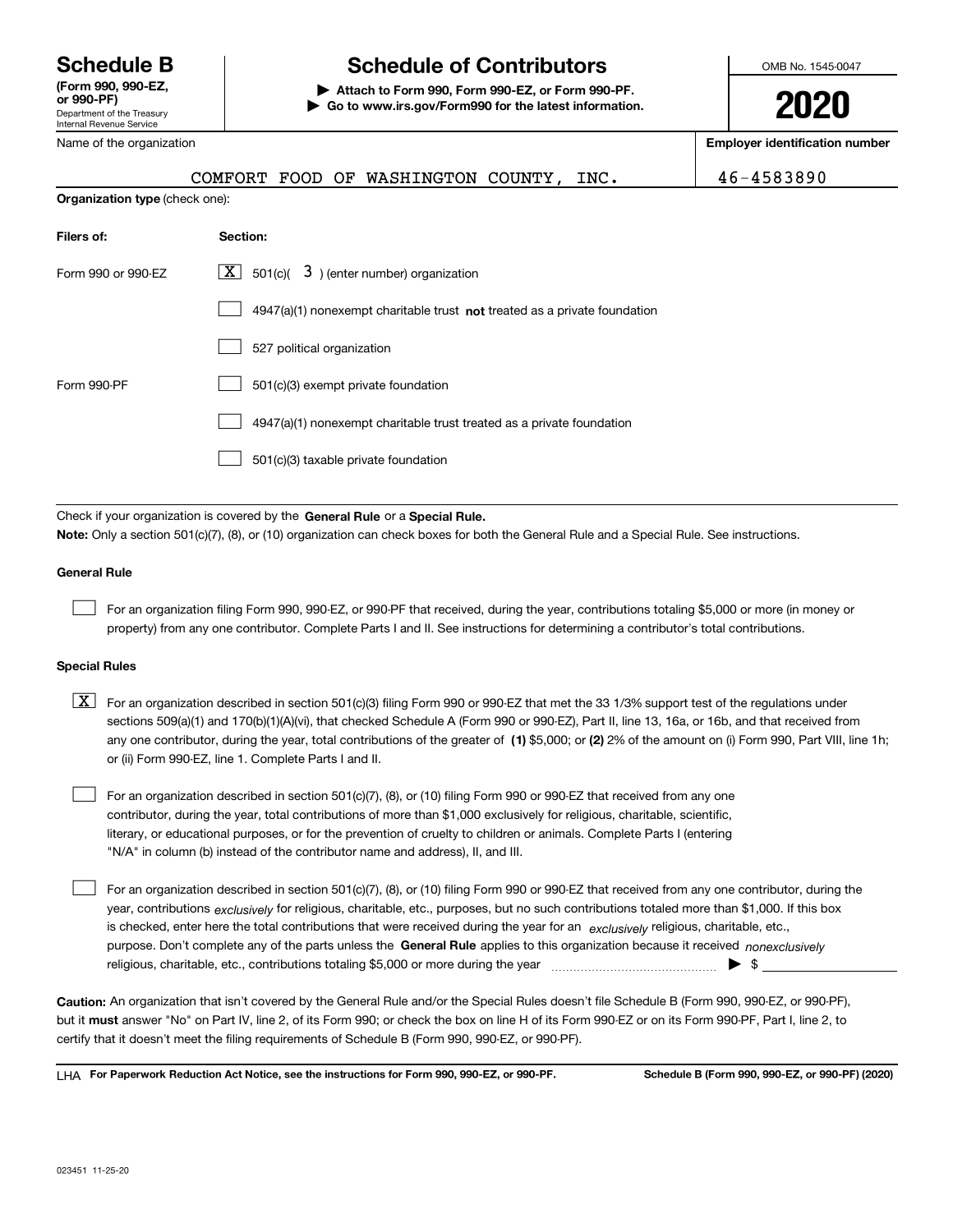|                              | Schedule B (Form 990, 990-EZ, or 990-PF) (2020)                                                     |                                                 | Page 3                                |
|------------------------------|-----------------------------------------------------------------------------------------------------|-------------------------------------------------|---------------------------------------|
|                              | Name of organization                                                                                |                                                 | <b>Employer identification number</b> |
|                              | COMFORT FOOD OF WASHINGTON COUNTY, INC.                                                             |                                                 | 46-4583890                            |
| Part II                      | Noncash Property (see instructions). Use duplicate copies of Part II if additional space is needed. |                                                 |                                       |
| (a)<br>No.<br>from<br>Part I | (b)<br>Description of noncash property given                                                        | (c)<br>FMV (or estimate)<br>(See instructions.) | (d)<br>Date received                  |
|                              |                                                                                                     | \$                                              |                                       |
| (a)<br>No.<br>from<br>Part I | (b)<br>Description of noncash property given                                                        | (c)<br>FMV (or estimate)<br>(See instructions.) | (d)<br>Date received                  |
|                              |                                                                                                     | \$                                              |                                       |
| (a)<br>No.<br>from<br>Part I | (b)<br>Description of noncash property given                                                        | (c)<br>FMV (or estimate)<br>(See instructions.) | (d)<br>Date received                  |
|                              |                                                                                                     | \$                                              |                                       |
| (a)<br>No.<br>from<br>Part I | (b)<br>Description of noncash property given                                                        | (c)<br>FMV (or estimate)<br>(See instructions.) | (d)<br>Date received                  |
|                              |                                                                                                     | \$                                              |                                       |
| (a)<br>No.<br>from<br>Part I | (b)<br>Description of noncash property given                                                        | (c)<br>FMV (or estimate)<br>(See instructions.) | (d)<br>Date received                  |
|                              |                                                                                                     | \$                                              |                                       |
| (a)<br>No.<br>from<br>Part I | (b)<br>Description of noncash property given                                                        | (c)<br>FMV (or estimate)<br>(See instructions.) | (d)<br>Date received                  |
|                              |                                                                                                     | \$                                              |                                       |

023453 11-25-20 **Schedule B (Form 990, 990-EZ, or 990-PF) (2020)**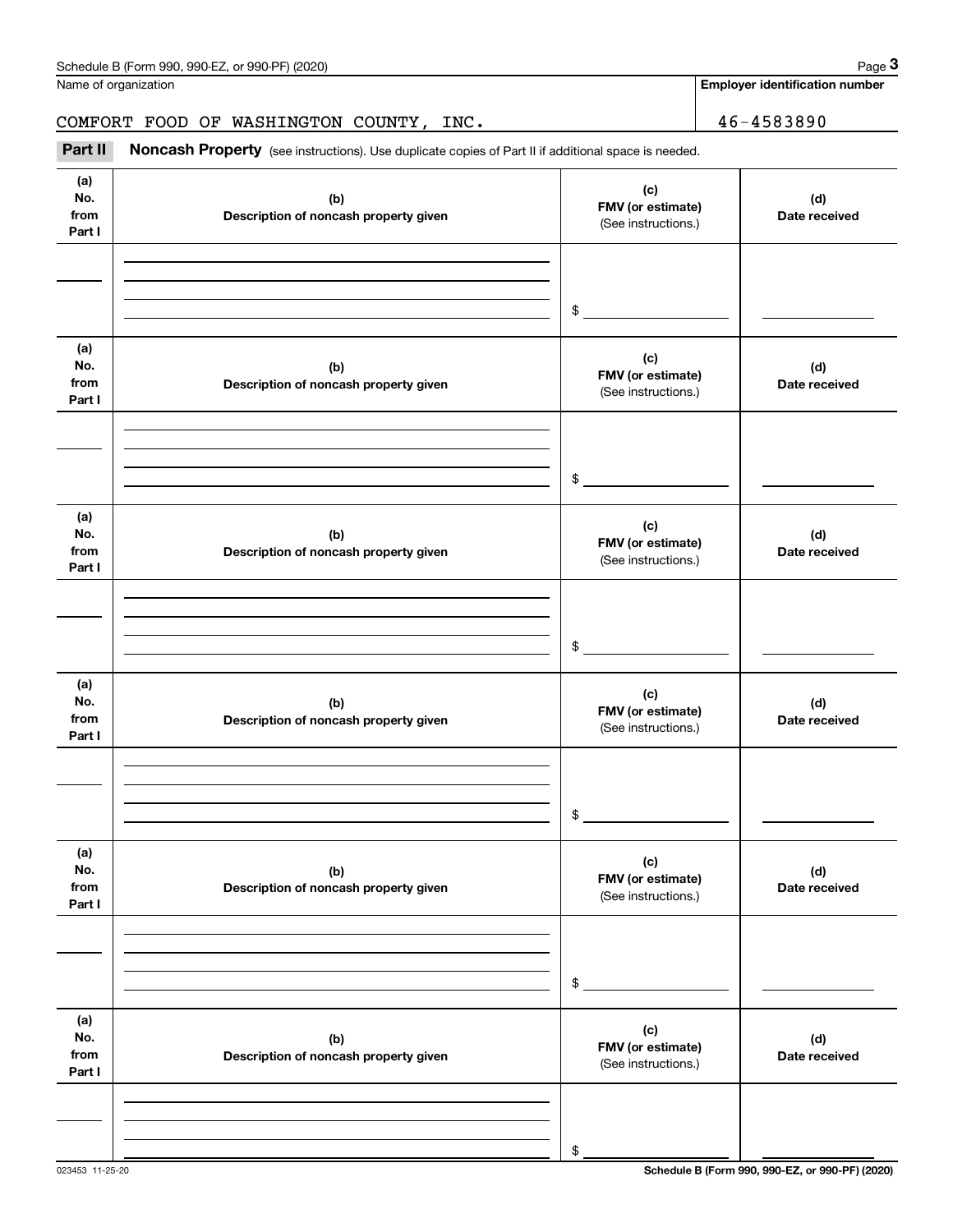|                 | Schedule B (Form 990, 990-EZ, or 990-PF) (2020)                                                                                                              |                      | Page 4                                                                                                                                                         |
|-----------------|--------------------------------------------------------------------------------------------------------------------------------------------------------------|----------------------|----------------------------------------------------------------------------------------------------------------------------------------------------------------|
|                 | Name of organization                                                                                                                                         |                      | <b>Employer identification number</b>                                                                                                                          |
|                 | COMFORT FOOD OF WASHINGTON COUNTY, INC.                                                                                                                      |                      | 46-4583890                                                                                                                                                     |
| Part III        | from any one contributor. Complete columns (a) through (e) and the following line entry. For organizations                                                   |                      | Exclusively religious, charitable, etc., contributions to organizations described in section 501(c)(7), (8), or (10) that total more than \$1,000 for the year |
|                 | completing Part III, enter the total of exclusively religious, charitable, etc., contributions of \$1,000 or less for the year. (Enter this info. once.) \\$ |                      |                                                                                                                                                                |
| (a) No.         | Use duplicate copies of Part III if additional space is needed.                                                                                              |                      |                                                                                                                                                                |
| from<br>Part I  | (b) Purpose of gift                                                                                                                                          | (c) Use of gift      | (d) Description of how gift is held                                                                                                                            |
|                 |                                                                                                                                                              |                      |                                                                                                                                                                |
|                 |                                                                                                                                                              |                      |                                                                                                                                                                |
|                 |                                                                                                                                                              |                      |                                                                                                                                                                |
|                 |                                                                                                                                                              | (e) Transfer of gift |                                                                                                                                                                |
|                 |                                                                                                                                                              |                      |                                                                                                                                                                |
|                 | Transferee's name, address, and ZIP + 4                                                                                                                      |                      | Relationship of transferor to transferee                                                                                                                       |
|                 |                                                                                                                                                              |                      |                                                                                                                                                                |
|                 |                                                                                                                                                              |                      |                                                                                                                                                                |
| (a) No.         |                                                                                                                                                              |                      |                                                                                                                                                                |
| from<br>Part I  | (b) Purpose of gift                                                                                                                                          | (c) Use of gift      | (d) Description of how gift is held                                                                                                                            |
|                 |                                                                                                                                                              |                      |                                                                                                                                                                |
|                 |                                                                                                                                                              |                      |                                                                                                                                                                |
|                 |                                                                                                                                                              |                      |                                                                                                                                                                |
|                 |                                                                                                                                                              | (e) Transfer of gift |                                                                                                                                                                |
|                 |                                                                                                                                                              |                      |                                                                                                                                                                |
|                 | Transferee's name, address, and ZIP + 4                                                                                                                      |                      | Relationship of transferor to transferee                                                                                                                       |
|                 |                                                                                                                                                              |                      |                                                                                                                                                                |
|                 |                                                                                                                                                              |                      |                                                                                                                                                                |
| (a) No.         |                                                                                                                                                              |                      |                                                                                                                                                                |
| from<br>Part I  | (b) Purpose of gift                                                                                                                                          | (c) Use of gift      | (d) Description of how gift is held                                                                                                                            |
|                 |                                                                                                                                                              |                      |                                                                                                                                                                |
|                 |                                                                                                                                                              |                      |                                                                                                                                                                |
|                 |                                                                                                                                                              |                      |                                                                                                                                                                |
|                 |                                                                                                                                                              | (e) Transfer of gift |                                                                                                                                                                |
|                 | Transferee's name, address, and ZIP + 4                                                                                                                      |                      | Relationship of transferor to transferee                                                                                                                       |
|                 |                                                                                                                                                              |                      |                                                                                                                                                                |
|                 |                                                                                                                                                              |                      |                                                                                                                                                                |
|                 |                                                                                                                                                              |                      |                                                                                                                                                                |
| (a) No.<br>from |                                                                                                                                                              |                      |                                                                                                                                                                |
| Part I          | (b) Purpose of gift                                                                                                                                          | (c) Use of gift      | (d) Description of how gift is held                                                                                                                            |
|                 |                                                                                                                                                              |                      |                                                                                                                                                                |
|                 |                                                                                                                                                              |                      |                                                                                                                                                                |
|                 |                                                                                                                                                              |                      |                                                                                                                                                                |
|                 |                                                                                                                                                              | (e) Transfer of gift |                                                                                                                                                                |
|                 | Transferee's name, address, and $ZIP + 4$                                                                                                                    |                      | Relationship of transferor to transferee                                                                                                                       |
|                 |                                                                                                                                                              |                      |                                                                                                                                                                |
|                 |                                                                                                                                                              |                      |                                                                                                                                                                |
|                 |                                                                                                                                                              |                      |                                                                                                                                                                |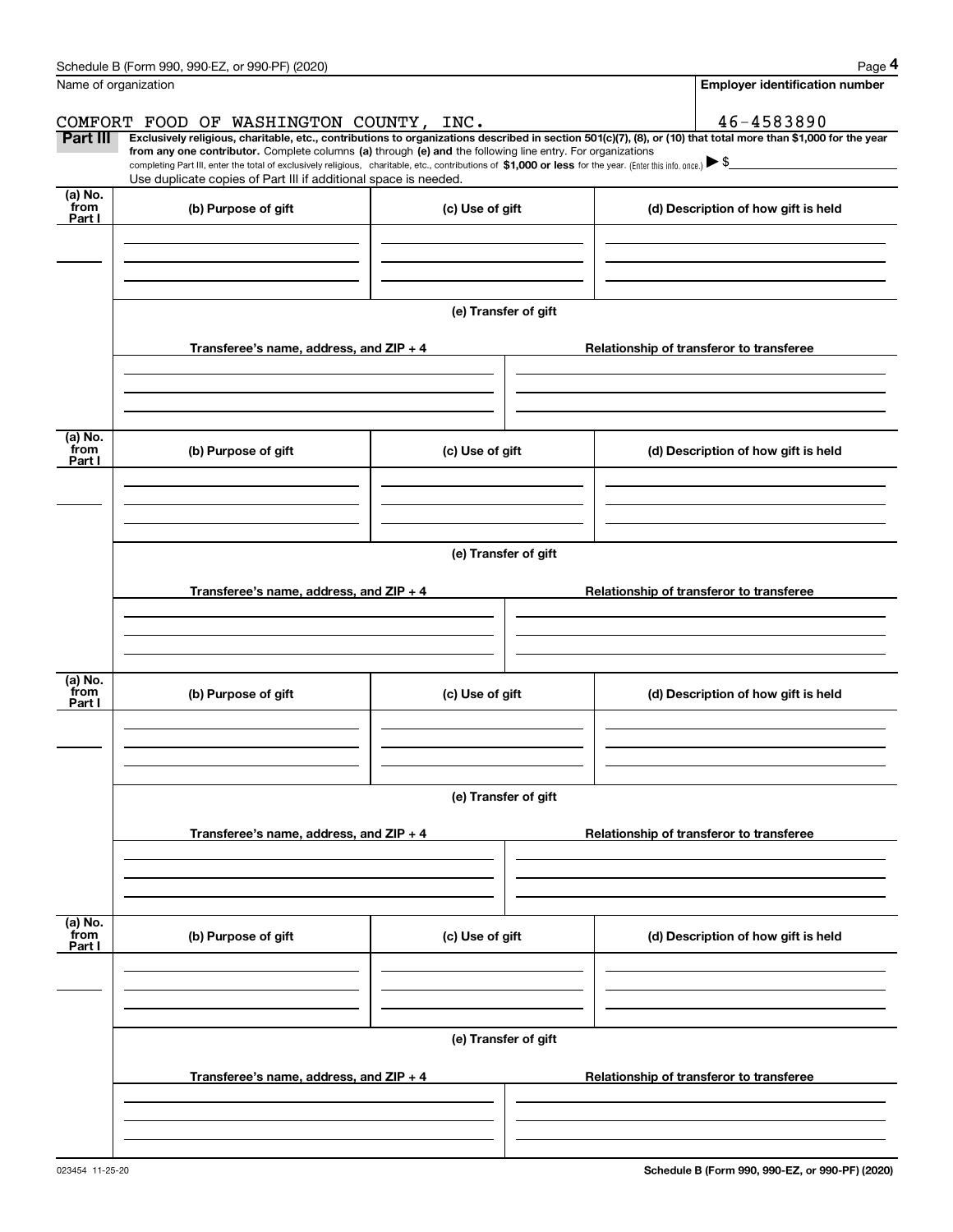| <b>SCHEDULE D</b> |  |
|-------------------|--|
|-------------------|--|

| (Form 990) |  |
|------------|--|
|------------|--|

032051 12-01-20

## **SCHEDULE D Supplemental Financial Statements**

(Form 990)<br>
Pepartment of the Treasury<br>
Department of the Treasury<br>
Department of the Treasury<br>
Department of the Treasury<br> **Co to www.irs.gov/Form990 for instructions and the latest information.**<br> **Co to www.irs.gov/Form9** 



Department of the Treasury Internal Revenue Service

**Name of the organization Employer identification number** COMFORT FOOD OF WASHINGTON COUNTY, INC. 46-4583890

| Part I       |                            | Organizations Maintaining Donor Advised Funds or Other Similar Funds or Accounts. Complete if the                                                                                                                             |                         |                                                    |
|--------------|----------------------------|-------------------------------------------------------------------------------------------------------------------------------------------------------------------------------------------------------------------------------|-------------------------|----------------------------------------------------|
|              |                            | organization answered "Yes" on Form 990, Part IV, line 6.                                                                                                                                                                     |                         |                                                    |
|              |                            |                                                                                                                                                                                                                               | (a) Donor advised funds | (b) Funds and other accounts                       |
| 1.           |                            |                                                                                                                                                                                                                               |                         |                                                    |
| 2            |                            | Aggregate value of contributions to (during year)                                                                                                                                                                             |                         |                                                    |
| 3            |                            |                                                                                                                                                                                                                               |                         |                                                    |
| 4            |                            |                                                                                                                                                                                                                               |                         |                                                    |
| 5            |                            | Did the organization inform all donors and donor advisors in writing that the assets held in donor advised funds                                                                                                              |                         |                                                    |
|              |                            |                                                                                                                                                                                                                               |                         | Yes<br>No                                          |
| 6            |                            | Did the organization inform all grantees, donors, and donor advisors in writing that grant funds can be used only                                                                                                             |                         |                                                    |
|              |                            | for charitable purposes and not for the benefit of the donor or donor advisor, or for any other purpose conferring                                                                                                            |                         |                                                    |
|              |                            |                                                                                                                                                                                                                               |                         | Yes<br>No                                          |
| Part II      |                            | Conservation Easements. Complete if the organization answered "Yes" on Form 990, Part IV, line 7.                                                                                                                             |                         |                                                    |
| 1.           |                            | Purpose(s) of conservation easements held by the organization (check all that apply).                                                                                                                                         |                         |                                                    |
|              |                            | Preservation of land for public use (for example, recreation or education)                                                                                                                                                    |                         | Preservation of a historically important land area |
|              |                            | Protection of natural habitat                                                                                                                                                                                                 |                         | Preservation of a certified historic structure     |
|              |                            | Preservation of open space                                                                                                                                                                                                    |                         |                                                    |
| 2            |                            | Complete lines 2a through 2d if the organization held a qualified conservation contribution in the form of a conservation easement on the last                                                                                |                         |                                                    |
|              |                            | day of the tax year.                                                                                                                                                                                                          |                         | Held at the End of the Tax Year                    |
| а            |                            |                                                                                                                                                                                                                               |                         | 2a                                                 |
|              |                            | Total acreage restricted by conservation easements                                                                                                                                                                            |                         | 2b                                                 |
| c            |                            | Number of conservation easements on a certified historic structure included in (a) manufacture included in (a)                                                                                                                |                         | 2c                                                 |
| d            |                            | Number of conservation easements included in (c) acquired after 7/25/06, and not on a historic structure                                                                                                                      |                         |                                                    |
|              |                            | listed in the National Register [11, 1200] [12] The National Register [11, 1200] [12] The National Register [11, 1200] [12] The National Register [11, 1200] [12] The National Register [11, 1200] [12] The National Register |                         | 2d                                                 |
| 3            |                            | Number of conservation easements modified, transferred, released, extinguished, or terminated by the organization during the tax                                                                                              |                         |                                                    |
|              | $year \blacktriangleright$ |                                                                                                                                                                                                                               |                         |                                                    |
| 4            |                            | Number of states where property subject to conservation easement is located >                                                                                                                                                 |                         |                                                    |
| 5            |                            | Does the organization have a written policy regarding the periodic monitoring, inspection, handling of                                                                                                                        |                         |                                                    |
|              |                            | violations, and enforcement of the conservation easements it holds?                                                                                                                                                           |                         | Yes<br>No                                          |
| 6            |                            | Staff and volunteer hours devoted to monitoring, inspecting, handling of violations, and enforcing conservation easements during the year                                                                                     |                         |                                                    |
|              |                            |                                                                                                                                                                                                                               |                         |                                                    |
| 7            |                            | Amount of expenses incurred in monitoring, inspecting, handling of violations, and enforcing conservation easements during the year                                                                                           |                         |                                                    |
|              | ▶ \$                       |                                                                                                                                                                                                                               |                         |                                                    |
| 8            |                            | Does each conservation easement reported on line 2(d) above satisfy the requirements of section 170(h)(4)(B)(i)                                                                                                               |                         |                                                    |
|              |                            |                                                                                                                                                                                                                               |                         | Yes<br>No                                          |
| 9            |                            | In Part XIII, describe how the organization reports conservation easements in its revenue and expense statement and                                                                                                           |                         |                                                    |
|              |                            | balance sheet, and include, if applicable, the text of the footnote to the organization's financial statements that describes the                                                                                             |                         |                                                    |
|              | <b>Part III</b>            | organization's accounting for conservation easements.<br>Organizations Maintaining Collections of Art, Historical Treasures, or Other Similar Assets.                                                                         |                         |                                                    |
|              |                            | Complete if the organization answered "Yes" on Form 990, Part IV, line 8.                                                                                                                                                     |                         |                                                    |
|              |                            | 1a If the organization elected, as permitted under FASB ASC 958, not to report in its revenue statement and balance sheet works                                                                                               |                         |                                                    |
|              |                            | of art, historical treasures, or other similar assets held for public exhibition, education, or research in furtherance of public                                                                                             |                         |                                                    |
|              |                            | service, provide in Part XIII the text of the footnote to its financial statements that describes these items.                                                                                                                |                         |                                                    |
|              |                            | <b>b</b> If the organization elected, as permitted under FASB ASC 958, to report in its revenue statement and balance sheet works of                                                                                          |                         |                                                    |
|              |                            | art, historical treasures, or other similar assets held for public exhibition, education, or research in furtherance of public service,                                                                                       |                         |                                                    |
|              |                            | provide the following amounts relating to these items:                                                                                                                                                                        |                         |                                                    |
|              |                            |                                                                                                                                                                                                                               |                         | $\sim$                                             |
|              |                            | (ii) Assets included in Form 990, Part X                                                                                                                                                                                      |                         |                                                    |
| $\mathbf{2}$ |                            | If the organization received or held works of art, historical treasures, or other similar assets for financial gain, provide                                                                                                  |                         |                                                    |
|              |                            | the following amounts required to be reported under FASB ASC 958 relating to these items:                                                                                                                                     |                         |                                                    |
|              |                            |                                                                                                                                                                                                                               |                         | \$                                                 |
|              |                            |                                                                                                                                                                                                                               |                         | $\blacktriangleright$ s                            |
|              |                            | LHA For Paperwork Reduction Act Notice, see the Instructions for Form 990.                                                                                                                                                    |                         | Schedule D (Form 990) 2020                         |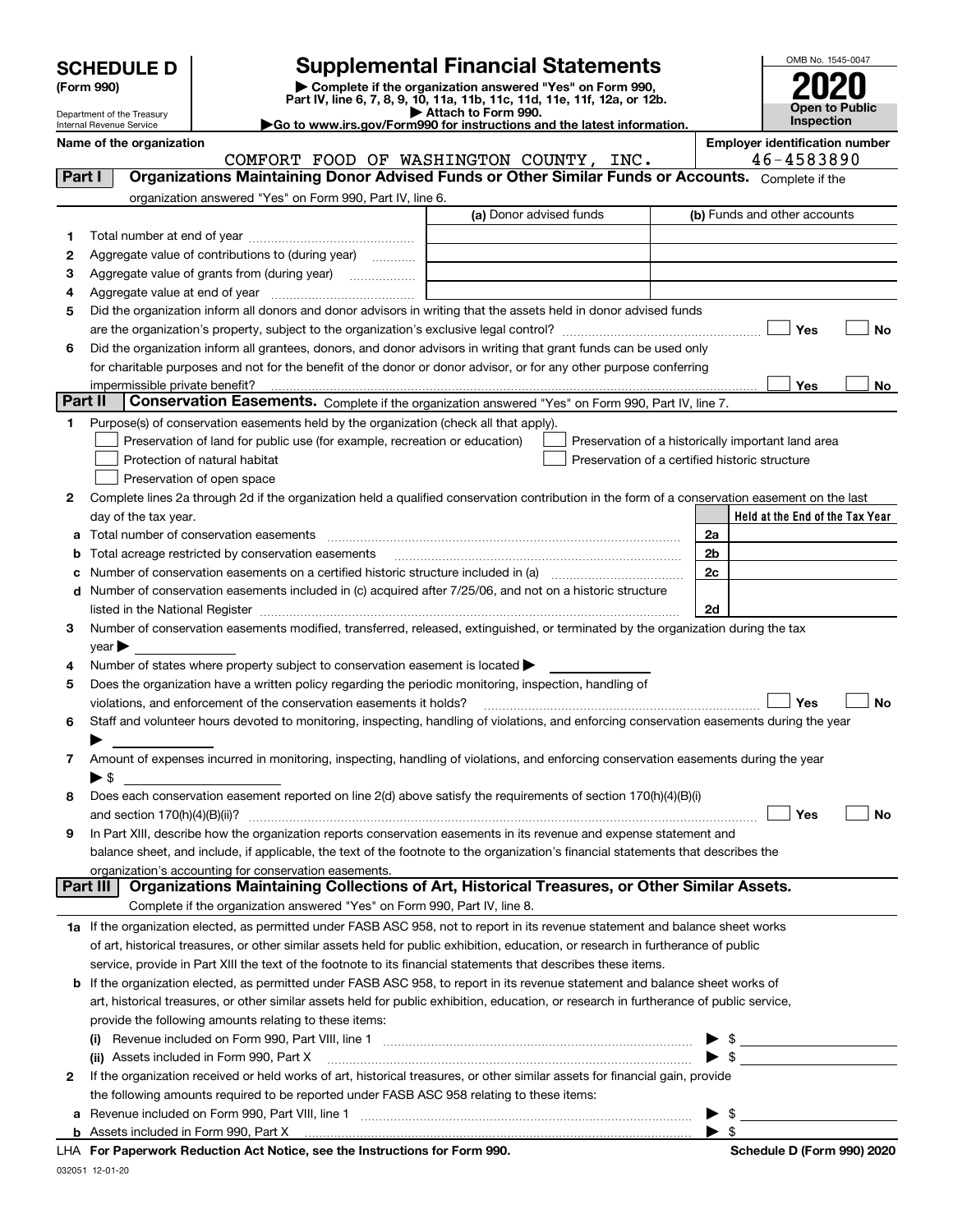|          | Schedule D (Form 990) 2020                                                                                                                                                                                                           | COMFORT FOOD OF WASHINGTON COUNTY, INC. |   |                |                                                   |                 | 46-4583890                                               |                |          | Page 2 |
|----------|--------------------------------------------------------------------------------------------------------------------------------------------------------------------------------------------------------------------------------------|-----------------------------------------|---|----------------|---------------------------------------------------|-----------------|----------------------------------------------------------|----------------|----------|--------|
| Part III | Organizations Maintaining Collections of Art, Historical Treasures, or Other Similar Assets (continued)                                                                                                                              |                                         |   |                |                                                   |                 |                                                          |                |          |        |
| 3        | Using the organization's acquisition, accession, and other records, check any of the following that make significant use of its                                                                                                      |                                         |   |                |                                                   |                 |                                                          |                |          |        |
|          | collection items (check all that apply):                                                                                                                                                                                             |                                         |   |                |                                                   |                 |                                                          |                |          |        |
| a        | Public exhibition                                                                                                                                                                                                                    |                                         | d |                | Loan or exchange program                          |                 |                                                          |                |          |        |
| b        | Scholarly research                                                                                                                                                                                                                   |                                         | e |                | Other <u>with the contract of the contract of</u> |                 |                                                          |                |          |        |
| c        | Preservation for future generations                                                                                                                                                                                                  |                                         |   |                |                                                   |                 |                                                          |                |          |        |
|          | Provide a description of the organization's collections and explain how they further the organization's exempt purpose in Part XIII.                                                                                                 |                                         |   |                |                                                   |                 |                                                          |                |          |        |
| 5        | During the year, did the organization solicit or receive donations of art, historical treasures, or other similar assets                                                                                                             |                                         |   |                |                                                   |                 |                                                          |                |          |        |
|          | to be sold to raise funds rather than to be maintained as part of the organization's collection?                                                                                                                                     |                                         |   |                |                                                   |                 |                                                          | Yes            |          | No     |
|          | Part IV<br>Escrow and Custodial Arrangements. Complete if the organization answered "Yes" on Form 990, Part IV, line 9, or                                                                                                           |                                         |   |                |                                                   |                 |                                                          |                |          |        |
|          | reported an amount on Form 990, Part X, line 21.                                                                                                                                                                                     |                                         |   |                |                                                   |                 |                                                          |                |          |        |
|          | 1a Is the organization an agent, trustee, custodian or other intermediary for contributions or other assets not included                                                                                                             |                                         |   |                |                                                   |                 |                                                          |                |          |        |
|          | on Form 990, Part X? [11] matter contracts and contracts and contracts are contracted as a function of the set of the set of the set of the set of the set of the set of the set of the set of the set of the set of the set o       |                                         |   |                |                                                   |                 |                                                          | Yes            |          | No     |
|          | b If "Yes," explain the arrangement in Part XIII and complete the following table:                                                                                                                                                   |                                         |   |                |                                                   |                 |                                                          |                |          |        |
|          |                                                                                                                                                                                                                                      |                                         |   |                |                                                   |                 |                                                          | Amount         |          |        |
|          | c Beginning balance                                                                                                                                                                                                                  |                                         |   |                |                                                   | 1c              |                                                          |                |          |        |
|          |                                                                                                                                                                                                                                      |                                         |   |                |                                                   | 1d              |                                                          |                |          |        |
|          | Distributions during the year manufactured and continuum and contact the year manufactured and contact the year                                                                                                                      |                                         |   |                |                                                   | 1e              |                                                          |                |          |        |
|          |                                                                                                                                                                                                                                      |                                         |   |                |                                                   | 1f              |                                                          |                |          |        |
|          | 2a Did the organization include an amount on Form 990, Part X, line 21, for escrow or custodial account liability?                                                                                                                   |                                         |   |                |                                                   |                 |                                                          | Yes            |          | No     |
| Part V   | <b>b</b> If "Yes," explain the arrangement in Part XIII. Check here if the explanation has been provided on Part XIII                                                                                                                |                                         |   |                |                                                   |                 |                                                          |                |          |        |
|          | Endowment Funds. Complete if the organization answered "Yes" on Form 990, Part IV, line 10.                                                                                                                                          |                                         |   |                |                                                   |                 |                                                          |                |          |        |
|          |                                                                                                                                                                                                                                      | (a) Current year                        |   | (b) Prior year | (c) Two years back                                |                 | $\vert$ (d) Three years back $\vert$ (e) Four years back |                |          |        |
| 1a       | Beginning of year balance                                                                                                                                                                                                            |                                         |   |                |                                                   |                 |                                                          |                |          |        |
| b        |                                                                                                                                                                                                                                      |                                         |   |                |                                                   |                 |                                                          |                |          |        |
|          | Net investment earnings, gains, and losses                                                                                                                                                                                           |                                         |   |                |                                                   |                 |                                                          |                |          |        |
|          |                                                                                                                                                                                                                                      |                                         |   |                |                                                   |                 |                                                          |                |          |        |
|          | e Other expenditures for facilities                                                                                                                                                                                                  |                                         |   |                |                                                   |                 |                                                          |                |          |        |
|          | and programs                                                                                                                                                                                                                         |                                         |   |                |                                                   |                 |                                                          |                |          |        |
|          |                                                                                                                                                                                                                                      |                                         |   |                |                                                   |                 |                                                          |                |          |        |
| g        | End of year balance<br>Provide the estimated percentage of the current year end balance (line 1g, column (a)) held as:                                                                                                               |                                         |   |                |                                                   |                 |                                                          |                |          |        |
| 2        | Board designated or quasi-endowment > ____                                                                                                                                                                                           |                                         | % |                |                                                   |                 |                                                          |                |          |        |
| b        |                                                                                                                                                                                                                                      | %                                       |   |                |                                                   |                 |                                                          |                |          |        |
| c        | Term endowment > <u>example and the set of the set of the set of the set of the set of the set of the set of the set of the set of the set of the set of the set of the set of the set of the set of the set of the set of the s</u> | %                                       |   |                |                                                   |                 |                                                          |                |          |        |
|          | The percentages on lines 2a, 2b, and 2c should equal 100%.                                                                                                                                                                           |                                         |   |                |                                                   |                 |                                                          |                |          |        |
|          | 3a Are there endowment funds not in the possession of the organization that are held and administered for the organization                                                                                                           |                                         |   |                |                                                   |                 |                                                          |                |          |        |
|          | by:                                                                                                                                                                                                                                  |                                         |   |                |                                                   |                 |                                                          |                | Yes      | No     |
|          | (i)                                                                                                                                                                                                                                  |                                         |   |                |                                                   |                 |                                                          | 3a(i)          |          |        |
|          |                                                                                                                                                                                                                                      |                                         |   |                |                                                   |                 |                                                          | 3a(ii)         |          |        |
|          | b If "Yes" on line 3a(ii), are the related organizations listed as required on Schedule R? [[[[[[[[[[[[[[[[[[                                                                                                                        |                                         |   |                |                                                   |                 |                                                          | 3b             |          |        |
| 4        | Describe in Part XIII the intended uses of the organization's endowment funds.                                                                                                                                                       |                                         |   |                |                                                   |                 |                                                          |                |          |        |
|          | Land, Buildings, and Equipment.<br><b>Part VI</b>                                                                                                                                                                                    |                                         |   |                |                                                   |                 |                                                          |                |          |        |
|          | Complete if the organization answered "Yes" on Form 990, Part IV, line 11a. See Form 990, Part X, line 10.                                                                                                                           |                                         |   |                |                                                   |                 |                                                          |                |          |        |
|          | Description of property                                                                                                                                                                                                              | (a) Cost or other                       |   |                | (b) Cost or other                                 | (c) Accumulated |                                                          | (d) Book value |          |        |
|          |                                                                                                                                                                                                                                      | basis (investment)                      |   |                | basis (other)                                     | depreciation    |                                                          |                |          |        |
|          |                                                                                                                                                                                                                                      |                                         |   |                |                                                   |                 |                                                          |                |          |        |
|          |                                                                                                                                                                                                                                      |                                         |   |                |                                                   |                 |                                                          |                |          |        |
|          |                                                                                                                                                                                                                                      |                                         |   |                | 24,813.                                           |                 | $\overline{276}$ .                                       |                | 24,537.  |        |
|          |                                                                                                                                                                                                                                      |                                         |   |                | 122,616.                                          | 25, 280.        |                                                          |                | 97,336.  |        |
|          | e Other                                                                                                                                                                                                                              |                                         |   |                |                                                   |                 |                                                          |                |          |        |
|          |                                                                                                                                                                                                                                      |                                         |   |                |                                                   |                 |                                                          |                | 121,873. |        |

**Schedule D (Form 990) 2020**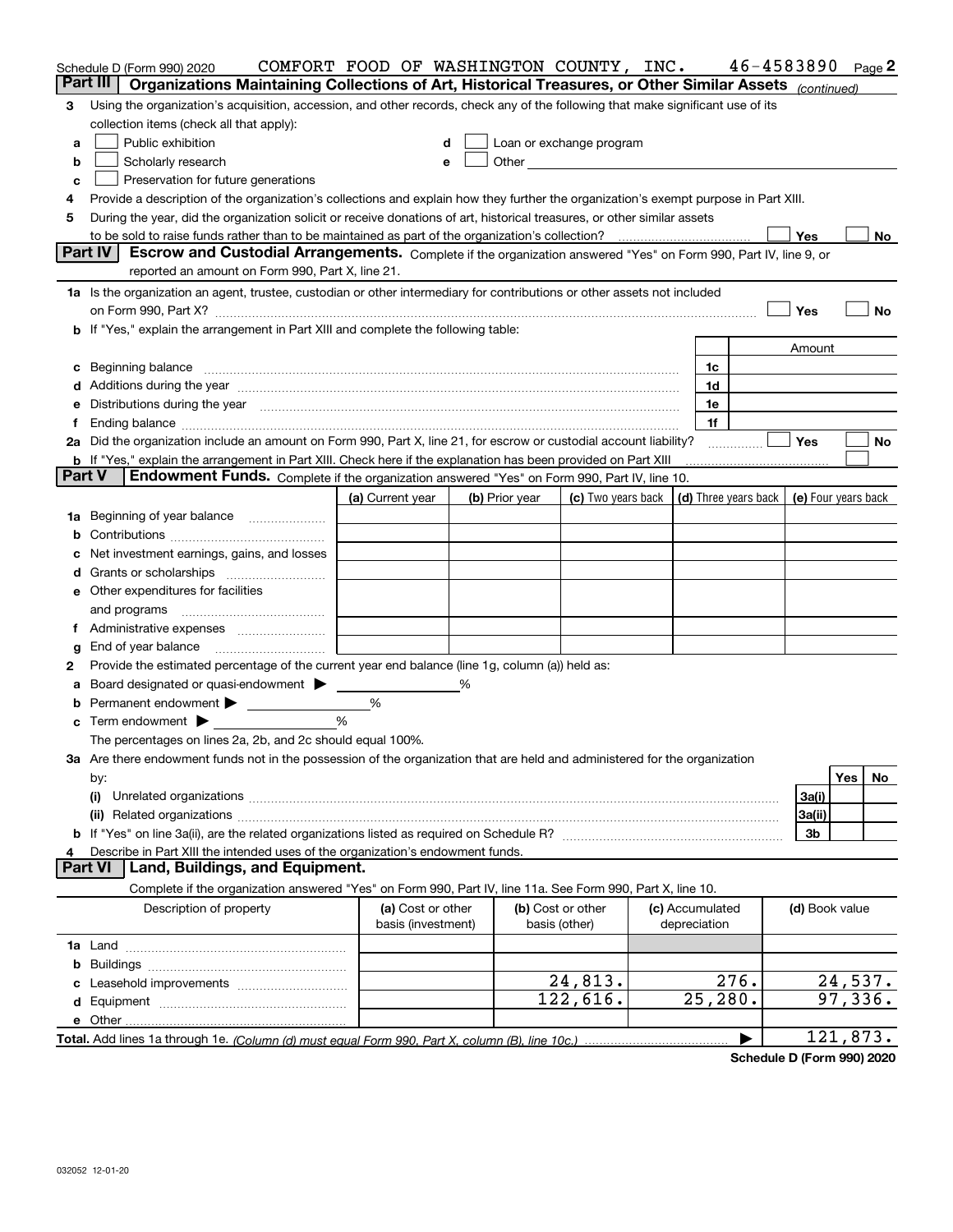|                 | COMFORT FOOD OF WASHINGTON COUNTY,<br>Schedule D (Form 990) 2020                                                  |                 |                |  | INC. | 46-4583890<br>$Page$ <sup>3</sup>                         |
|-----------------|-------------------------------------------------------------------------------------------------------------------|-----------------|----------------|--|------|-----------------------------------------------------------|
| <b>Part VII</b> | <b>Investments - Other Securities.</b>                                                                            |                 |                |  |      |                                                           |
|                 | Complete if the organization answered "Yes" on Form 990, Part IV, line 11b. See Form 990, Part X, line 12.        |                 |                |  |      |                                                           |
|                 | (a) Description of security or category (including name of security)                                              |                 | (b) Book value |  |      | (c) Method of valuation: Cost or end-of-year market value |
|                 | (1) Financial derivatives                                                                                         |                 |                |  |      |                                                           |
|                 |                                                                                                                   |                 |                |  |      |                                                           |
| (3) Other       |                                                                                                                   |                 |                |  |      |                                                           |
| (A)             |                                                                                                                   |                 |                |  |      |                                                           |
| (B)             |                                                                                                                   |                 |                |  |      |                                                           |
| (C)             |                                                                                                                   |                 |                |  |      |                                                           |
| (D)             |                                                                                                                   |                 |                |  |      |                                                           |
| (E)             |                                                                                                                   |                 |                |  |      |                                                           |
| (F)             |                                                                                                                   |                 |                |  |      |                                                           |
| (G)             |                                                                                                                   |                 |                |  |      |                                                           |
| (H)             |                                                                                                                   |                 |                |  |      |                                                           |
|                 | Total. (Col. (b) must equal Form 990, Part X, col. (B) line 12.)                                                  |                 |                |  |      |                                                           |
|                 | Part VIII Investments - Program Related.                                                                          |                 |                |  |      |                                                           |
|                 | Complete if the organization answered "Yes" on Form 990, Part IV, line 11c. See Form 990, Part X, line 13.        |                 |                |  |      |                                                           |
|                 | (a) Description of investment                                                                                     |                 | (b) Book value |  |      | (c) Method of valuation: Cost or end-of-year market value |
| (1)             |                                                                                                                   |                 |                |  |      |                                                           |
| (2)             |                                                                                                                   |                 |                |  |      |                                                           |
| (3)             |                                                                                                                   |                 |                |  |      |                                                           |
| (4)             |                                                                                                                   |                 |                |  |      |                                                           |
| (5)             |                                                                                                                   |                 |                |  |      |                                                           |
| (6)             |                                                                                                                   |                 |                |  |      |                                                           |
| (7)             |                                                                                                                   |                 |                |  |      |                                                           |
| (8)             |                                                                                                                   |                 |                |  |      |                                                           |
| (9)             |                                                                                                                   |                 |                |  |      |                                                           |
|                 | Total. (Col. (b) must equal Form 990, Part X, col. (B) line 13.)                                                  |                 |                |  |      |                                                           |
| Part IX         | Other Assets.                                                                                                     |                 |                |  |      |                                                           |
|                 | Complete if the organization answered "Yes" on Form 990, Part IV, line 11d. See Form 990, Part X, line 15.        |                 |                |  |      |                                                           |
|                 |                                                                                                                   | (a) Description |                |  |      | (b) Book value                                            |
| (1)             |                                                                                                                   |                 |                |  |      |                                                           |
| (2)             |                                                                                                                   |                 |                |  |      |                                                           |
| (3)             |                                                                                                                   |                 |                |  |      |                                                           |
| (4)             |                                                                                                                   |                 |                |  |      |                                                           |
| (5)             |                                                                                                                   |                 |                |  |      |                                                           |
| (6)             |                                                                                                                   |                 |                |  |      |                                                           |
| (7)             |                                                                                                                   |                 |                |  |      |                                                           |
| (8)             |                                                                                                                   |                 |                |  |      |                                                           |
| (9)             |                                                                                                                   |                 |                |  |      |                                                           |
| Part X          | Total. (Column (b) must equal Form 990. Part X, col. (B) line 15.)<br><b>Other Liabilities.</b>                   |                 |                |  |      |                                                           |
|                 | Complete if the organization answered "Yes" on Form 990, Part IV, line 11e or 11f. See Form 990, Part X, line 25. |                 |                |  |      |                                                           |
|                 | (a) Description of liability                                                                                      |                 |                |  |      | (b) Book value                                            |
| 1.<br>(1)       | Federal income taxes                                                                                              |                 |                |  |      |                                                           |
| (2)             |                                                                                                                   |                 |                |  |      |                                                           |
|                 |                                                                                                                   |                 |                |  |      |                                                           |
| (3)             |                                                                                                                   |                 |                |  |      |                                                           |
| (4)             |                                                                                                                   |                 |                |  |      |                                                           |
| (5)             |                                                                                                                   |                 |                |  |      |                                                           |
| (6)             |                                                                                                                   |                 |                |  |      |                                                           |
| (7)             |                                                                                                                   |                 |                |  |      |                                                           |
| (8)             |                                                                                                                   |                 |                |  |      |                                                           |
| (9)             |                                                                                                                   |                 |                |  |      |                                                           |
|                 | Total. (Column (b) must equal Form 990, Part X, col. (B) line 25.)                                                |                 |                |  |      |                                                           |

**2.** Liability for uncertain tax positions. In Part XIII, provide the text of the footnote to the organization's financial statements that reports the organization's liability for uncertain tax positions under FASB ASC 740. Check here if the text of the footnote has been provided in Part XIII

 $\vert$  X  $\vert$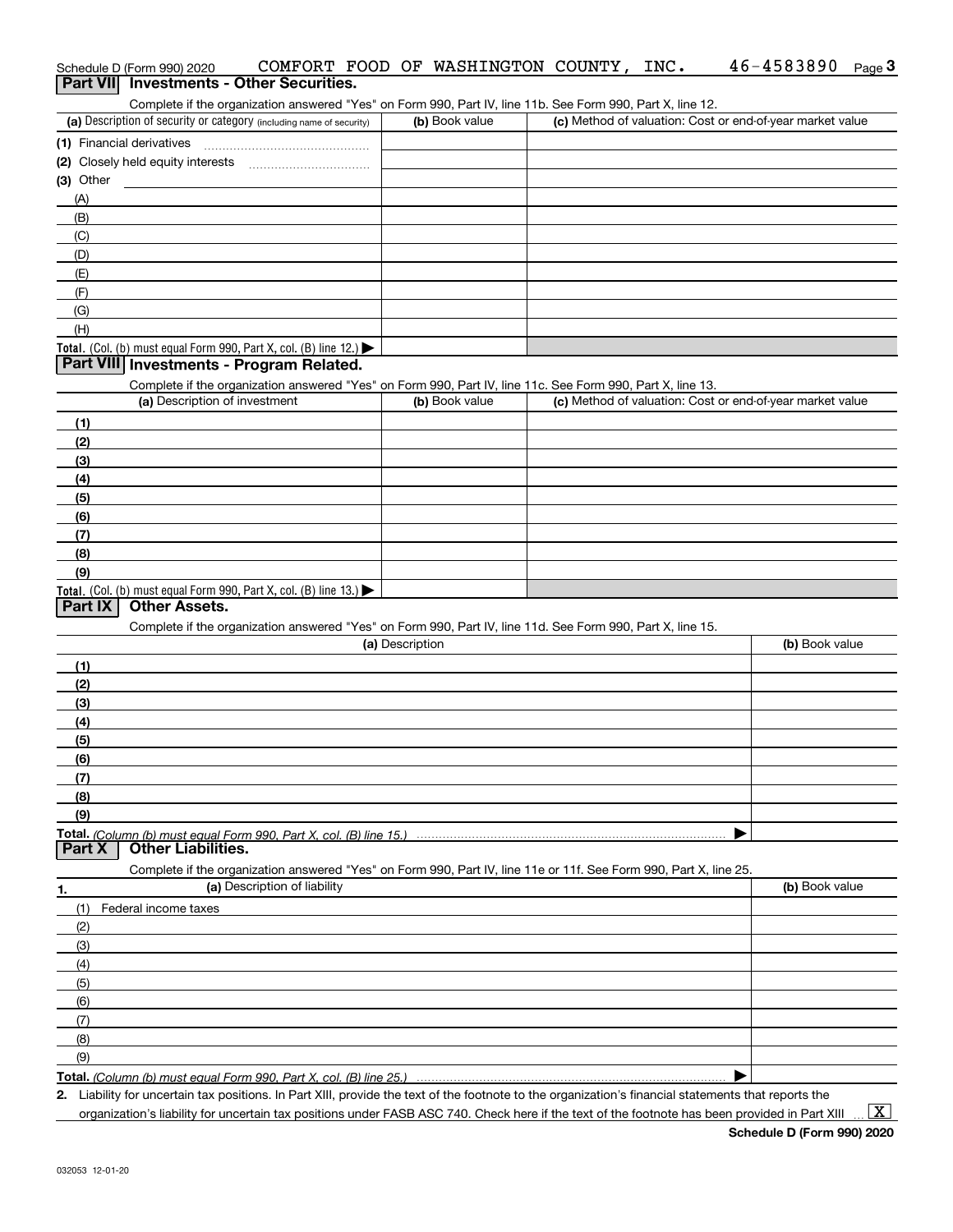|    | COMFORT FOOD OF WASHINGTON COUNTY, INC.<br>Schedule D (Form 990) 2020                                                                                                                                                               |                |                 | $46 - 4583890$ Page 4 |
|----|-------------------------------------------------------------------------------------------------------------------------------------------------------------------------------------------------------------------------------------|----------------|-----------------|-----------------------|
|    | Part XI<br>Reconciliation of Revenue per Audited Financial Statements With Revenue per Return.                                                                                                                                      |                |                 |                       |
|    | Complete if the organization answered "Yes" on Form 990, Part IV, line 12a.                                                                                                                                                         |                |                 |                       |
| 1  | Total revenue, gains, and other support per audited financial statements                                                                                                                                                            |                | $\mathbf{1}$    | 1,104,857.            |
| 2  | Amounts included on line 1 but not on Form 990, Part VIII, line 12:                                                                                                                                                                 |                |                 |                       |
| a  | Net unrealized gains (losses) on investments [11] matter contracts and the unrealized gains (losses) on investments                                                                                                                 | 2a             |                 |                       |
|    |                                                                                                                                                                                                                                     | 2 <sub>b</sub> |                 |                       |
| с  | Recoveries of prior year grants [11] Recoveries of prior year grants [11] Recoveries of prior year grants                                                                                                                           | 2c             |                 |                       |
| d  |                                                                                                                                                                                                                                     | 2d             |                 |                       |
| е  | Add lines 2a through 2d <b>must be a constructed as the constant of the S2a</b> through 2d mess construction of the state of the state of the state of the state of the state of the state of the state of the state of the state o |                | 2e              |                       |
| З. |                                                                                                                                                                                                                                     |                | $\overline{3}$  | 1,104,857.            |
|    | Amounts included on Form 990, Part VIII, line 12, but not on line 1:                                                                                                                                                                |                |                 |                       |
|    |                                                                                                                                                                                                                                     | 4a             |                 |                       |
| b  |                                                                                                                                                                                                                                     | 4 <sub>b</sub> |                 |                       |
| c. | Add lines 4a and 4b                                                                                                                                                                                                                 |                | 4с              | 0.                    |
| 5  |                                                                                                                                                                                                                                     |                | $5\overline{5}$ | 1, 104, 857.          |
|    |                                                                                                                                                                                                                                     |                |                 |                       |
|    | Part XII   Reconciliation of Expenses per Audited Financial Statements With Expenses per Return.                                                                                                                                    |                |                 |                       |
|    | Complete if the organization answered "Yes" on Form 990, Part IV, line 12a.                                                                                                                                                         |                |                 |                       |
| 1  | Total expenses and losses per audited financial statements [111] [12] contraction controller and contract the statements [12] [12] and contract the statements [12] and contract the statement of the statement of the stateme      |                | $\mathbf{1}$    | 917,577.              |
| 2  | Amounts included on line 1 but not on Form 990, Part IX, line 25:                                                                                                                                                                   |                |                 |                       |
| a  |                                                                                                                                                                                                                                     | 2a             |                 |                       |
| b  |                                                                                                                                                                                                                                     | 2 <sub>b</sub> |                 |                       |
|    |                                                                                                                                                                                                                                     | 2c             |                 |                       |
|    |                                                                                                                                                                                                                                     | 2d             |                 |                       |
| е  |                                                                                                                                                                                                                                     |                | <b>2e</b>       | 0.                    |
| 3  | Add lines 2a through 2d <b>contained a contained a contained a contained a</b> contained a contained a contained a contained a contained a contained a contained a contained a contained a contained a contained a contained a cont |                | 3               | 917,577.              |
| 4  | Amounts included on Form 990, Part IX, line 25, but not on line 1:                                                                                                                                                                  |                |                 |                       |
| a  | Investment expenses not included on Form 990, Part VIII, line 7b [1000000000000000000000000000000000                                                                                                                                | 4a             |                 |                       |
|    |                                                                                                                                                                                                                                     | 4b             |                 |                       |
|    | Add lines 4a and 4b                                                                                                                                                                                                                 |                | 4c              |                       |
|    | Part XIII Supplemental Information.                                                                                                                                                                                                 |                | 5               | 917,577.              |

Provide the descriptions required for Part II, lines 3, 5, and 9; Part III, lines 1a and 4; Part IV, lines 1b and 2b; Part V, line 4; Part X, line 2; Part XI, lines 2d and 4b; and Part XII, lines 2d and 4b. Also complete this part to provide any additional information.

PART X, LINE 2:

| COMFORT FOOD OF WASHINGTON COUNTY, INC IS AN ORGANIZATION EXEMPT FROM      |
|----------------------------------------------------------------------------|
| INCOME TAX UNDER SECTION $501(C)(3)$ OF THE INTERNAL REVENUE CODE;         |
| THEREFORE, THERE IS NO PROVISION FOR FEDERAL INCOME TAXES. THE             |
| ORGANIZATION HAS EVALUATED ANY UNCERTAIN TAX POSITIONS AND RELATED INCOME  |
| TAX CONTINGENCIES AND DETERMINED UNCERTAIN POSITIONS, IF ANY, ARE NOT      |
| MATERIAL TO THE FINANCIAL STATEMENTS. PENALTIES AND INTEREST ASSESSED BY   |
| INCOME TAXING AUTHORITIES ARE INCLUDED IN OPERATING EXPENSES, IF INCURRED. |
|                                                                            |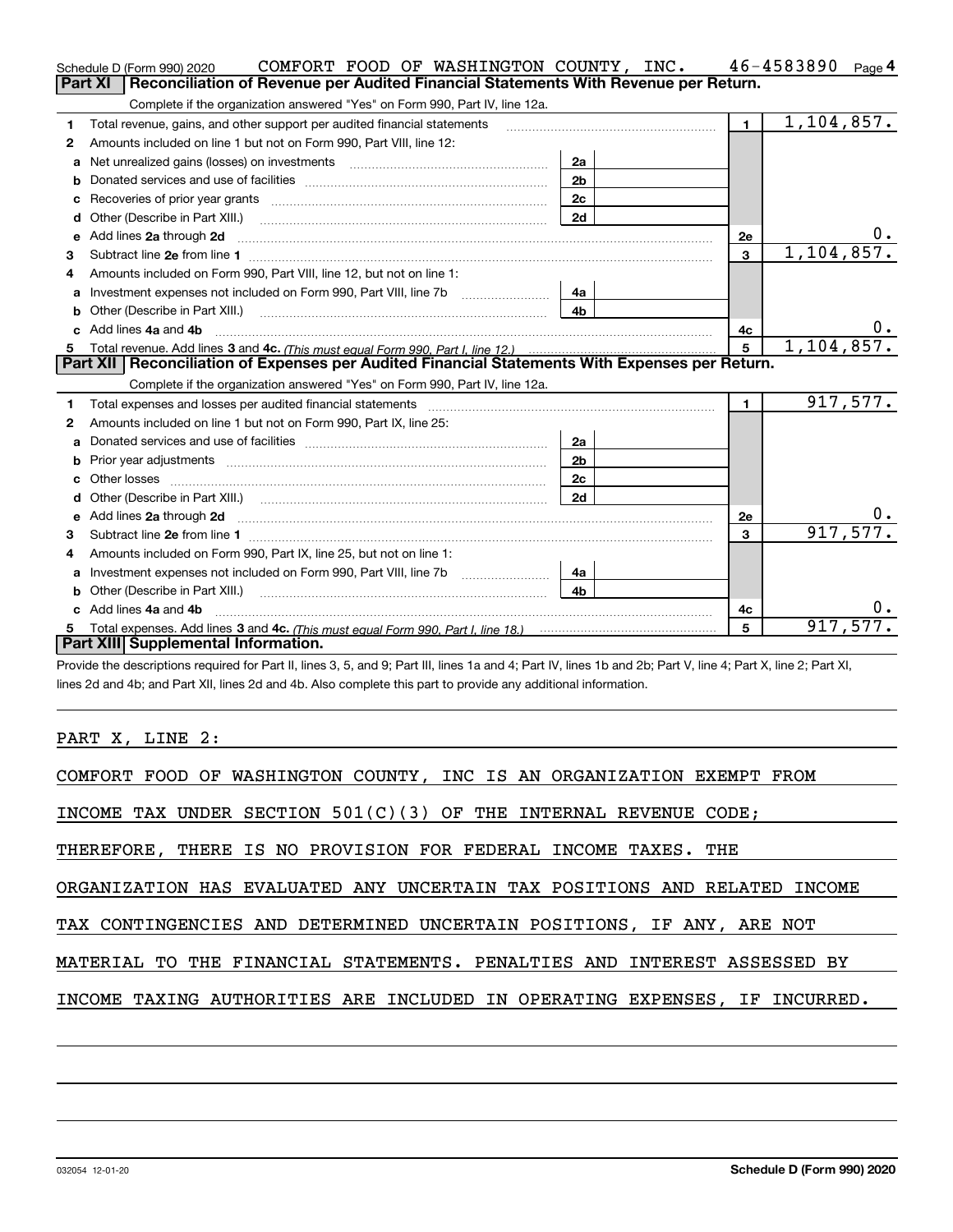#### **SCHEDULE M (Form 990)**

# **Noncash Contributions**

OMB No. 1545-0047

| Department of the Treasury |
|----------------------------|
| Internal Revenue Service   |

**Complete if the organizations answered "Yes" on Form 990, Part IV, lines 29 or 30.** <sup>J</sup>**2020 Attach to Form 990.** J

**Open to Public Inspection**

|  | Name of the organization |
|--|--------------------------|

 **Go to www.irs.gov/Form990 for instructions and the latest information.** J COMFORT FOOD OF WASHINGTON COUNTY, INC.

| <b>Employer identification number</b> |
|---------------------------------------|
| $46 - 4583890$                        |

| Part I | <b>Types of Property</b>                                                                                                       |                               |                                                           |                                                                                    |                                                              |     |           |
|--------|--------------------------------------------------------------------------------------------------------------------------------|-------------------------------|-----------------------------------------------------------|------------------------------------------------------------------------------------|--------------------------------------------------------------|-----|-----------|
|        |                                                                                                                                | (a)<br>Check if<br>applicable | (b)<br>Number of<br>contributions or<br>items contributed | (c)<br>Noncash contribution<br>amounts reported on<br>Form 990, Part VIII, line 1g | (d)<br>Method of determining<br>noncash contribution amounts |     |           |
| 1.     |                                                                                                                                |                               |                                                           |                                                                                    |                                                              |     |           |
| 2      |                                                                                                                                |                               |                                                           |                                                                                    |                                                              |     |           |
| З      | Art - Fractional interests                                                                                                     |                               |                                                           |                                                                                    |                                                              |     |           |
| 4      | Books and publications                                                                                                         |                               |                                                           |                                                                                    |                                                              |     |           |
| 5      | Clothing and household goods                                                                                                   |                               |                                                           |                                                                                    |                                                              |     |           |
| 6      |                                                                                                                                |                               |                                                           |                                                                                    |                                                              |     |           |
| 7      |                                                                                                                                |                               |                                                           |                                                                                    |                                                              |     |           |
| 8      | Intellectual property                                                                                                          |                               |                                                           |                                                                                    |                                                              |     |           |
| 9      | Securities - Publicly traded                                                                                                   |                               |                                                           |                                                                                    |                                                              |     |           |
| 10     | Securities - Closely held stock                                                                                                |                               |                                                           |                                                                                    |                                                              |     |           |
| 11     | Securities - Partnership, LLC, or                                                                                              |                               |                                                           |                                                                                    |                                                              |     |           |
|        | trust interests                                                                                                                |                               |                                                           |                                                                                    |                                                              |     |           |
| 12     |                                                                                                                                |                               |                                                           |                                                                                    |                                                              |     |           |
| 13     | Qualified conservation contribution -                                                                                          |                               |                                                           |                                                                                    |                                                              |     |           |
|        | Historic structures                                                                                                            |                               |                                                           |                                                                                    |                                                              |     |           |
| 14     | Qualified conservation contribution - Other                                                                                    |                               |                                                           |                                                                                    |                                                              |     |           |
| 15     | Real estate - Residential                                                                                                      |                               |                                                           |                                                                                    |                                                              |     |           |
| 16     | Real estate - Commercial                                                                                                       |                               |                                                           |                                                                                    |                                                              |     |           |
| 17     |                                                                                                                                |                               |                                                           |                                                                                    |                                                              |     |           |
| 18     |                                                                                                                                |                               |                                                           |                                                                                    |                                                              |     |           |
| 19     |                                                                                                                                | $\mathbf x$                   | 137,244                                                   |                                                                                    | 238,805.1.74 PER POUND                                       |     |           |
| 20     | Drugs and medical supplies                                                                                                     |                               |                                                           |                                                                                    |                                                              |     |           |
| 21     |                                                                                                                                |                               |                                                           |                                                                                    |                                                              |     |           |
| 22     |                                                                                                                                |                               |                                                           |                                                                                    |                                                              |     |           |
| 23     |                                                                                                                                |                               |                                                           |                                                                                    |                                                              |     |           |
| 24     |                                                                                                                                |                               |                                                           |                                                                                    |                                                              |     |           |
| 25     | ( RENOVATIONS<br>Other $\blacktriangleright$                                                                                   | х                             | 1                                                         | $1,000$ . FMV                                                                      |                                                              |     |           |
| 26     | Other $\blacktriangleright$<br>$($ $)$                                                                                         |                               |                                                           |                                                                                    |                                                              |     |           |
| 27     | Other $\blacktriangleright$                                                                                                    |                               |                                                           |                                                                                    |                                                              |     |           |
| 28     | Other                                                                                                                          |                               |                                                           |                                                                                    |                                                              |     |           |
| 29     | Number of Forms 8283 received by the organization during the tax year for contributions                                        |                               |                                                           |                                                                                    |                                                              |     |           |
|        | for which the organization completed Form 8283, Part V, Donee Acknowledgement                                                  |                               |                                                           | 29                                                                                 |                                                              | Yes | <u>No</u> |
|        | 30a During the year, did the organization receive by contribution any property reported in Part I, lines 1 through 28, that it |                               |                                                           |                                                                                    |                                                              |     |           |
|        | must hold for at least three years from the date of the initial contribution, and which isn't required to be used for          |                               |                                                           |                                                                                    |                                                              |     |           |
|        | exempt purposes for the entire holding period?                                                                                 |                               |                                                           |                                                                                    |                                                              | 30a | х         |
|        | <b>b</b> If "Yes," describe the arrangement in Part II.                                                                        |                               |                                                           |                                                                                    |                                                              |     |           |
| 31     | Does the organization have a gift acceptance policy that requires the review of any nonstandard contributions?                 |                               |                                                           |                                                                                    |                                                              | 31  | х         |
|        | 32a Does the organization hire or use third parties or related organizations to solicit, process, or sell noncash              |                               |                                                           |                                                                                    |                                                              |     |           |
|        | contributions?                                                                                                                 |                               |                                                           |                                                                                    |                                                              | 32a | х         |

For Paperwork Reduction Act Notice, see the Instructions for Form 990. **Schedule M (Form 990) 2020** LHA

**33**If the organization didn't report an amount in column (c) for a type of property for which column (a) is checked,

**b** If "Yes," describe in Part II.

describe in Part II.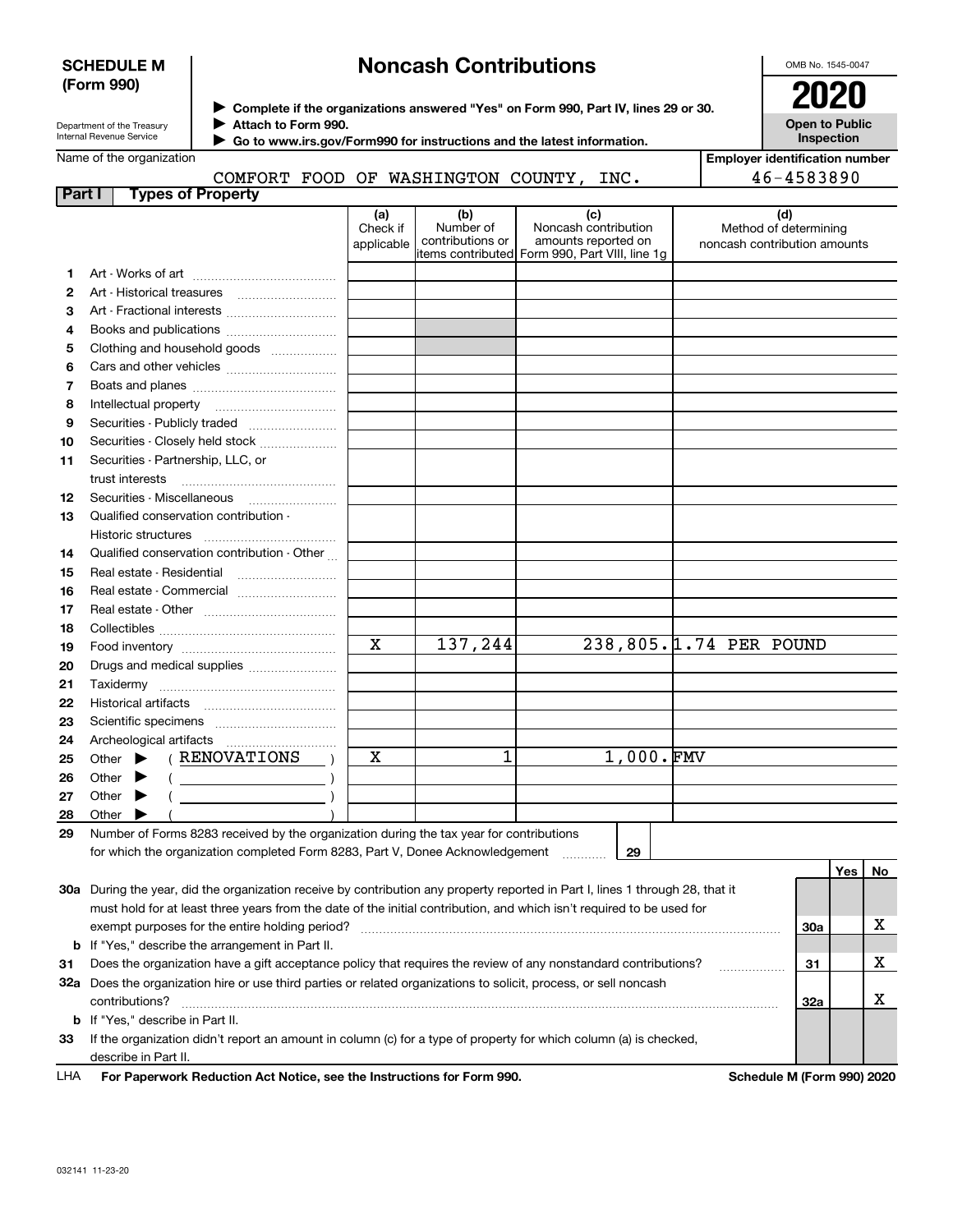|                                                            |  | COMFORT FOOD OF WASHINGTON COUNTY, INC. |  | 46-4583890                                                                                                                                                                                                                          | Page 2 |
|------------------------------------------------------------|--|-----------------------------------------|--|-------------------------------------------------------------------------------------------------------------------------------------------------------------------------------------------------------------------------------------|--------|
| Schedule M (Form 990) 2020<br><b>Part II</b>   Supplementa |  |                                         |  | <b>Supplemental Information.</b> Provide the information required by Part I, lines 30b, 32b, and 33, and whether the organization is reporting in Part I, column (b), the number of contributions, the number of items received, or |        |
| this part for any additional information.                  |  |                                         |  |                                                                                                                                                                                                                                     |        |
|                                                            |  |                                         |  |                                                                                                                                                                                                                                     |        |
|                                                            |  |                                         |  |                                                                                                                                                                                                                                     |        |
|                                                            |  |                                         |  |                                                                                                                                                                                                                                     |        |
|                                                            |  |                                         |  |                                                                                                                                                                                                                                     |        |
|                                                            |  |                                         |  |                                                                                                                                                                                                                                     |        |
|                                                            |  |                                         |  |                                                                                                                                                                                                                                     |        |
|                                                            |  |                                         |  |                                                                                                                                                                                                                                     |        |
|                                                            |  |                                         |  |                                                                                                                                                                                                                                     |        |
|                                                            |  |                                         |  |                                                                                                                                                                                                                                     |        |
|                                                            |  |                                         |  |                                                                                                                                                                                                                                     |        |
|                                                            |  |                                         |  |                                                                                                                                                                                                                                     |        |
|                                                            |  |                                         |  |                                                                                                                                                                                                                                     |        |
|                                                            |  |                                         |  |                                                                                                                                                                                                                                     |        |
|                                                            |  |                                         |  |                                                                                                                                                                                                                                     |        |
|                                                            |  |                                         |  |                                                                                                                                                                                                                                     |        |
|                                                            |  |                                         |  |                                                                                                                                                                                                                                     |        |
|                                                            |  |                                         |  |                                                                                                                                                                                                                                     |        |
|                                                            |  |                                         |  |                                                                                                                                                                                                                                     |        |
|                                                            |  |                                         |  |                                                                                                                                                                                                                                     |        |
|                                                            |  |                                         |  |                                                                                                                                                                                                                                     |        |
|                                                            |  |                                         |  |                                                                                                                                                                                                                                     |        |
|                                                            |  |                                         |  |                                                                                                                                                                                                                                     |        |
|                                                            |  |                                         |  |                                                                                                                                                                                                                                     |        |
|                                                            |  |                                         |  |                                                                                                                                                                                                                                     |        |
|                                                            |  |                                         |  |                                                                                                                                                                                                                                     |        |
|                                                            |  |                                         |  |                                                                                                                                                                                                                                     |        |
|                                                            |  |                                         |  |                                                                                                                                                                                                                                     |        |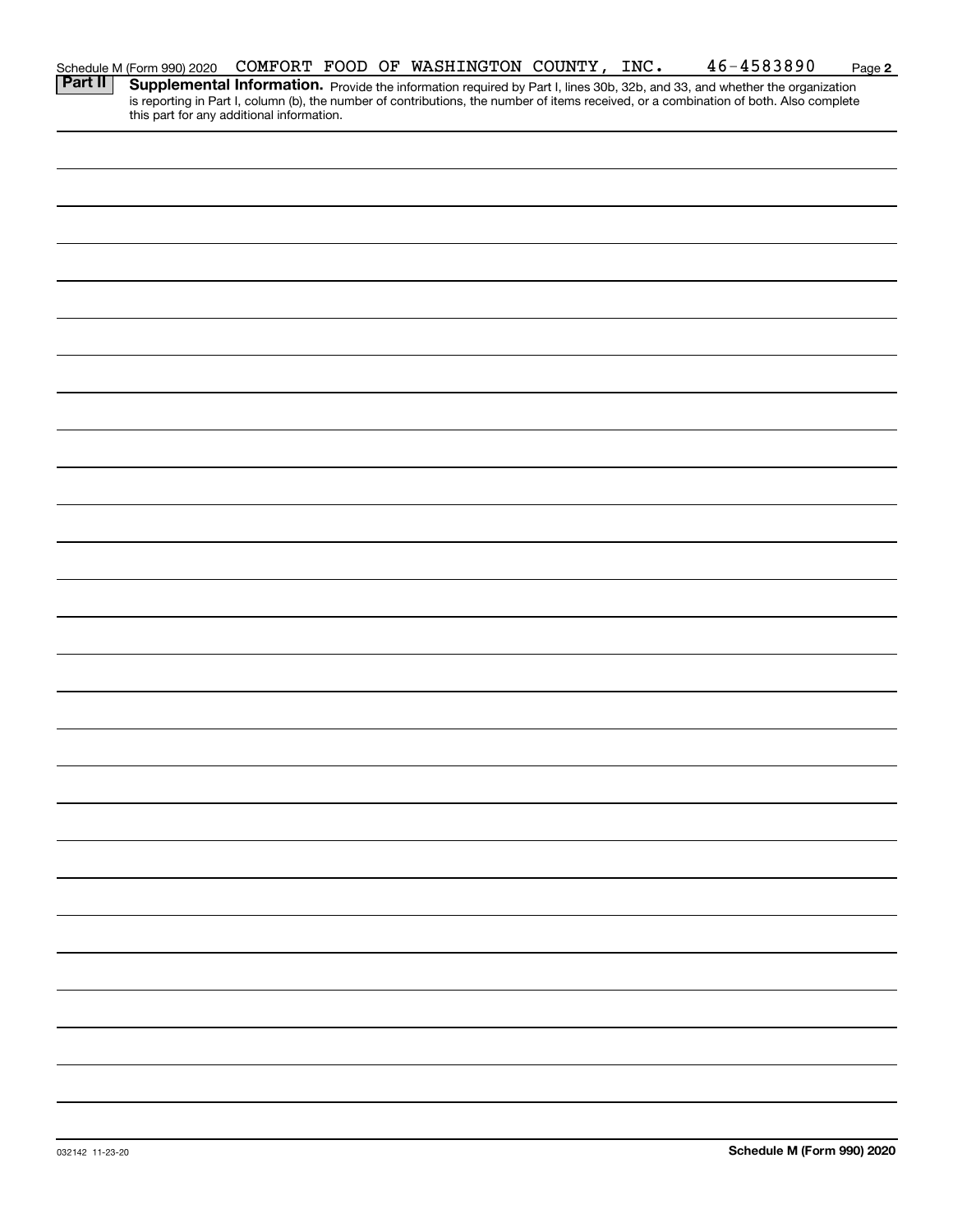**(Form 990 or 990-EZ)**

Department of the Treasury Internal Revenue Service Name of the organization

**Complete to provide information for responses to specific questions on SCHEDULE O Supplemental Information to Form 990 or 990-EZ**

**Form 990 or 990-EZ or to provide any additional information. | Attach to Form 990 or 990-EZ.**

**| Go to www.irs.gov/Form990 for the latest information.**

OMB No. 1545-0047 **Open to Public Inspection2020**

**Employer identification number** COMFORT FOOD OF WASHINGTON COUNTY, INC. | 46-4583890

FORM 990, PART III, LINE 4C, PROGRAM SERVICE ACCOMPLISHMENTS:

NEARLY 16,000 POUNDS OF FRESH FOOD DISTRIBUTED THROUGH FRESH FOOD

FARMACY AND COMMUNITY OUTREACH

WORKED WITH 36 LOCAL FARMS, BUSINESSES AND PRODUCERS AND PROVIDED MORE

THAN 250 REFERRALS FOR CLIENT TO PARTNER ORGANIZATIONS

FORM 990, PART VI, SECTION B, LINE 11B:

FORM 990 IS REVIEWED BY THE BOARD PRIOR TO SUBMISSION.

FORM 990, PART VI, SECTION B, LINE 12C:

CONFLICT OF INTEREST STATEMENTS ARE SIGNED AND REVIEWED BY EACH MEMBER OF

THE BOARD.

FORM 990, PART VI, SECTION B, LINE 15:

COMPENSATION IS REVIEWED BY THE EXECUTIVE COMMITTEE.

FORM 990, PART VI, SECTION C, LINE 18:

FORM 990 AND THE AUDIT REPORT ARE AVAILABLE ON THE NYS CHARITIES BUREAU

WEBSITE.

FORM 990, PART VI, SECTION C, LINE 19:

UPON REQUEST.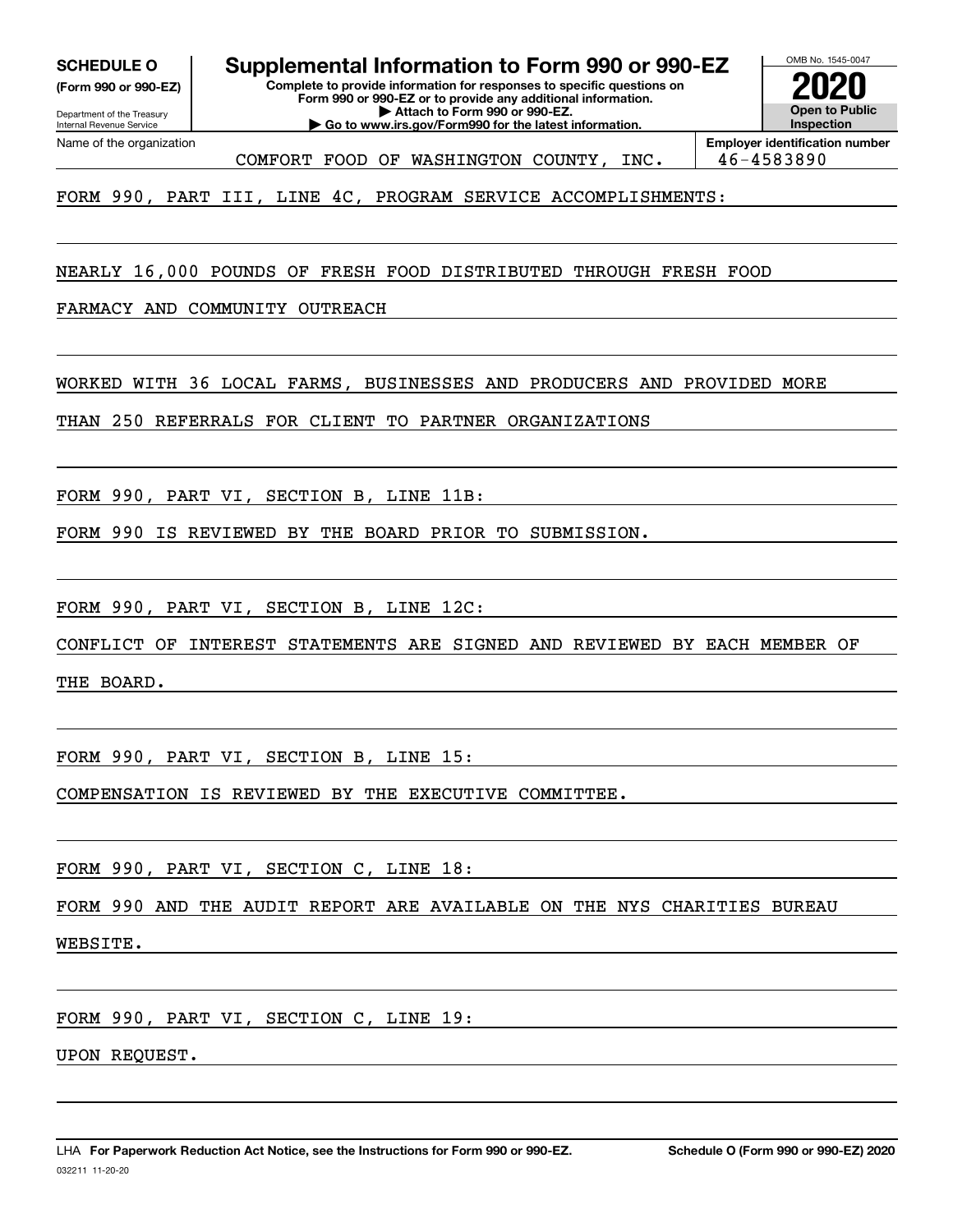# **TAX RETURN FILING INSTRUCTIONS**

NEW YORK FORM CHAR500

#### **FOR THE YEAR ENDING**

December 31, 2020

#### **Prepared For:**

Comfort Food of Washington County, Inc. PO Box 86 Greenwich, NY 12834

#### **Prepared By:**

Lutz, Selig & Zeronda, L.L.P. 33 Century Hill Drive Latham, NY 12110-2113

#### **Amount of Tax:**

Balance due of \$125

#### **Make Check Payable To:**

Department of Law

#### **Mail Tax Return To:**

NYS Office of Attorney General Charities Bureau Registration Section 28 Liberty Street New York, NY 10005

#### **Return Must Be Mailed On Or Before:**

May 17, 2021

#### **Special Instructions:**

The report should be signed and dated by an authorized individual(s).

The attached copy of the federal Form 990 must be properly signed and dated.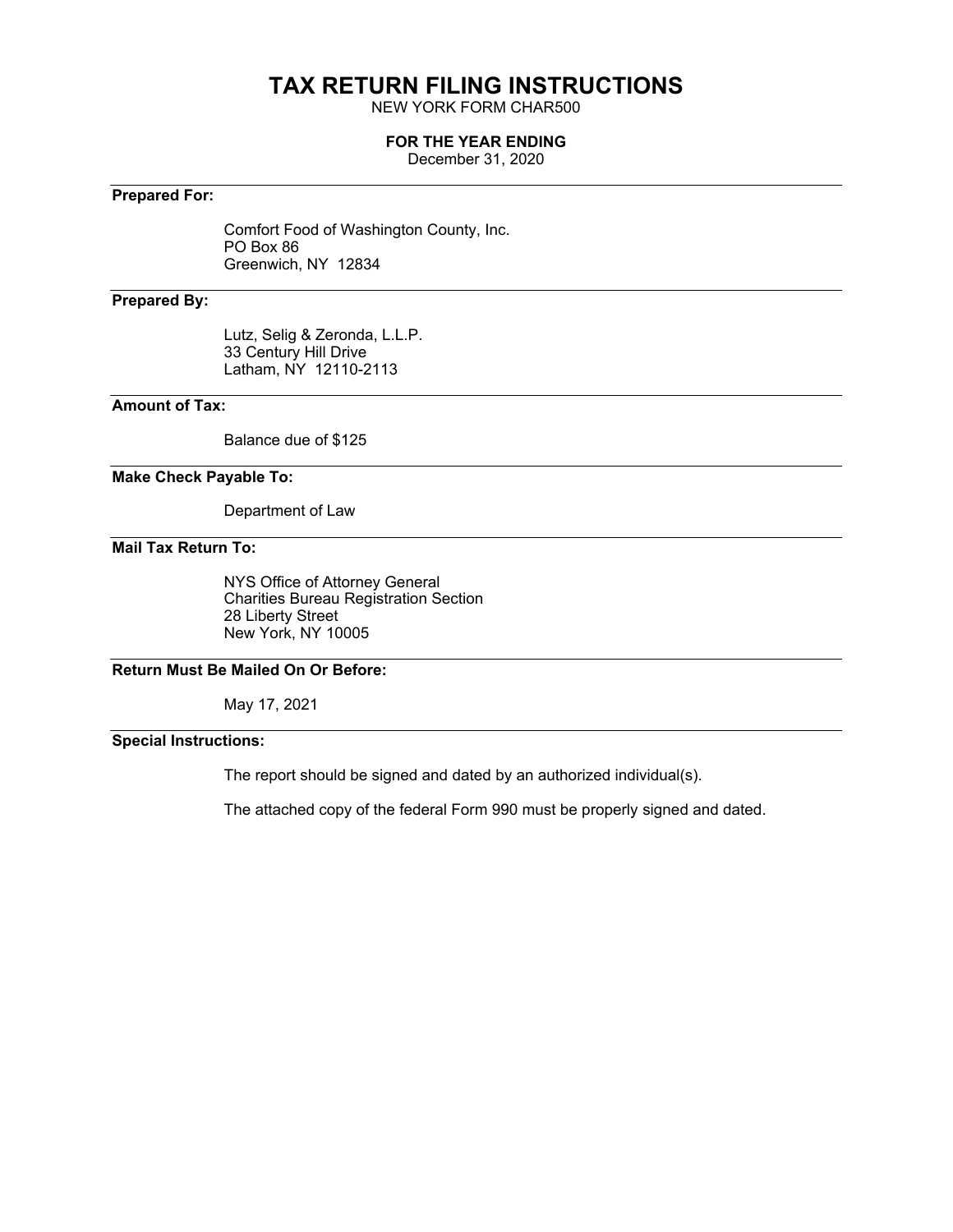NYS Annual Filing for Charitable Organizations www.CharitiesNYS.com

**Open to Public Inspection**

| <b>1. General Information</b>                                                                                                                                 |                                                                                                                                  |                                                                                |                                                                                                                     |                    |                                                                                                                                                            |  |  |
|---------------------------------------------------------------------------------------------------------------------------------------------------------------|----------------------------------------------------------------------------------------------------------------------------------|--------------------------------------------------------------------------------|---------------------------------------------------------------------------------------------------------------------|--------------------|------------------------------------------------------------------------------------------------------------------------------------------------------------|--|--|
| 01/01/2020<br>12/31/2020<br>and Ending (mm/dd/yyyy)<br>For Fiscal Year Beginning (mm/dd/yyyy)                                                                 |                                                                                                                                  |                                                                                |                                                                                                                     |                    |                                                                                                                                                            |  |  |
| Check if Applicable:<br>Address Change                                                                                                                        | Name of Organization:<br>Employer Identification Number (EIN):<br>COMFORT FOOD<br>OF<br>WASHINGTON COUNTY,<br>INC.<br>46-4583890 |                                                                                |                                                                                                                     |                    |                                                                                                                                                            |  |  |
| Name Change<br><b>Initial Filing</b>                                                                                                                          | Mailing Address:<br>NY Registration Number:<br>$44 - 40 - 73$<br>PO BOX 86                                                       |                                                                                |                                                                                                                     |                    |                                                                                                                                                            |  |  |
| <b>Final Filing</b><br><b>Amended Filing</b>                                                                                                                  |                                                                                                                                  | City / State / ZIP:<br>Telephone:<br>12834<br>518 538-3522<br>GREENWICH,<br>ΝY |                                                                                                                     |                    |                                                                                                                                                            |  |  |
| Reg ID Pending                                                                                                                                                | Website:                                                                                                                         |                                                                                | WWW.COMFORTFOODCOMMUNITY.ORG                                                                                        |                    | Email:<br>DEVIN@COMFORTFOODCO                                                                                                                              |  |  |
| Check your organization's<br>registration category:                                                                                                           | 7A only                                                                                                                          | EPTL only                                                                      | $X$ DUAL (7A & EPTL)                                                                                                | EXEMPT*            | Confirm your Registration Category in the<br>Charities Registry at www.CharitiesNYS.com.                                                                   |  |  |
| 2. Certification                                                                                                                                              |                                                                                                                                  |                                                                                |                                                                                                                     |                    |                                                                                                                                                            |  |  |
| two signatories.                                                                                                                                              |                                                                                                                                  |                                                                                |                                                                                                                     |                    | See instructions for certification requirements. Improper certification is a violation of law that may be subject to penalties. The certification requires |  |  |
|                                                                                                                                                               |                                                                                                                                  |                                                                                | they are true, correct and complete in accordance with the laws of the State of New York applicable to this report. |                    | We certify under penalties of perjury that we reviewed this report, including all attachments, and to the best of our knowledge and belief,                |  |  |
|                                                                                                                                                               |                                                                                                                                  |                                                                                |                                                                                                                     | <b>MARK HEBERT</b> |                                                                                                                                                            |  |  |
| President or Authorized Officer:                                                                                                                              |                                                                                                                                  |                                                                                |                                                                                                                     | PRESIDENT          |                                                                                                                                                            |  |  |
|                                                                                                                                                               |                                                                                                                                  | Signature                                                                      |                                                                                                                     |                    | <b>Print Name and Title</b><br>Date                                                                                                                        |  |  |
|                                                                                                                                                               |                                                                                                                                  |                                                                                |                                                                                                                     | RAY SANS           |                                                                                                                                                            |  |  |
| Chief Financial Officer or Treasurer:                                                                                                                         |                                                                                                                                  |                                                                                |                                                                                                                     | <b>CFO</b>         |                                                                                                                                                            |  |  |
| Signature<br>Print Name and Title<br>Date                                                                                                                     |                                                                                                                                  |                                                                                |                                                                                                                     |                    |                                                                                                                                                            |  |  |
| 3. Annual Reporting Exemption                                                                                                                                 |                                                                                                                                  |                                                                                |                                                                                                                     |                    |                                                                                                                                                            |  |  |
|                                                                                                                                                               |                                                                                                                                  |                                                                                |                                                                                                                     |                    | Check the exemption(s) that apply to your filing. If your organization is claiming an exemption under one category (7A or EPTL only filers) or both        |  |  |
|                                                                                                                                                               |                                                                                                                                  |                                                                                |                                                                                                                     |                    | categories (DUAL filers) that apply to your registration, complete only parts 1, 2, and 3, and submit the certified Char500. No fee, schedules, or         |  |  |
|                                                                                                                                                               |                                                                                                                                  |                                                                                |                                                                                                                     |                    | additional attachments are required. If you cannot claim an exemption or are a DUAL filer that claims only one exemption, you must file applicable         |  |  |
| schedules and attachments and pay applicable fees.                                                                                                            |                                                                                                                                  |                                                                                |                                                                                                                     |                    |                                                                                                                                                            |  |  |
|                                                                                                                                                               |                                                                                                                                  |                                                                                |                                                                                                                     |                    |                                                                                                                                                            |  |  |
|                                                                                                                                                               |                                                                                                                                  |                                                                                |                                                                                                                     |                    | 3a. 7A filing exemption: Total contributions from NY State including residents, foundations, government agencies, etc. did not                             |  |  |
|                                                                                                                                                               |                                                                                                                                  |                                                                                |                                                                                                                     |                    | exceed \$25,000 and the organization did not engage a professional fund raiser (PFR) or fund raising counsel (FRC) to solicit                              |  |  |
|                                                                                                                                                               | contributions during the fiscal year.                                                                                            |                                                                                |                                                                                                                     |                    |                                                                                                                                                            |  |  |
|                                                                                                                                                               |                                                                                                                                  |                                                                                |                                                                                                                     |                    | 3b. EPTL filing exemption: Gross receipts did not exceed \$25,000 and the market value of assets did not exceed \$25,000 at any time                       |  |  |
| during the fiscal year.                                                                                                                                       |                                                                                                                                  |                                                                                |                                                                                                                     |                    |                                                                                                                                                            |  |  |
| 4. Schedules and Attachments                                                                                                                                  |                                                                                                                                  |                                                                                |                                                                                                                     |                    |                                                                                                                                                            |  |  |
| See the following page                                                                                                                                        |                                                                                                                                  |                                                                                |                                                                                                                     |                    |                                                                                                                                                            |  |  |
| $\boxed{\textbf{X}}$ No 4a. Did your organization use a professional fund raiser, fund raising counsel or commercial co-venturer<br>Yes<br>for a checklist of |                                                                                                                                  |                                                                                |                                                                                                                     |                    |                                                                                                                                                            |  |  |
| for fund raising activity in NY State? If yes, complete Schedule 4a.<br>schedules and                                                                         |                                                                                                                                  |                                                                                |                                                                                                                     |                    |                                                                                                                                                            |  |  |
| attachments to                                                                                                                                                |                                                                                                                                  |                                                                                |                                                                                                                     |                    |                                                                                                                                                            |  |  |
| $\boxed{\mathbf{X}}$ Yes<br>4b. Did the organization receive government grants? If yes, complete Schedule 4b.<br>complete your filing.<br>No.                 |                                                                                                                                  |                                                                                |                                                                                                                     |                    |                                                                                                                                                            |  |  |
| 5. Fee                                                                                                                                                        |                                                                                                                                  |                                                                                |                                                                                                                     |                    |                                                                                                                                                            |  |  |
| See the checklist on the                                                                                                                                      | 7A filing fee:                                                                                                                   |                                                                                | EPTL filing fee:                                                                                                    | Total fee:         |                                                                                                                                                            |  |  |
| next page to calculate your                                                                                                                                   |                                                                                                                                  |                                                                                |                                                                                                                     |                    | Make a single check or money order                                                                                                                         |  |  |
| fee(s). Indicate fee(s) you                                                                                                                                   |                                                                                                                                  |                                                                                |                                                                                                                     |                    | payable to:                                                                                                                                                |  |  |
| are submitting here:                                                                                                                                          | \$                                                                                                                               | 25.                                                                            | \$<br>100.                                                                                                          | \$<br>125.         | "Department of Law"                                                                                                                                        |  |  |
|                                                                                                                                                               |                                                                                                                                  |                                                                                |                                                                                                                     |                    |                                                                                                                                                            |  |  |

CHAR500 Annual Filing for Charitable Organizations (Updated January 2021)

\*The "Exempt" category refers to an organization's NYS registration status. It does not refer to its IRS tax designation.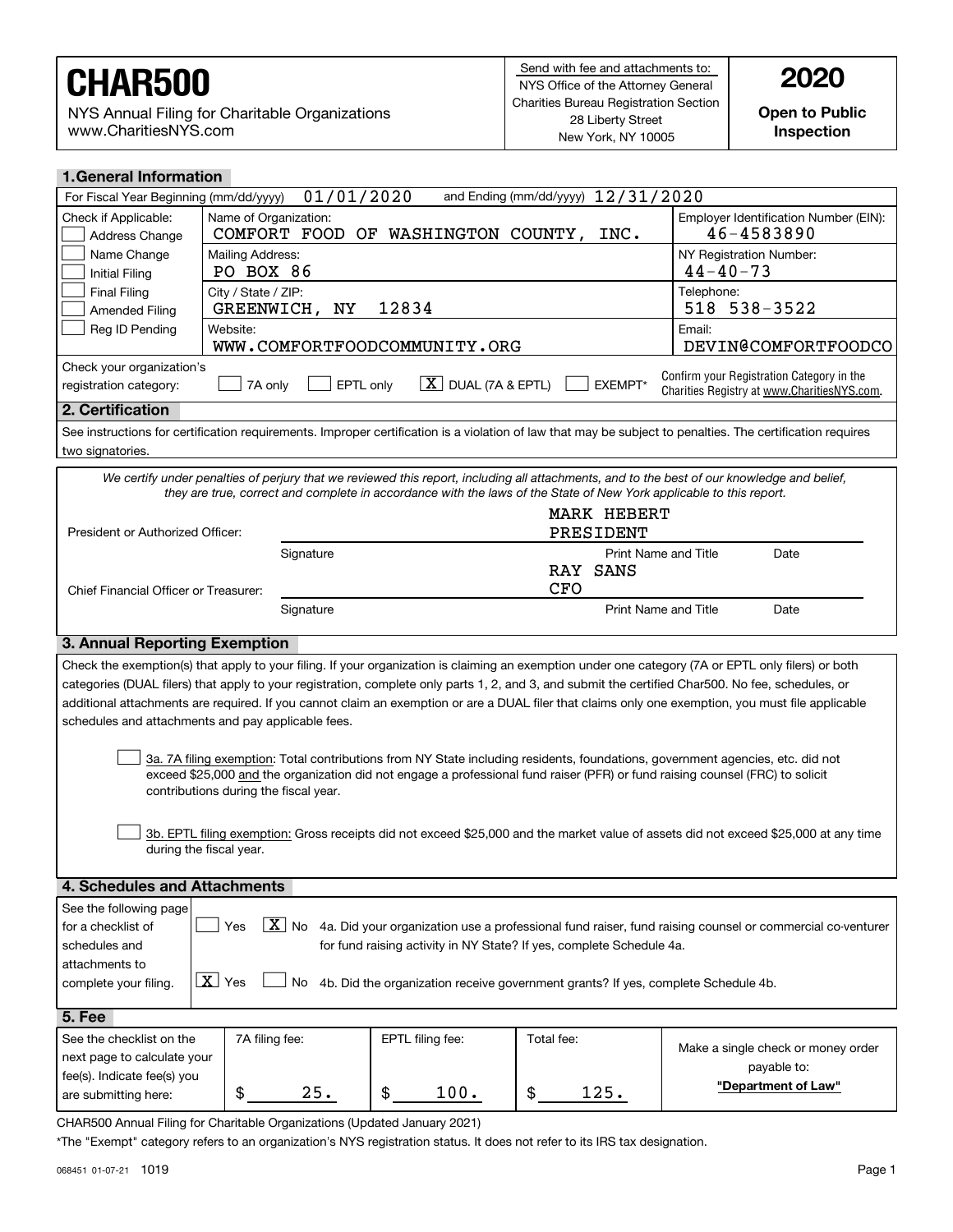#### COMFORT FOOD OF WASHINGTON COUNTY, INC.

Annual Filing Checklist **CHAR500**

Simply submit the certified CHAR500 with no fee, schedule, or additional attachments IF: - Your organization is registered as 7A only and you marked the 7A filing exemption in Part 3.

- Your organization is registered as EPTL only and you marked the EPTL filing exemption in Part 3.

- Your organization is registered as DUAL and you marked both the 7A and EPTL filing exemption in Part 3.

#### **Checklist of Schedules and Attachments**

Check the schedules you must submit with your CHAR500 as described in Part 4:

- If you answered "yes" in Part 4a, submit Schedule 4a: Professional Fund Raisers (PFR), Fund Raising Counsel (FRC), Commercial Co-Venturers (CCV)
- $\boxed{\textbf{X}}$  If you answered "yes" in Part 4b, submit Schedule 4b: Government Grants

Check the financial attachments you must submit with your CHAR500:

 $\boxed{\textbf{X}}$  IRS Form 990, 990-EZ, or 990-PF, and 990-T if applicable

 $|\overline{\textbf{X}}|$  All additional IRS Form 990 Schedules, including Schedule B (Schedule of Contributors). Schedule B of public charities is exempt from disclosure and will not be available for public review.

Our organization was eligible for and filed an IRS 990-N e-postcard. Our revenue exceeded \$25,000 and/or our assets exceeded \$25,000 in the filing year. We have included an IRS Form 990-EZ for state purposes only.  $\mathcal{L}^{\text{max}}$ 

If you are a 7A only or DUAL filer, submit the applicable independent Certified Public Accountant's Review or Audit Report:

Review Report if you received total revenue and support greater than \$250,000 and up to \$750,000.  $\mathcal{L}^{\text{max}}$ 

 $\boxed{\textbf{X}}$  Audit Report if you received total revenue and support greater than \$750,000

No Review Report or Audit Report is required because total revenue and support is less than \$250,000  $\mathcal{L}^{\text{max}}$ 

We are a DUAL filer and checked box 3a, no Review Report or Audit Report is required  $\mathcal{L}^{\text{max}}$ 

#### **Calculate Your Fee**

For 7A and DUAL filers, calculate the 7A fee:

- \$0, if you checked the 7A exemption in Part 3a  $\mathcal{L}^{\text{max}}$
- $\boxed{\textbf{X}}$  \$25, if you did not check the 7A exemption in Part 3a

For EPTL and DUAL filers, calculate the EPTL fee:

| $\Box$ \$0, if you checked the EPTL exemption in Part 3b                                    | activities for charitable purposes in NY.                         |
|---------------------------------------------------------------------------------------------|-------------------------------------------------------------------|
| $\boxed{\phantom{0}}$ \$25, if the NET WORTH is less than \$50,000                          | <b>DUAL</b> filers are registered under both 7A and EPTL.         |
| $\Box$ \$50, if the NET WORTH is \$50,000 or more but less than \$250,000                   | <b>EXEMPT</b> filers have registered with the NY Charities Bureau |
| $\boxed{\textbf{X}}$ \$100, if the NET WORTH is \$250,000 or more but less than \$1,000,000 | and meet conditions in Schedule E - Registration                  |
| $\Box$ \$250, if the NET WORTH is \$1,000,000 or more but less than \$10,000,000            | <b>Exemption for Charitable Organizations.</b> These              |
| $\Box$ \$750, if the NET WORTH is \$10,000,000 or more but less than \$50,000,000           | organizations are not required to file annual financial reports   |
| $\rfloor$ \$1500, if the NET WORTH is \$50,000,000 or more                                  | but may do so voluntarily.                                        |

#### **Send Your Filing**

Send your CHAR500, all schedules and attachments, and total fee to:

NYS Office of the Attorney General Charities Bureau Registration Section 28 Liberty Street New York, NY 10005

*Need Assistance?*

Visit:Call:Email:Charities.Bureau@ag.ny.gov www.CharitiesNYS.com(212) 416-8401

Organizations are assigned a Registration Category upon registration with the NY Charities Bureau: *Is my Registration Category 7A, EPTL, DUAL or EXEMPT?* 

**7A** filers are registered to solicit contributions in New York under Article 7-A of the Executive Law ("7A")

**EPTL** filers are registered under the Estates, Powers & Trusts Law ("EPTL") because they hold assets and/or conduct activities for charitable purposes in NY.

Confirm your Registration Category and learn more about NY law at www.CharitiesNYS.com.

NET WORTH for fee purposes is calculated on: *Where do I find my organization's NET WORTH?*

- IRS Form 990 Part I, line 22
- IRS Form 990 EZ Part I, line 21
- IRS Form 990 PF, calculate the difference between Total Assets at Fair Market Value (Part II, line 16(c)) and Total Liabilities (Part II, line 23(b)).